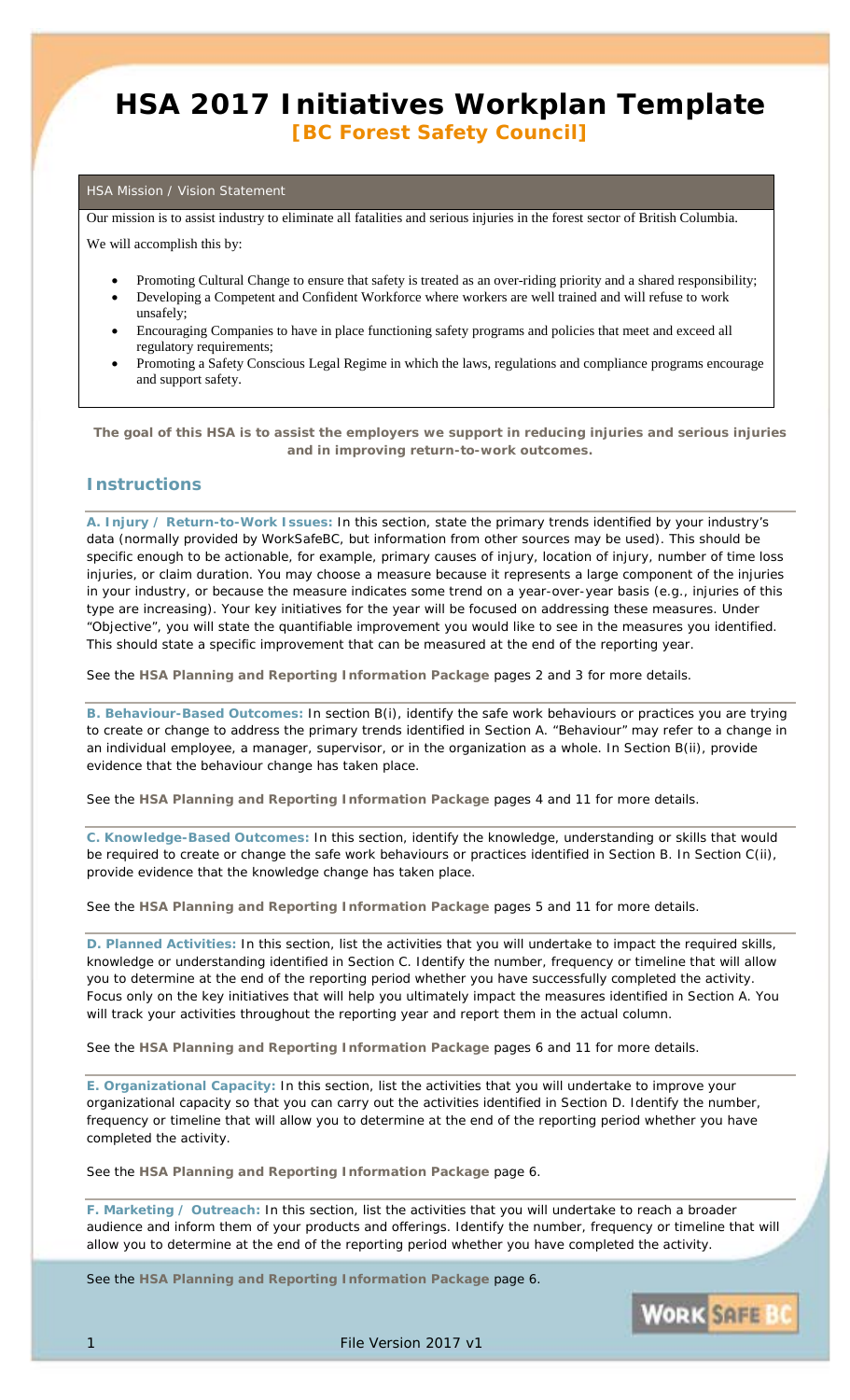**Project Goal/Expectation:**

BCFSC will develop and deliver quality OHS and COR training and education services including the provision and management of the COR program and industry pre-qualification certification.

### **Initiative 1 — COR and SAFE Companies Program Certifications**

| <b>Activity</b>                                                                             | <b>Inputs</b>                                   |  | <b>Budget</b>                                                 | <b>Time</b><br>Frame        |                   | <b>Responsible</b>                  | <b>Anticipated</b><br><b>Outputs</b>                                                                                                                          | <b>Progress</b><br><b>Reporting</b>                                                                              |
|---------------------------------------------------------------------------------------------|-------------------------------------------------|--|---------------------------------------------------------------|-----------------------------|-------------------|-------------------------------------|---------------------------------------------------------------------------------------------------------------------------------------------------------------|------------------------------------------------------------------------------------------------------------------|
| Engage<br>employers to<br>become<br>certified.                                              | • Program<br>funding<br>$\cdot$ COR<br>Advisors |  |                                                               | Jan-Dec<br>17'<br>(ongoing) |                   | COR Admin.<br>staff and<br>Advisors | New COR and<br><b>SAFE Companies</b><br>Certifications:<br>o 50 Individual<br>Owner<br>Operators<br>$\circ$ 190 Small<br>Employers<br>o 10 Large<br>Employers | 1<br>$\circ$ 320 new<br><b>SAFE</b><br>registration<br>S<br>$\circ$ 279 new<br><b>SAFE</b><br>Certificatio<br>ns |
| <b>Measurement and Evaluation</b>                                                           |                                                 |  |                                                               |                             |                   |                                     |                                                                                                                                                               |                                                                                                                  |
| <b>Outcome Indicators</b><br><b>Data Collection</b>                                         |                                                 |  |                                                               |                             | <b>Time Lines</b> | <b>Evaluation Results</b>           |                                                                                                                                                               |                                                                                                                  |
| Net increase of 250<br>companies participating<br>in the COR and SAFE<br>Companies Program. |                                                 |  | Number of new COR<br>and SAFE<br>Companies<br>certifications. |                             | (ongoing)         | Jan-Dec '17                         |                                                                                                                                                               |                                                                                                                  |

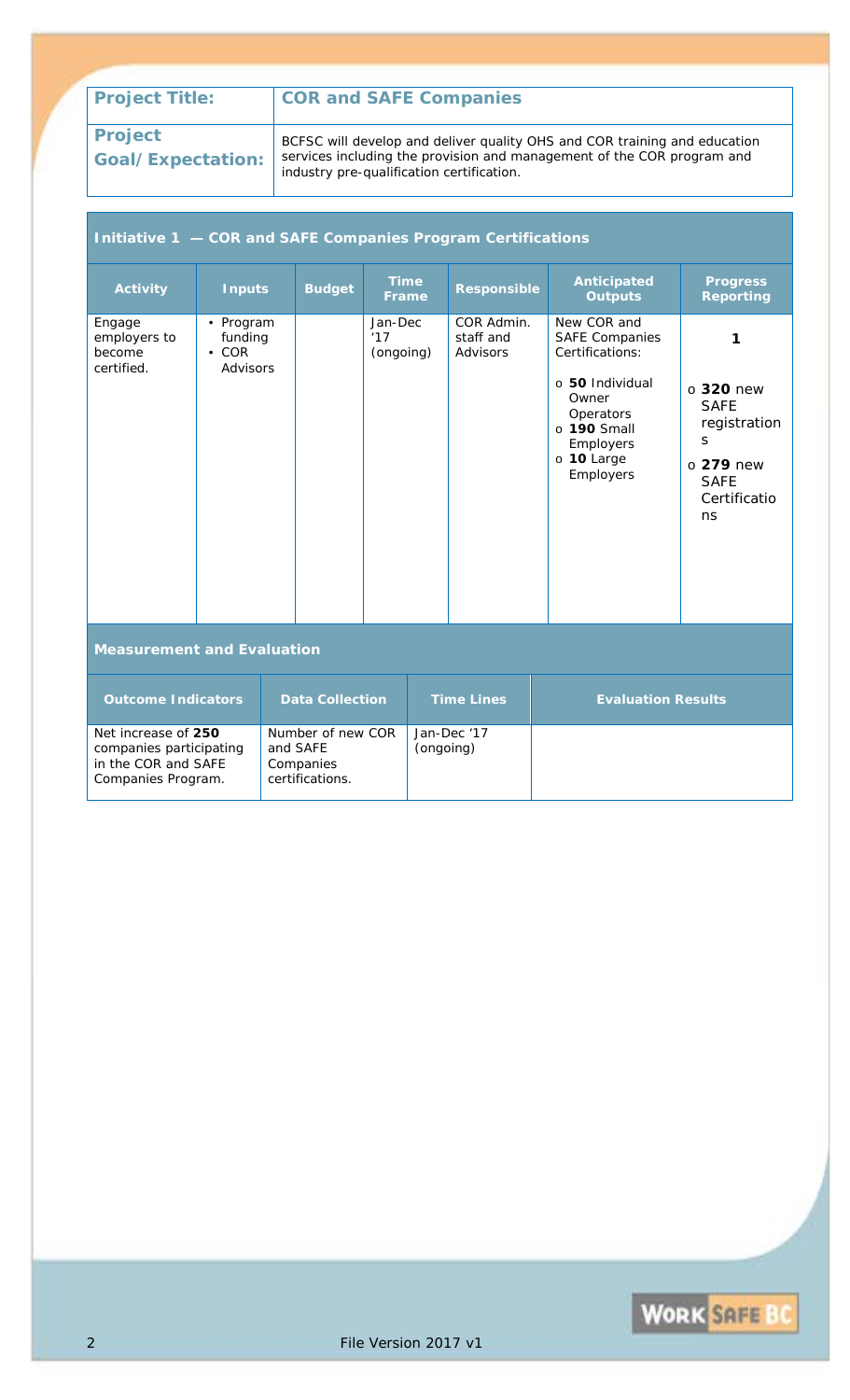## **Initiative 2 — COR and SAFE Companies (Quality Assurance)**

| <b>Activity</b>                                                                                                                                                                                                       | <b>Inputs</b>                                                                            | <b>Budget</b> | <b>Time</b><br><b>Frame</b> | <b>Responsible</b>                  | <b>Anticipated</b><br><b>Outputs</b>                                                                                                                                                                            | <b>Progress</b><br><b>Reporting</b>                                                    |
|-----------------------------------------------------------------------------------------------------------------------------------------------------------------------------------------------------------------------|------------------------------------------------------------------------------------------|---------------|-----------------------------|-------------------------------------|-----------------------------------------------------------------------------------------------------------------------------------------------------------------------------------------------------------------|----------------------------------------------------------------------------------------|
| Complete<br>desktop<br>audit reviews<br>and conduct<br>onsite<br>verification<br>audits, in<br>accordance<br>with the COR<br>Program<br>Standards<br>and<br><b>Guidelines</b><br>and SAFE<br>Companies<br>Guidelines. | • Program<br>funding<br>$\cdot$ COR<br>Advisors<br>• Consultants<br>• WorkSafeBC<br>data |               | Jan-Dec<br>17'<br>(ongoing) | COR Admin.<br>staff and<br>Advisors | $\cdot$ *350<br>Verification<br>Audits<br>completed of<br>COR and SAFE<br>Certified<br>Companies<br>including:<br>WIVA Audits as<br>$\bullet$<br>determined by<br>WorkSafeBC<br>*COR and HSA<br>shared activity | 1<br>•350<br>Verificat<br>ion.<br>Audits<br>•33<br>WIVA's<br>383<br>$\bullet$<br>Total |

| <b>Outcome Indicators</b>                                                                                                                                                 | <b>Data Collection</b>                                                        | <b>Time Lines</b>        | <b>Evaluation Results</b>                                                                                                                                                                    |
|---------------------------------------------------------------------------------------------------------------------------------------------------------------------------|-------------------------------------------------------------------------------|--------------------------|----------------------------------------------------------------------------------------------------------------------------------------------------------------------------------------------|
| • Successful employer<br>interactions as determined by<br>subjective evaluation of safety<br>advisor<br>• Increased adoption of OHS<br>practices by selected<br>employers | Number of<br>verification<br>audits<br>Turnaround<br>time for audit<br>review | Jan-Dec '17<br>(ongoing) | Surpassed target of 350<br>Verification audits with limited<br>use of external auditors.<br>Increased productivity as a<br>result of efficiencies gained<br>through process<br>improvements. |

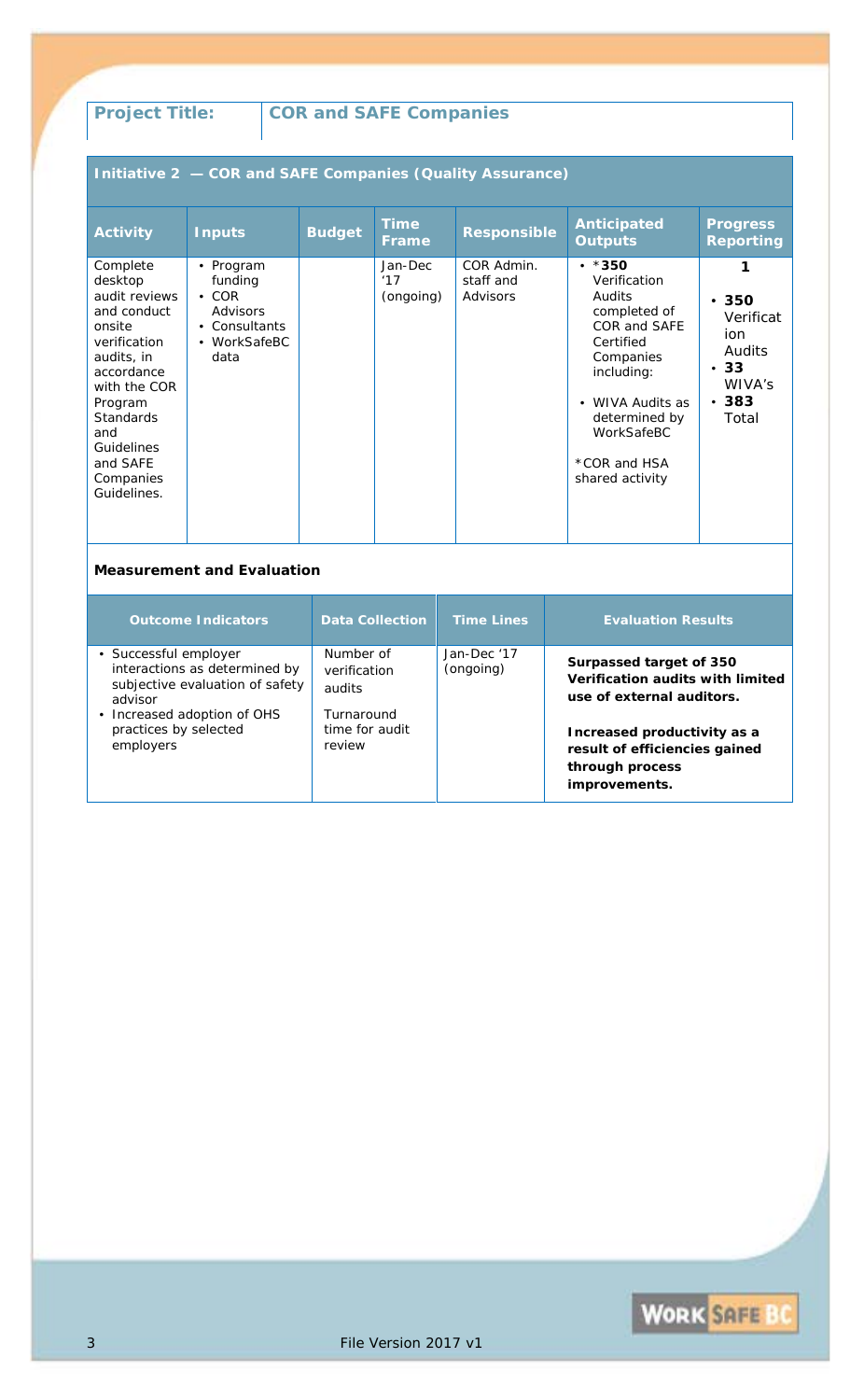## **Initiative 3 — COR & SAFE Companies Auditor (Initial Certification) Training**

| <b>Activity</b>                                                                                                                       | <b>Inputs</b>                                                                      | <b>Budget</b> | <b>Time</b><br><b>Frame</b> | <b>Responsible</b>  | <b>Anticipated</b><br><b>Outputs</b>                                                                                                      | <b>Progress</b><br><b>Reporting</b> |
|---------------------------------------------------------------------------------------------------------------------------------------|------------------------------------------------------------------------------------|---------------|-----------------------------|---------------------|-------------------------------------------------------------------------------------------------------------------------------------------|-------------------------------------|
| • Deliver<br>initial COR<br>and SAFE<br>Companies<br>Auditor<br>Certification<br>training for<br>external<br>and internal<br>auditors | • Program<br>funding<br>• COR Advisor<br>$\bullet$ TAC<br>• Consultant<br>Trainers |               | Jan-Dec'17<br>(ongoing)     | Training<br>Manager | $\cdot$ 27 (Large<br>Employer)<br>Trained &<br>Certified as<br>external and<br>internal<br>auditors for<br>the first time<br>• 500 (Small | 1<br>•51<br>Large                   |
|                                                                                                                                       |                                                                                    |               |                             |                     | Employer /<br>Owner<br>Operator)<br>Certified as<br>Internal<br>Auditors for<br>the first time                                            | •451<br><b>SE/IOO</b>               |

| <b>Outcome Indicators</b>                                                                                                                                                                                                                                                                                                                                                                                                                  | <b>Data Collection</b>                                                                                                                                                           | <b>Time Lines</b>       | <b>Evaluation Results</b>                                                                       |
|--------------------------------------------------------------------------------------------------------------------------------------------------------------------------------------------------------------------------------------------------------------------------------------------------------------------------------------------------------------------------------------------------------------------------------------------|----------------------------------------------------------------------------------------------------------------------------------------------------------------------------------|-------------------------|-------------------------------------------------------------------------------------------------|
| • Increased<br>understanding of COR<br>and SAFE Companies<br>audit tools and policy<br>and procedures related<br>to the audit process<br>• Improved auditor<br>performance<br>• Consistent application<br>of COR and SAFE<br>Companies auditing<br>tools, policies and<br>procedures across<br>participating<br>employers<br>• Less than 5% of<br>auditors submitting<br>initial certification<br>audit result in limited<br>scope audits. | Number of<br>$\bullet$<br>participants<br>• Post-class / online<br>course survey<br>data<br>• Percentage of<br>certification<br>audits that result<br>in limited scope<br>audits | Jan-Dec'17<br>(ongoing) | <b>Small Employer training is</b><br>now available in a classroom<br>setting as well as online. |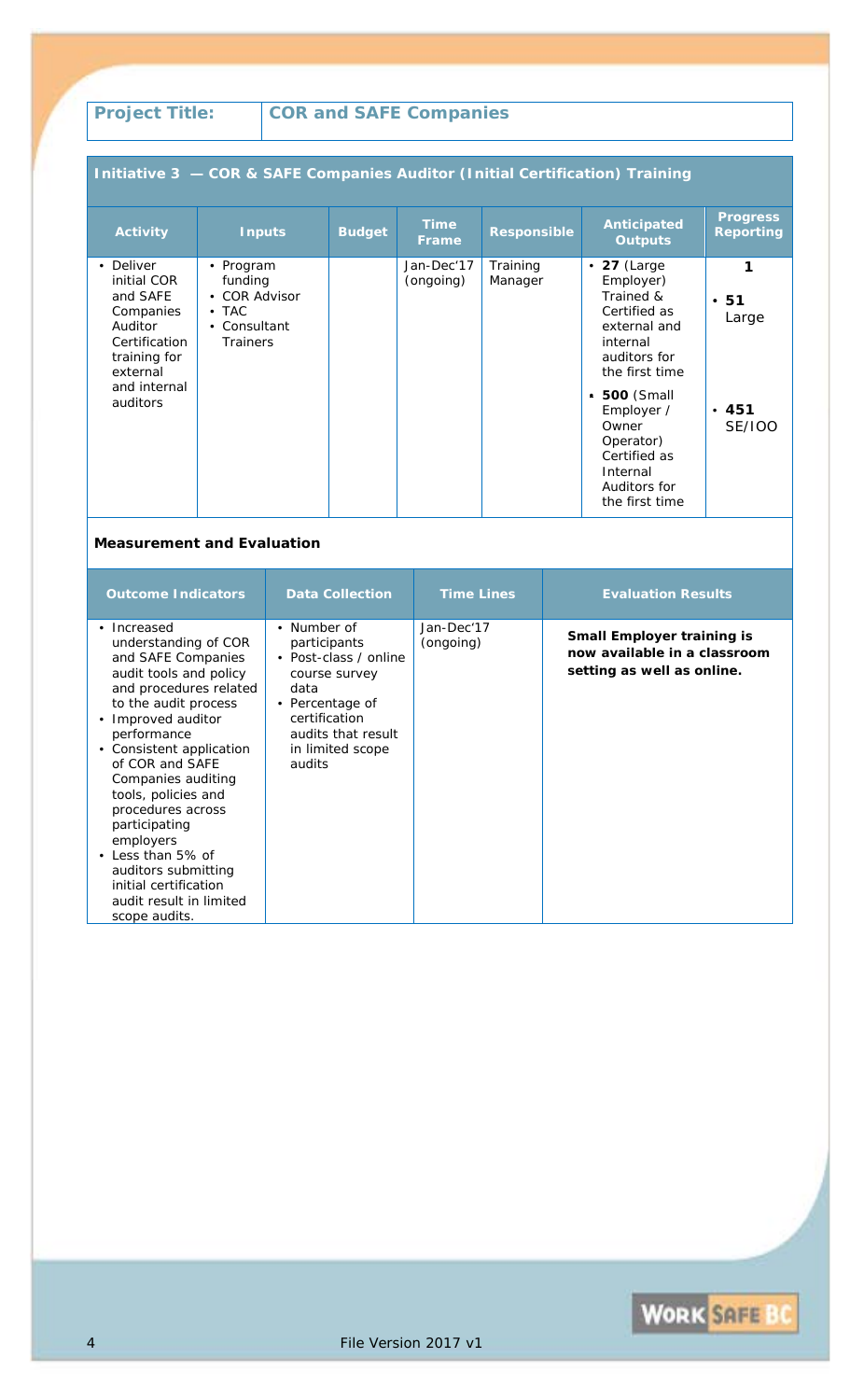## **Initiative 4 — COR Auditor (Refresher/Recertification) Training**

| <b>Activity</b>                                                                                                                                                                                   | <b>Inputs</b>                                               | <b>Budget</b> | <b>Time Frame</b>       | <b>Responsible</b>  | <b>Anticipated</b><br><b>Outputs</b>                                                                                                                           | <b>Progress</b><br><b>Reporting</b>             |
|---------------------------------------------------------------------------------------------------------------------------------------------------------------------------------------------------|-------------------------------------------------------------|---------------|-------------------------|---------------------|----------------------------------------------------------------------------------------------------------------------------------------------------------------|-------------------------------------------------|
| • Deliver<br><b>COR</b><br>refresher<br>training to<br>enable<br>auditors to<br>maintain<br>their<br>certification<br>in<br>accordance<br>with the<br><b>COR</b><br>Standard<br>and<br>Guidelines | • COR Advisors<br>$\bullet$ TAC<br>Consultants<br>$\bullet$ |               | Jan-Dec'17<br>(ongoing) | Training<br>Manager | • 175 (Small<br>Employer /<br>Owner<br>Operator)<br>Internal<br>Auditors<br>trained &<br>recertified<br>•75<br>(Internal)<br>Auditors<br>trained for<br>Large) | 1<br>• 139<br><b>SE/IOO</b><br>$\bullet$ 215 IA |

| <b>Outcome Indicators</b>                                                           | <b>Data Collection</b>                    | <b>Time Lines</b>       | <b>Evaluation Results</b>                                                                                                                                                                                                                                                                                                               |
|-------------------------------------------------------------------------------------|-------------------------------------------|-------------------------|-----------------------------------------------------------------------------------------------------------------------------------------------------------------------------------------------------------------------------------------------------------------------------------------------------------------------------------------|
| • Auditors keep current<br>on auditing quality<br>standards and audit<br>instrument | • Number of<br>auditors re-<br>certifying | Jan-<br>Dec'17(ongoing) | Two online webinars<br>conducted in 2018 for<br>Internal/External Auditor<br>refresher training replacing<br>the teleconference.<br>We also made the taped<br>session available through our<br><b>Learning Management System</b><br>so that Auditors weren't tied<br>to the delivery times, and<br>were able to do at their<br>leisure. |

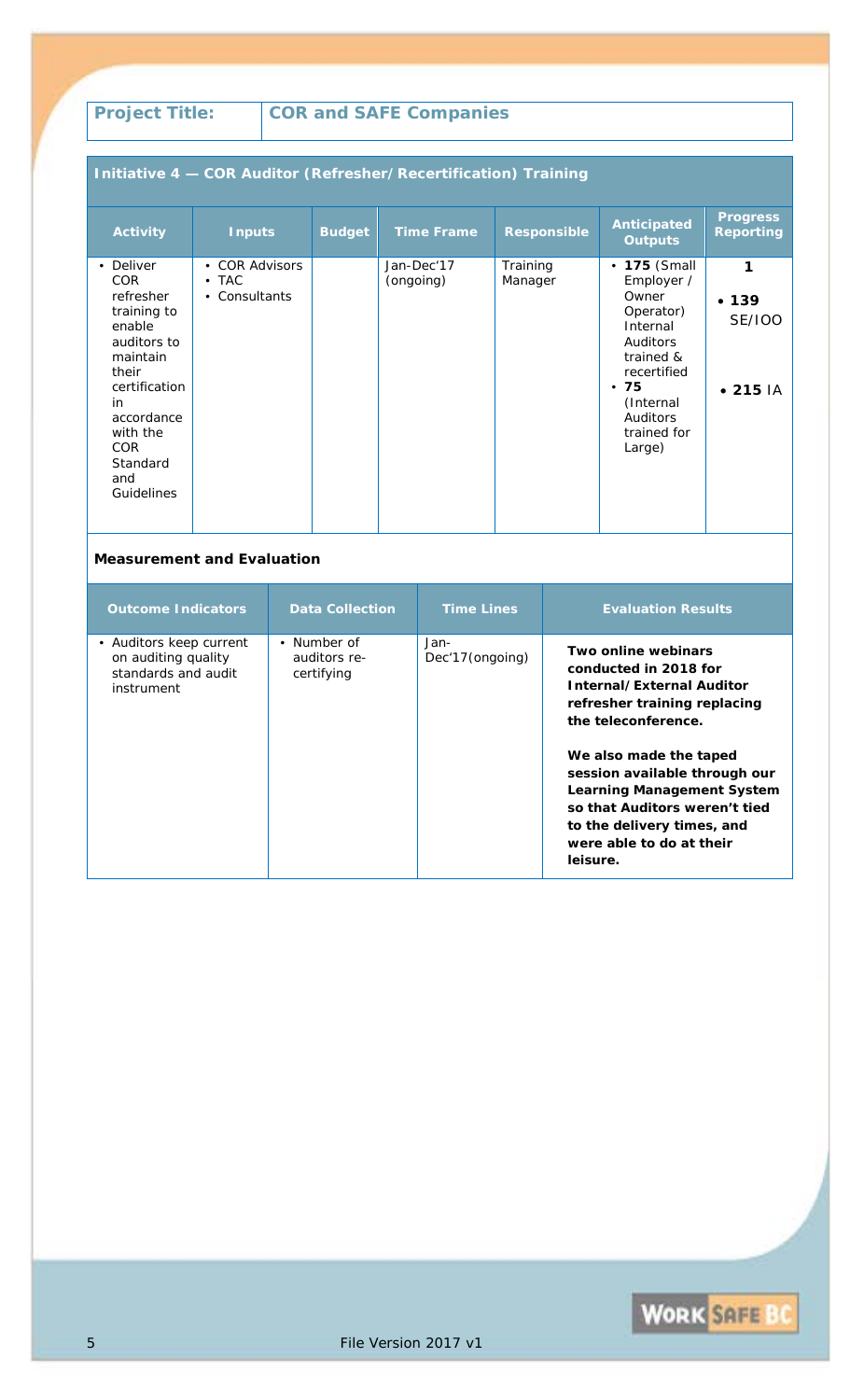| Initiative 5 - COR & SAFE Companies (Process Efficiency Improvements)                                                                                                                                                                              |                                                    |               |                             |                                         |                                                                          |                                                                                                |  |  |  |
|----------------------------------------------------------------------------------------------------------------------------------------------------------------------------------------------------------------------------------------------------|----------------------------------------------------|---------------|-----------------------------|-----------------------------------------|--------------------------------------------------------------------------|------------------------------------------------------------------------------------------------|--|--|--|
| <b>Activity</b>                                                                                                                                                                                                                                    | <b>Inputs</b>                                      | <b>Budget</b> | <b>Time</b><br>Frame        | <b>Responsible</b>                      | <b>Anticipated</b><br><b>Outputs</b>                                     | <b>Progress</b><br><b>Reporting</b>                                                            |  |  |  |
| $\cdot$ Define,<br>streamline,<br>document<br>and<br>implement<br>SAFE and<br><b>COR</b><br>governance<br>processes in<br>a controlled<br>document<br>management<br>system to<br>increase<br>accuracy,<br>efficiency of<br><b>COR</b><br>reporting | • Program funding<br>• COR Advisors<br>• HSA Staff | <b>TBD</b>    | Jan-<br>Dec'17<br>(ongoing) | • Director,<br><b>SAFE</b><br>Companies | • Reduced<br>average<br>turnaround<br>time for audit<br>review by<br>10% | 1<br>25.7%<br>reduction<br>from<br>2016<br>(2017<br>26.37<br>days vs.<br>2016<br>35.5<br>days) |  |  |  |

| <b>Outcome Indicators</b>                                                                                               | <b>Data Collection</b>                                              | <b>Time Lines</b>       | <b>Evaluation Results</b>                                                                                                                                                                                                                                     |
|-------------------------------------------------------------------------------------------------------------------------|---------------------------------------------------------------------|-------------------------|---------------------------------------------------------------------------------------------------------------------------------------------------------------------------------------------------------------------------------------------------------------|
| • Streamlined audit<br>review process and<br>enhanced systems to<br>resulting in reduction in<br>audit turnaround times | • Average Audit<br>review times from<br>submission to<br>completion | Jan-Dec'17<br>(ongoing) | We redefined our business<br>processes and reallocated<br>resources to peak times to<br>reduce the QA time for audits.<br>Some enhancements were also<br>made to in house systems that<br>allowed for increased<br>efficiencies in the audit QA<br>processes. |

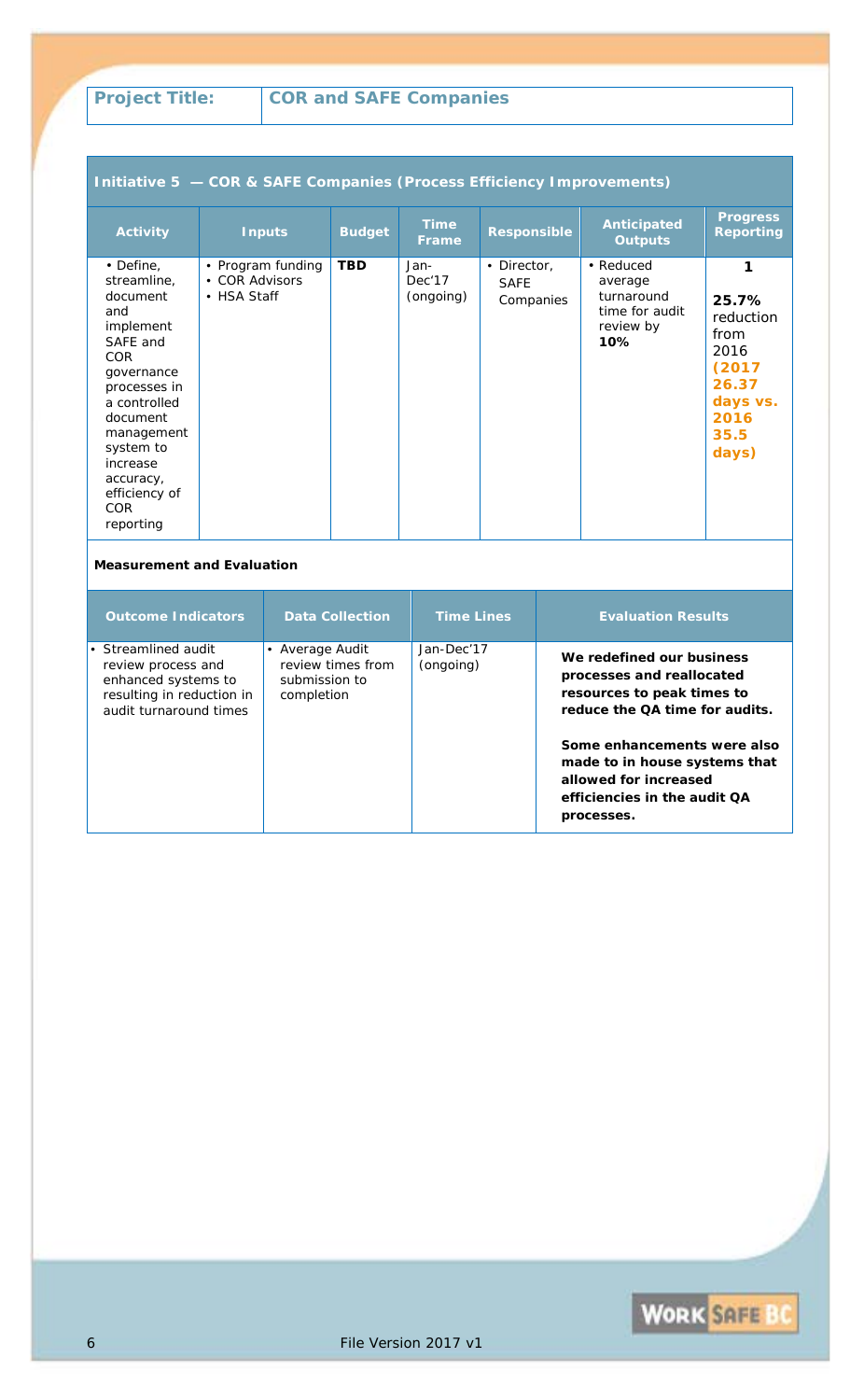### **Initiative 6 Market and Outreach (Best Practices in Disability Prevention)**

|           | <b>Activity</b>                                                                                                                                        | <b>Inputs</b>                                                                                                                                      | <b>Budget</b> | Time<br><b>Frame</b>        | <b>Responsible</b>                                                                   | Anticipated<br><b>Outputs</b>                                                                                           | <b>Progress</b><br><b>Reporting</b> |
|-----------|--------------------------------------------------------------------------------------------------------------------------------------------------------|----------------------------------------------------------------------------------------------------------------------------------------------------|---------------|-----------------------------|--------------------------------------------------------------------------------------|-------------------------------------------------------------------------------------------------------------------------|-------------------------------------|
| $\bullet$ | Encourage<br>best<br>practices in<br>disability<br>prevention<br>to improve<br>early<br>return to<br>work<br>outcomes<br>in the<br>forestry<br>sector. | • Program<br>funding<br>• BCFS Safety<br>Advisors<br>• Internal<br>marketing<br>resources<br>$\bullet$ WSBC<br>Forestry<br>Centre of<br>Excellence |               | Jan-<br>Dec'17<br>(ongoing) | • Director,<br><b>SAFE</b><br>Companies<br>$\bullet$ WSBC<br>Centre of<br>Excellence | • Targeted<br>communicat<br>ions with<br>150<br>Forestry<br>employers<br>with<br>messaging<br>input from<br><b>WSBC</b> | 1<br>200                            |

| <b>Outcome Indicators</b>                                                                                  | <b>Data Collection</b>                                                     | <b>Time Lines</b>       | <b>Evaluation Results</b>                                                                                                                                                                                         |
|------------------------------------------------------------------------------------------------------------|----------------------------------------------------------------------------|-------------------------|-------------------------------------------------------------------------------------------------------------------------------------------------------------------------------------------------------------------|
| Increased stakeholder<br>understanding of the<br>benefits of best<br>practices in disability<br>prevention | $\bullet$ # of contacts with<br>forestry<br>employers on best<br>practices | Jan-Dec'17<br>(ongoing) | <b>WSBC provided SAFE</b><br><b>Companies with 200 Recover</b><br>at Work toolkits that have<br>been distributed through a<br>series of town halls and Safety<br><b>Advisor Verification Audit</b><br>activities. |

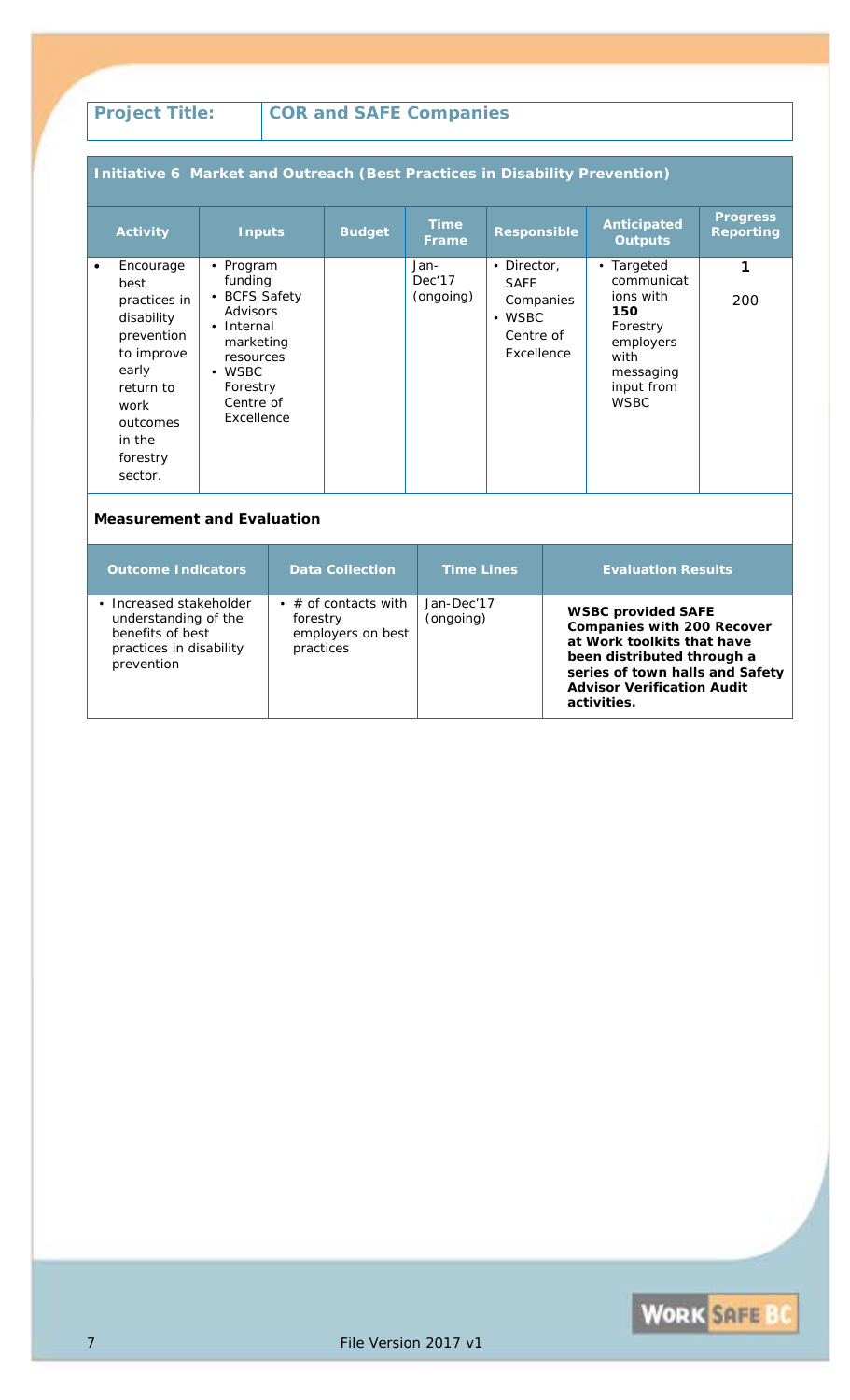### **Initiative 7 — Outreach Activities - Direct Engagement with Industry**

| <b>Activity</b>                                                                                             | <b>Inputs</b>                                                                        | <b>Budget</b> | <b>Time</b><br><b>Frame</b> | <b>Responsible</b>                                                             | <b>Anticipated</b><br><b>Outputs</b>                                                                                                                               | <b>Progress</b><br><b>Reporting</b> |
|-------------------------------------------------------------------------------------------------------------|--------------------------------------------------------------------------------------|---------------|-----------------------------|--------------------------------------------------------------------------------|--------------------------------------------------------------------------------------------------------------------------------------------------------------------|-------------------------------------|
| Market and<br>promote<br><b>BCFSC</b> services<br>and programs<br>(HSA and COR)<br>directly to<br>industry. | • Program funding<br>• COR Advisors<br>• HSA Staff<br>• Communications<br>Specialist |               | Jan-<br>Dec'17<br>(ongoing) | $\cdot$ CEO,<br><b>Directors</b><br>and<br>Managers<br>$\cdot$ COR<br>Advisors | • Direct contact<br>with 6,000<br>individuals<br>• 4 presentations<br>to targeted<br>industry groups                                                               | 1<br>8,160<br>22 Town               |
| (HSA & COR<br>shared<br>activity)                                                                           |                                                                                      |               |                             | and HSA<br><b>Staff</b>                                                        | • Baseline of<br>metrics<br>that show<br>number of new<br>contacts -<br><b>BCFSC</b><br>programs/servi<br>ces and/or COR<br>as a result of<br>direct<br>marketing. | Halls<br>$\mathbf{2}$               |

|           | <b>Outcome Indicators</b>                                                                                                        | <b>Data Collection</b>                           | <b>Time Lines</b>       | <b>Evaluation Results</b> |
|-----------|----------------------------------------------------------------------------------------------------------------------------------|--------------------------------------------------|-------------------------|---------------------------|
|           | Increased awareness<br>of BCFSC audits<br>services and<br>programs in member<br>CU <sub>S</sub> .                                | • WorkSafeBC<br>industry<br>membership<br>survey | Jan-<br>Dec'17(ongoing) |                           |
| $\bullet$ | Increased adoption of<br>BCFSC programs and<br>services                                                                          |                                                  |                         |                           |
| $\bullet$ | WorkSafeBC industry<br>membership survey<br>supports increased<br>awareness and<br>adoption of BCFSC<br>programs and<br>services |                                                  |                         |                           |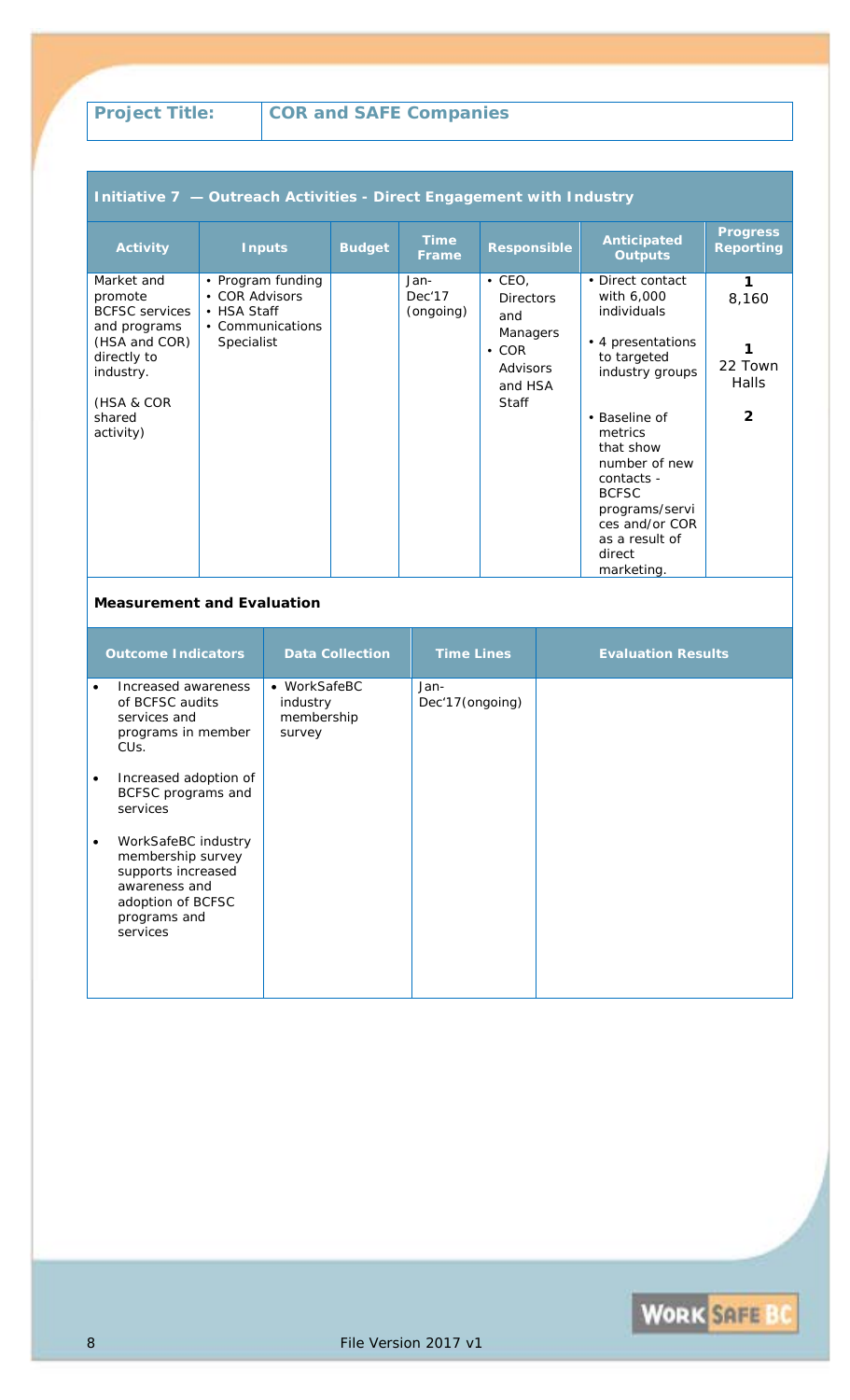### **Initiative 8 — Certifying Partner Reciprocity Agreements**

| <b>Activity</b>                                                                                                                                                                                                                  | <b>Inputs</b>                                      | <b>Budget</b> | <b>Time</b><br><b>Frame</b> | <b>Responsible</b>                                                       | <b>Anticipated</b><br><b>Outputs</b>                                                                                                                                                                                                                                                                        | <b>Progress</b><br><b>Reporting</b>                                                                                |
|----------------------------------------------------------------------------------------------------------------------------------------------------------------------------------------------------------------------------------|----------------------------------------------------|---------------|-----------------------------|--------------------------------------------------------------------------|-------------------------------------------------------------------------------------------------------------------------------------------------------------------------------------------------------------------------------------------------------------------------------------------------------------|--------------------------------------------------------------------------------------------------------------------|
| Engage in<br>discussions<br>and review<br>activities with<br>other certifying<br>partners<br>(BCCSA and<br>Enform) with a<br>goal of<br>entering into a<br>reciprocity/con<br>version<br>agreement to<br>support COR<br>programs | • Program funding<br>• COR Advisors<br>• HSA Staff |               | Jan-<br>Dec'17<br>(ongoing) | $\cdot$ CEO,<br>Director<br>Safe<br>Companies<br>$\cdot$ COR<br>Advisors | • Memorandum<br>Ωf<br>Understanding<br>for<br>reciprocity/con<br>version<br>agreements<br>with other<br>certifying<br>partners<br>• Written and<br>published<br>criteria/<br>guidance for<br>employers<br>seeking SAFE<br>certification<br>with an<br>existing COR<br>from another<br>certifying<br>partner | 1<br>Signed<br>MOU's<br>with three<br>other<br>HSA's:<br>$\bullet$ BCCSA<br>$\bullet$ Fnform<br>• Safety<br>Driven |

| <b>Outcome Indicators</b>                                                       | <b>Data Collection</b>                                                                 | <b>Time Lines</b>        | <b>Evaluation Results</b>                                                                                                                                                                                                                        |
|---------------------------------------------------------------------------------|----------------------------------------------------------------------------------------|--------------------------|--------------------------------------------------------------------------------------------------------------------------------------------------------------------------------------------------------------------------------------------------|
| Increased number of<br>employers seeking<br>and achieving SAFE<br>certification | $\bullet$ # of employers<br>achieving SAFE<br>certification<br>through<br>reciprocity/ | Jan-<br>Dec'17 (ongoing) | 35 companies achieved SAFE<br><b>Certification in 2017</b><br>(94% were from BCCSA, 25<br>Small, 8 Large)                                                                                                                                        |
| Increased adoption of<br>BCFSC programs and<br>services                         | conversion process                                                                     |                          | <b>Employers were required to</b><br>take an online Forestry Safety<br>Overview course to qualify,<br>and online training for the<br>additional questions not<br>covered in their CP's audit to<br>meet SAFE requirements was<br>also developed. |

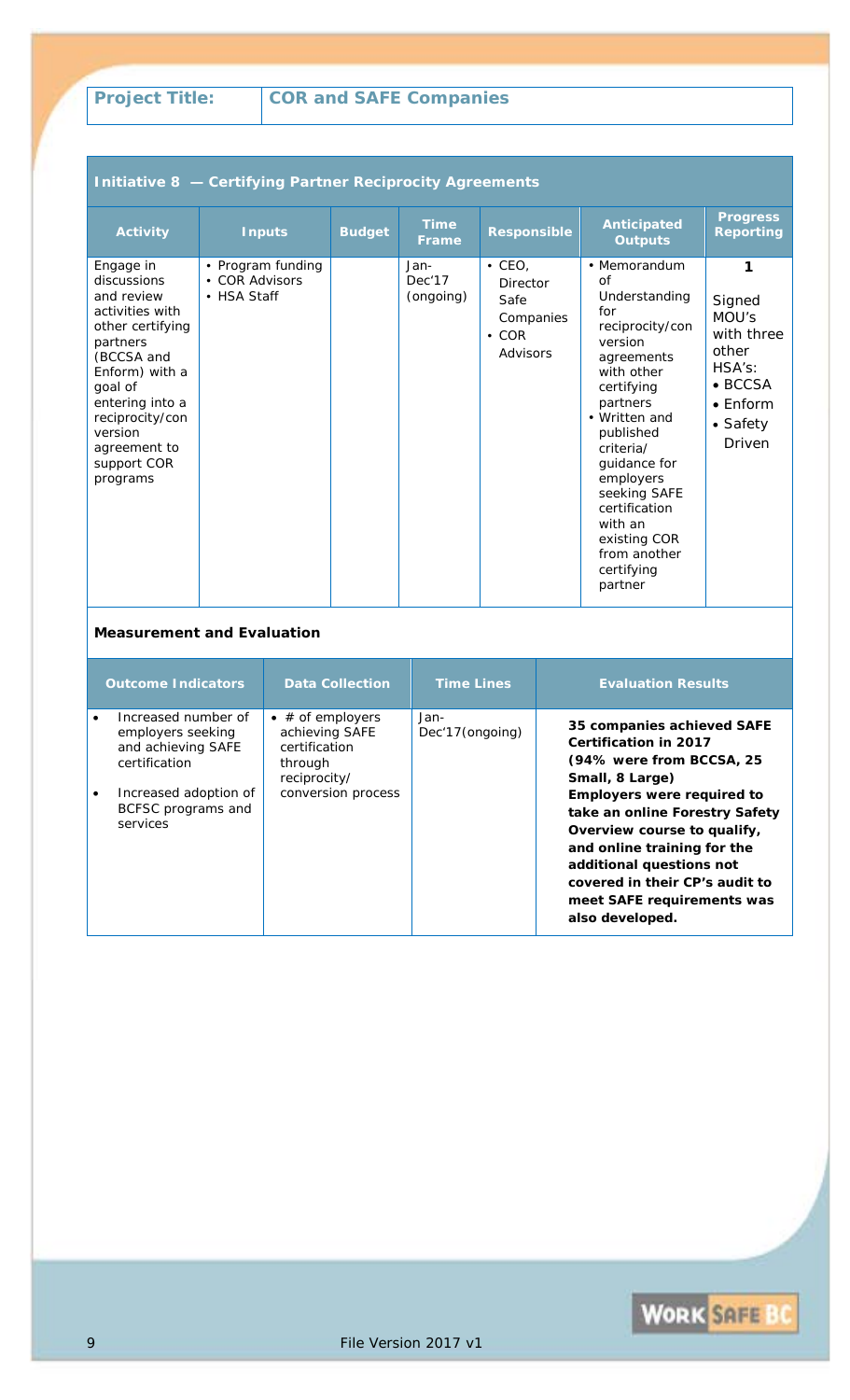### **Training and Program Development Initiative #1:** *[Injury Prevention / Claims Management Coaching]*

**A. Injury / Return-to-Work Issues** (**HSA Planning and Reporting Information Package** pages 2 and 3)

| A. Using data and information from the industry, we have identified the primary trends within our industry and<br>set the following objectives:                                                                                                                                                                                                                                                            |                                                                                                  |
|------------------------------------------------------------------------------------------------------------------------------------------------------------------------------------------------------------------------------------------------------------------------------------------------------------------------------------------------------------------------------------------------------------|--------------------------------------------------------------------------------------------------|
| There is an issue that some employers have high injury<br>rates and experience rating adjustments above the<br>averages within their CU, and the reasons for this are<br>unknown. Some companies have injury rates 140%<br>above the average for their CU, and experience rating<br>adjustments 80% or greater above the CU base.                                                                          | Reduce the experience rating adjustment<br>between 10-20% per year for the<br>targeted employers |
| Conduct site visits with employers that have higher than<br>average injury rates and experience rating adjustments<br>to help them identify primary causes and nature of<br>injuries, understand claims characteristics and<br>management, and where applicable, access<br>the <b>Employer Safety Planning Toolkit</b> , to demonstrate a<br>business case for injury prevention and claims<br>management. |                                                                                                  |

*(Add additional rows as required)*

| B. Behaviour-Based Outcomes (HSA Planning and Reporting Information Package pages 4 and 11)                                                                                                                                                                                                          |                                                                                                                                                                                                                                                                                                                                                                     |  |  |
|------------------------------------------------------------------------------------------------------------------------------------------------------------------------------------------------------------------------------------------------------------------------------------------------------|---------------------------------------------------------------------------------------------------------------------------------------------------------------------------------------------------------------------------------------------------------------------------------------------------------------------------------------------------------------------|--|--|
| To meet those objectives, workplace health<br><b>B</b> (i)<br>safety behaviours and/or return-to-work<br>and<br>practices need to change in the following ways:                                                                                                                                      | Industry Best Practices are implemented at<br>targeted employers where experience ratings or<br>high injury rates are occurring.<br>Program was started in 2016 and will continue in<br>2017 to coach 12 employers and help them to<br>implement a range of solutions depending on their<br>specific issues to reduce injuries and experience<br>rating adjustment. |  |  |
| B (ii) [To be completed at the end of the reporting<br>year cycle]; Provide evidence that the changes<br>described in B(i) took place by the end of the<br>reporting year. This may be done through surveys,<br>job site visits, interviews, audits, or any other<br>method you feel is appropriate. | Measures to include:<br>- Number of site visits<br>- Summary of solutions<br>- Tracked injury trends by company                                                                                                                                                                                                                                                     |  |  |
| B (iii) [For WSBC use only]                                                                                                                                                                                                                                                                          |                                                                                                                                                                                                                                                                                                                                                                     |  |  |

**C. Knowledge-Based Outcomes** (**HSA Planning and Reporting Information Package** pages 5 and 11)

| C (i) This requires knowledge, understanding or<br>skills to be changed in the following ways:                                                                                                                                                                                                                  | The exact nature of the materials will be dependent<br>on the stats analysis and site visits to the<br>employers, and may include utilizing existing<br>training programs or developing new resource<br>packages, one-on-one, group workshop, webinar,<br>or self-paced online training programs. |
|-----------------------------------------------------------------------------------------------------------------------------------------------------------------------------------------------------------------------------------------------------------------------------------------------------------------|---------------------------------------------------------------------------------------------------------------------------------------------------------------------------------------------------------------------------------------------------------------------------------------------------|
| C (ii) [To be completed at the end of the reporting<br>year cycle]; Provide evidence that the changes<br>described in C(i) took place by the end of the<br>reporting year. This may be done through surveys,<br>post-session testing, focus groups, interviews, or<br>any other method you feel is appropriate. | Measures to include:<br>- Number of training events<br>- Number of participants per event<br>Total number of participants                                                                                                                                                                         |
| C (iii) [For WSBC use only]                                                                                                                                                                                                                                                                                     |                                                                                                                                                                                                                                                                                                   |

10 File Version 2017 v1

**WORK SAFE BO**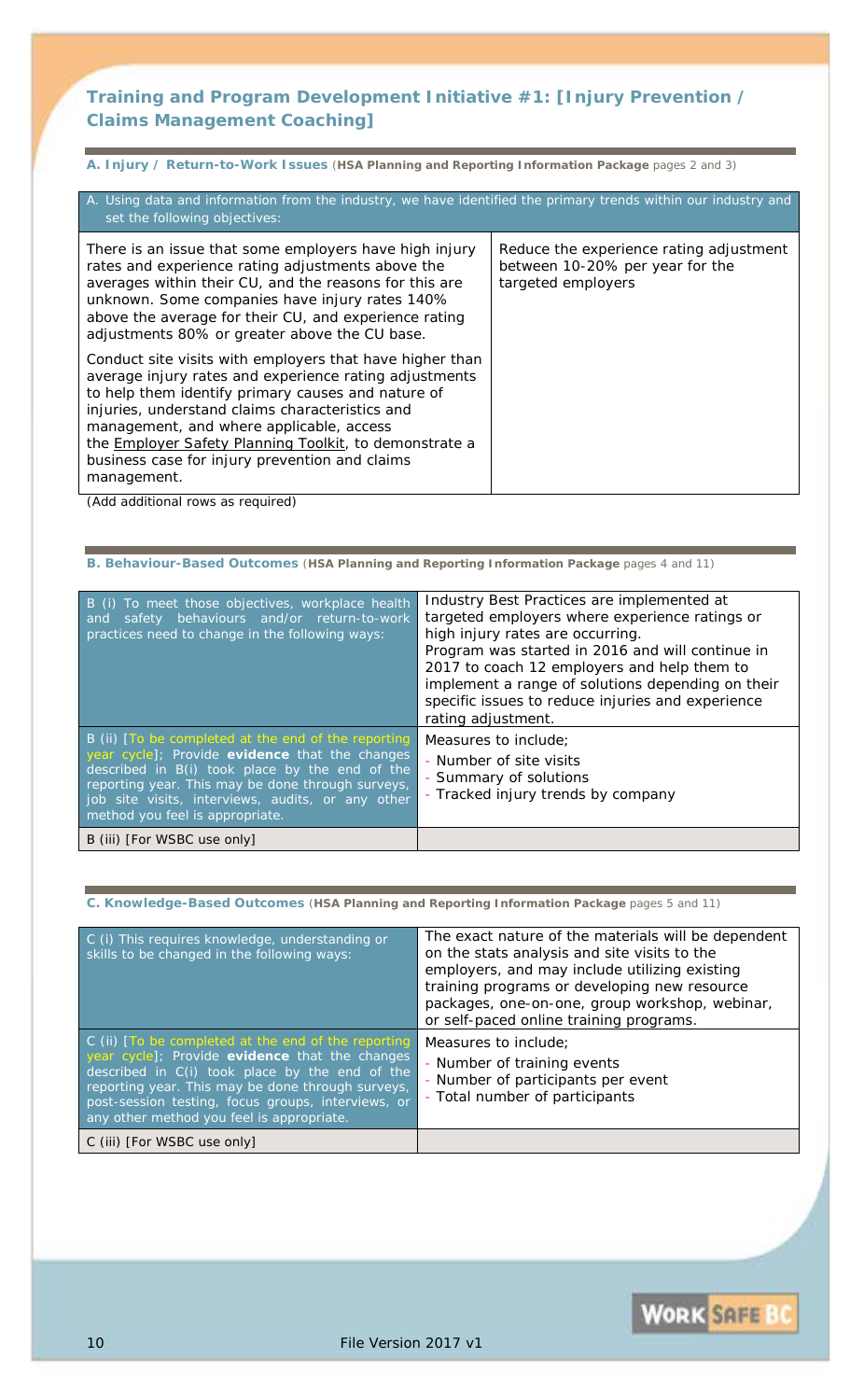# **D. Planned Activities** (**HSA Planning and Reporting Information Package** pages 6 and 11)

| D (i) Therefore, we will undertake the following activities:                                                               |                                                                                                                          |                               |                       |  |  |
|----------------------------------------------------------------------------------------------------------------------------|--------------------------------------------------------------------------------------------------------------------------|-------------------------------|-----------------------|--|--|
| <b>Activity</b>                                                                                                            | Description                                                                                                              | Number / frequency / timeline |                       |  |  |
|                                                                                                                            |                                                                                                                          | Planned                       | D(ii) Actual          |  |  |
| Ongoing monthly analysis of injury<br>rates and site visits                                                                | Analyze and target 12 employers<br>and conduct multiple site visits as<br>required.                                      | Completed by<br>Dec 31, 2017  | No industry<br>uptake |  |  |
| Develop and implement awareness<br>programs based on results of research<br>into high injury rates and case<br>management. | Program likely to contain<br>communication, training and<br>resource materials for small,<br>medium and large companies. | Completed by<br>Dec 31, 2017  |                       |  |  |
|                                                                                                                            |                                                                                                                          |                               |                       |  |  |

*(Add additional rows as required)*

Ē

D (ii) [For WSBC use only] *38T*

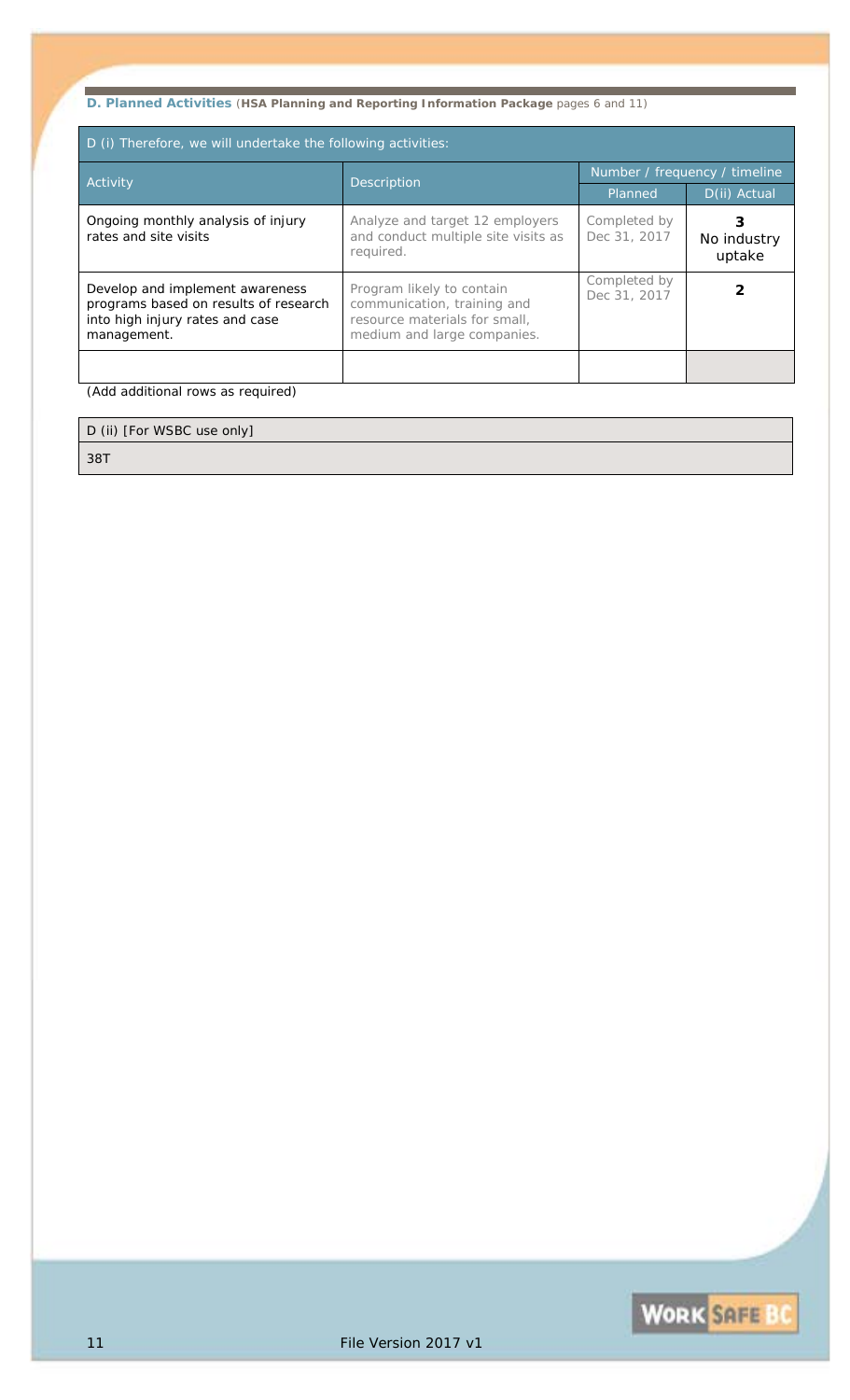### **Training and Program Development Initiative #2:** *[Support Implementation of Competency Based Guidelines and Standards]*

**A. Injury / Return-to-Work Issues** (**HSA Planning and Reporting Information Package** pages 2 and 3)

| A. Using data and information from the industry, we have identified the primary trends within our industry<br>and set the following objectives:                                                                                                                                                                                                                                                  |                                                                               |
|--------------------------------------------------------------------------------------------------------------------------------------------------------------------------------------------------------------------------------------------------------------------------------------------------------------------------------------------------------------------------------------------------|-------------------------------------------------------------------------------|
| The forestry subsector (7030) serious injury rate for 2015 was<br>1.08 compared to the provincial average of 0.30. This<br>initiative will focus on the CUs related to:                                                                                                                                                                                                                          | Implement programs to reduce the annual<br>serious injury rate by 5% to 1.02. |
| Manual Tree Falling and Bucking (2015 serious injury rate $=$<br>(6.14)                                                                                                                                                                                                                                                                                                                          |                                                                               |
| Cable or Hi-Lead Logging (2015 serious injury rate $= 2.16$ )                                                                                                                                                                                                                                                                                                                                    |                                                                               |
| Integrated Forest Management (2015 serious injury rate =<br>(0.87)                                                                                                                                                                                                                                                                                                                               |                                                                               |
| Logging Road Construction or Maintenance (2015 serious<br>injury rate $= 1.08$ )                                                                                                                                                                                                                                                                                                                 |                                                                               |
| Log Hauling (2015 serious injury rate = $1.25$ )                                                                                                                                                                                                                                                                                                                                                 |                                                                               |
|                                                                                                                                                                                                                                                                                                                                                                                                  |                                                                               |
| These trends can be improved by developing and<br>implementing occupational standards and guidelines for these<br>occupations. External funding has been secured to develop<br>additional standards and guidelines, and this initiative is<br>included in this workplan to implement all competency<br>standards and guidelines as they will have a positive effect in<br>reducing injury rates. |                                                                               |

**B. Behaviour-Based Outcomes** (**HSA Planning and Reporting Information Package** pages 4 and 11)

| B (i) To meet those objectives, workplace health<br>safety behaviours and/or return-to-work<br>and<br>practices need to change in the following ways:                                                                                                                                                | Many forest industry occupations currently do not<br>have documented guidelines or training resources<br>for the development of new qualified workers. The<br>standards and guidelines and supporting materials<br>will be available in print and online to provide<br>supervisors and workers the guidance on what<br>knowledge and skills are required to become a<br>qualified worker.<br>The behavior that will change is that industry will<br>now rely on a well-researched standardized tool<br>developed by subject matter experts to train and<br>develop their workers rather than relying on out of<br>non-existent training<br>date<br>materials.<br>or<br>Developing competent and safe workers for these |
|------------------------------------------------------------------------------------------------------------------------------------------------------------------------------------------------------------------------------------------------------------------------------------------------------|------------------------------------------------------------------------------------------------------------------------------------------------------------------------------------------------------------------------------------------------------------------------------------------------------------------------------------------------------------------------------------------------------------------------------------------------------------------------------------------------------------------------------------------------------------------------------------------------------------------------------------------------------------------------------------------------------------------------|
|                                                                                                                                                                                                                                                                                                      | forestry occupations will result in a reduction in the<br>serious injury rate.                                                                                                                                                                                                                                                                                                                                                                                                                                                                                                                                                                                                                                         |
| B (ii) [To be completed at the end of the reporting<br>year cycle]; Provide evidence that the changes<br>described in B(i) took place by the end of the<br>reporting year. This may be done through surveys,<br>job site visits, interviews, audits, or any other<br>method you feel is appropriate. | 38T                                                                                                                                                                                                                                                                                                                                                                                                                                                                                                                                                                                                                                                                                                                    |
| B (iii) [For WSBC use only]                                                                                                                                                                                                                                                                          |                                                                                                                                                                                                                                                                                                                                                                                                                                                                                                                                                                                                                                                                                                                        |

**C. Knowledge-Based Outcomes** (**HSA Planning and Reporting Information Package** pages 5 and 11)

| workers or to analyze current workers and practices<br>to identify gaps. | materials will provide companies with current<br>information on how to ensure their workers are<br>competent and qualified to do the work.<br>Companies can use these tools to develop new | C (i) This requires knowledge, understanding or<br>These new standards, guidelines and educational<br>skills to be changed in the following ways: |
|--------------------------------------------------------------------------|--------------------------------------------------------------------------------------------------------------------------------------------------------------------------------------------|---------------------------------------------------------------------------------------------------------------------------------------------------|
|--------------------------------------------------------------------------|--------------------------------------------------------------------------------------------------------------------------------------------------------------------------------------------|---------------------------------------------------------------------------------------------------------------------------------------------------|

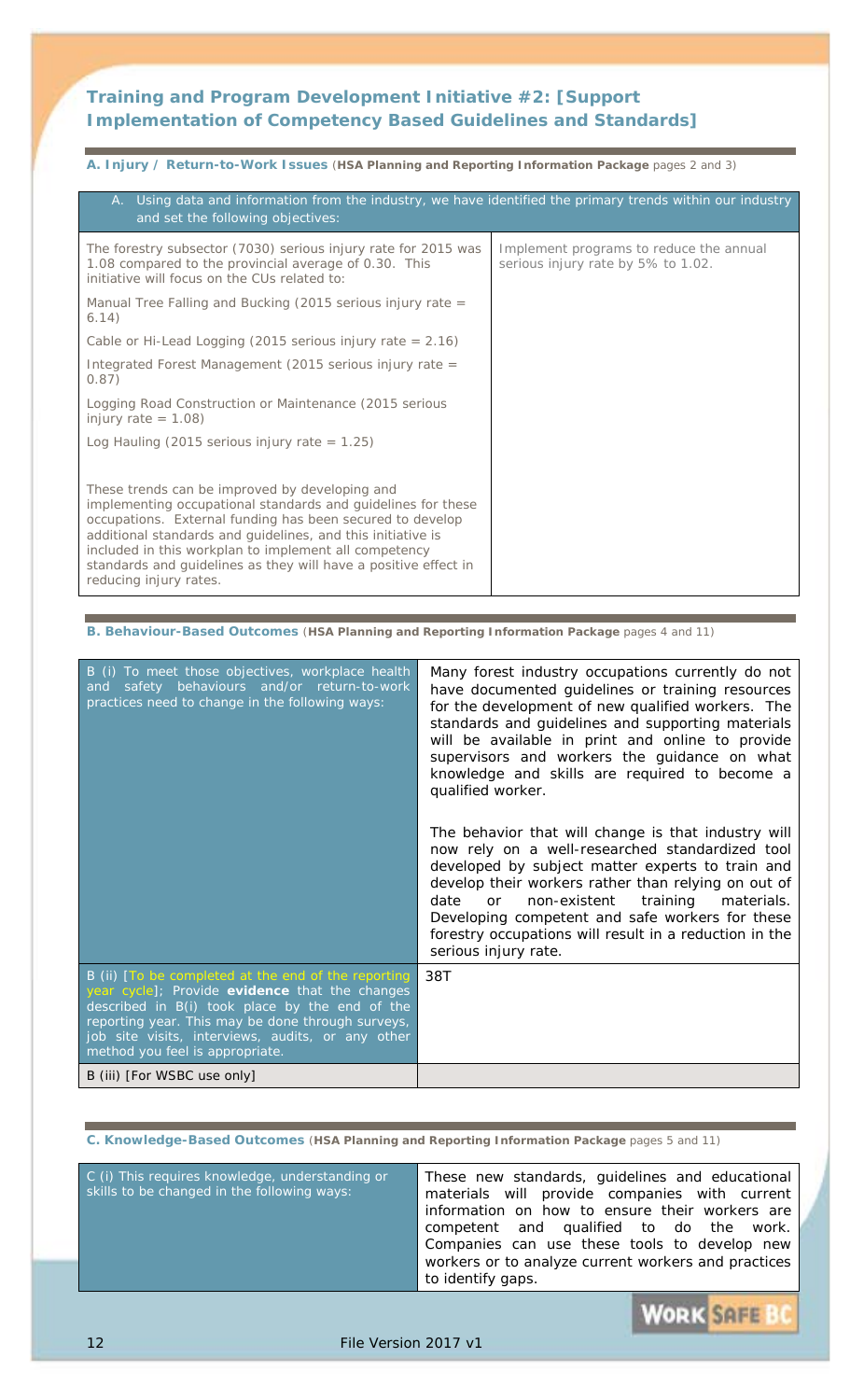|                                                                                                                                                                                                                                                                                                                     | Qualified assessors and trainers are also part of this<br>program. These are individuals who have been<br>trained to understand and apply these standards<br>and guidelines at a forestry workplace. The trainers<br>are competent and qualified and to train and<br>mentor new and existing workers so they can meet<br>the standard. Assessors are individuals who are<br>competent and qualified to compare workers<br>against the standard to determine if they meet the<br>program outcomes or not. |
|---------------------------------------------------------------------------------------------------------------------------------------------------------------------------------------------------------------------------------------------------------------------------------------------------------------------|----------------------------------------------------------------------------------------------------------------------------------------------------------------------------------------------------------------------------------------------------------------------------------------------------------------------------------------------------------------------------------------------------------------------------------------------------------------------------------------------------------|
| $C$ (ii) $T$ o be completed at the end of the reporting<br>year cycle]; Provide evidence that the changes<br>described in C(i) took place by the end of the<br>reporting year. This may be done through surveys,<br>post-session testing, focus groups, interviews, or<br>any other method you feel is appropriate. | 38T                                                                                                                                                                                                                                                                                                                                                                                                                                                                                                      |
| C (iii) [For WSBC use only]                                                                                                                                                                                                                                                                                         |                                                                                                                                                                                                                                                                                                                                                                                                                                                                                                          |

**D. Planned Activities** (**HSA Planning and Reporting Information Package** pages 6 and 11)

|                                                                                                                             | <b>Description</b>                                                                                                 | Number / frequency / timeline     |                                                                                        |
|-----------------------------------------------------------------------------------------------------------------------------|--------------------------------------------------------------------------------------------------------------------|-----------------------------------|----------------------------------------------------------------------------------------|
| Activity                                                                                                                    |                                                                                                                    | Planned                           | D(ii) Actual                                                                           |
| <b>Support Existing Falling Occupation</b><br>Standards and Cable Yarding<br>Guidelines                                     | Continue field testing and if<br>necessary updating of standards,<br>guidelines and educational<br>materials.      | Completed<br>Dec 31, 2017         | 1                                                                                      |
|                                                                                                                             | $#$ of field tests                                                                                                 |                                   | 80                                                                                     |
|                                                                                                                             | # of workers assessed                                                                                              |                                   | 80                                                                                     |
|                                                                                                                             | # of certifications issued                                                                                         |                                   | 0                                                                                      |
|                                                                                                                             |                                                                                                                    |                                   | (Certificates<br>will be<br>issued after<br>completion<br>of field<br><i>testing</i> ) |
| Complete Guidelines for mechanized<br>harvesting, road construction, log<br>handling and log transportation<br>occupations. | Work with small groups of industry<br>subject matter experts to develop<br>the guidelines.                         | Completed<br>December 31,<br>2017 | 1                                                                                      |
|                                                                                                                             | 20 guidelines to be developed in<br>2017                                                                           |                                   | Exceeded                                                                               |
|                                                                                                                             | Engage subject matter experts to<br>ensure the guidelines meet<br>employer needs and are supported<br>by industry. |                                   | Fully<br>Engaged                                                                       |
|                                                                                                                             | # of guidelines developed                                                                                          |                                   | 35                                                                                     |
|                                                                                                                             | Develop and validate assessment<br>tools for each occupational<br>guideline that is developed.                     |                                   |                                                                                        |
|                                                                                                                             | # of assessment tools developed                                                                                    |                                   | 35                                                                                     |
| D (ii) [For WSBC use only]                                                                                                  |                                                                                                                    |                                   |                                                                                        |

*Add additional initiatives as required using the same template.*

WORK SAFE BC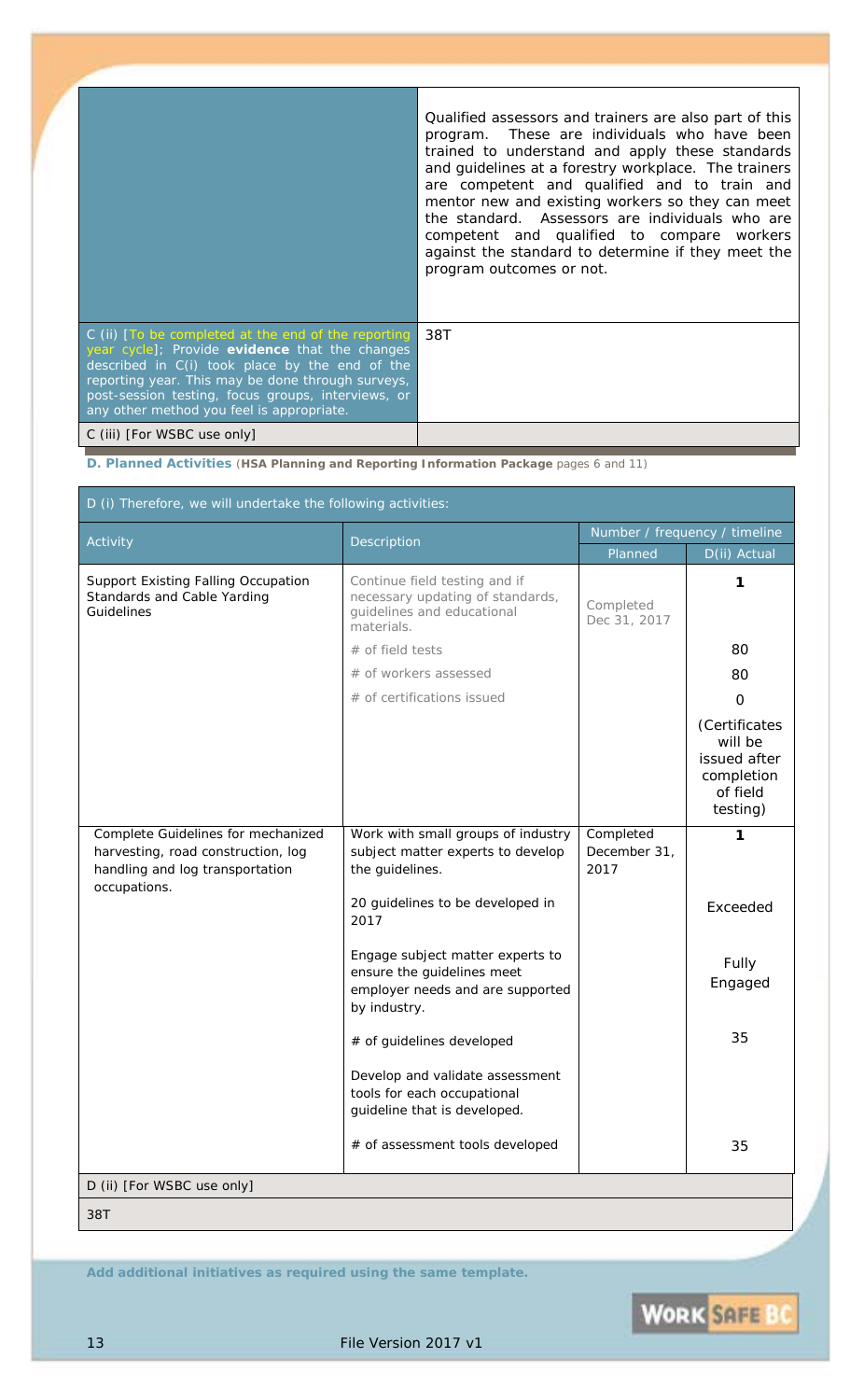### **Training and Program Development Initiative #3:** *[Training and Program Quality Assurance]*

**A. Injury / Return-to-Work Issues** (**HSA Planning and Reporting Information Package** pages 2 and 3)

| A. Using data and information from the industry, we have identified the primary trends within our industry<br>and set the following objectives:                                                                                            |                                                                                                                                                                           |
|--------------------------------------------------------------------------------------------------------------------------------------------------------------------------------------------------------------------------------------------|---------------------------------------------------------------------------------------------------------------------------------------------------------------------------|
| In order to support a decrease in the injury rate in Forestry<br>Subsector (7030), effective training programs need to be in<br>place for logging contractors, small businesses, supervisors<br>and incident investigators.                | Current and up to date training programs will<br>create an informed industry that is better able<br>to prevent injuries and better manage injuries<br>when they do occur. |
| The forestry subsector (7030) serious injury rate for 2015 was<br>1.08 compared to the provincial average of 0.30.<br>High quality training is achieved through excellent training<br>materials, instruction and administrative processes. | The goal is a reduction in the annual number<br>of serious injury rate for the Forestry<br>subsector from 1.08 to 1.02, a 5% reduction.                                   |
|                                                                                                                                                                                                                                            |                                                                                                                                                                           |

**B. Behaviour-Based Outcomes** (**HSA Planning and Reporting Information Package** pages 4 and 11)

| B (i) To meet those objectives, workplace health<br>and safety behaviours and/or return-to-work<br>practices need to change in the following ways:                                                                                                                                                     | Increased access to training materials will be a<br>focus of 2017. The industry will be able to train<br>more people, especially those in remote locations,<br>as more training and educational materials are<br><i>available online.</i> |
|--------------------------------------------------------------------------------------------------------------------------------------------------------------------------------------------------------------------------------------------------------------------------------------------------------|-------------------------------------------------------------------------------------------------------------------------------------------------------------------------------------------------------------------------------------------|
| B (ii) [To be completed at the end of the reporting ]<br>year cycle]; Provide evidence that the changes<br>described in B(i) took place by the end of the<br>reporting year. This may be done through surveys,<br>job site visits, interviews, audits, or any other<br>method you feel is appropriate. | - 38T                                                                                                                                                                                                                                     |
| B (iii) [For WSBC use only]                                                                                                                                                                                                                                                                            |                                                                                                                                                                                                                                           |

**C. Knowledge-Based Outcomes** (**HSA Planning and Reporting Information Package** pages 5 and 11)

| C (i) This requires knowledge, understanding or<br>skills to be changed in the following ways:                                                                                                                                                                                                                  | Updates to the training materials and processes will<br>allow for an increased focus on:<br>-demonstrating practical ways of complying with<br>regulatory requirements<br>-increasing communication skills using<br>forestry<br>examples<br>-conducting incident investigations effectively within<br>the new requirements |
|-----------------------------------------------------------------------------------------------------------------------------------------------------------------------------------------------------------------------------------------------------------------------------------------------------------------|----------------------------------------------------------------------------------------------------------------------------------------------------------------------------------------------------------------------------------------------------------------------------------------------------------------------------|
| C (ii) [To be completed at the end of the reporting<br>year cycle]; Provide evidence that the changes<br>described in C(i) took place by the end of the<br>reporting year. This may be done through surveys,<br>post-session testing, focus groups, interviews, or<br>any other method you feel is appropriate. | 38T                                                                                                                                                                                                                                                                                                                        |
| C (iii) [For WSBC use only]                                                                                                                                                                                                                                                                                     |                                                                                                                                                                                                                                                                                                                            |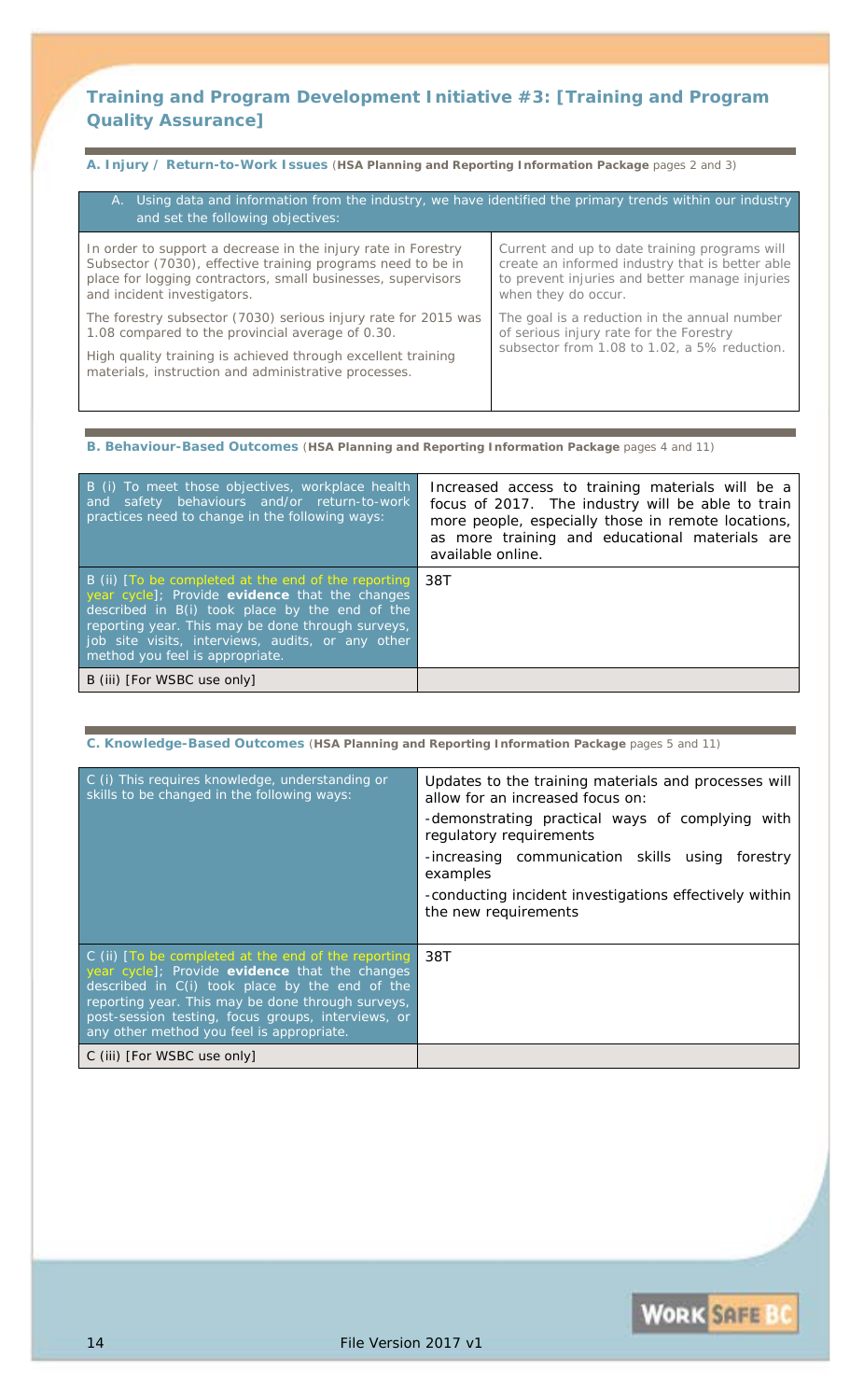**D. Planned Activities** (**HSA Planning and Reporting Information Package** pages 6 and 11)

| D (i) Therefore, we will undertake the following activities:                                                         |                                                                                                                                                |                               |                |
|----------------------------------------------------------------------------------------------------------------------|------------------------------------------------------------------------------------------------------------------------------------------------|-------------------------------|----------------|
| Activity                                                                                                             | Description                                                                                                                                    | Number / frequency / timeline |                |
|                                                                                                                      |                                                                                                                                                | Planned                       | D(ii) Actual   |
| Update training materials                                                                                            | Updates are required to the<br>following training courses:                                                                                     | Completed                     | 2              |
|                                                                                                                      | Forest Supervisor.                                                                                                                             | Dec 31, 2017                  |                |
|                                                                                                                      | Incident Investigation.                                                                                                                        |                               |                |
|                                                                                                                      | <b>Falling Supervisor.</b>                                                                                                                     |                               |                |
|                                                                                                                      | Resource Road Driving.                                                                                                                         |                               |                |
|                                                                                                                      | Basic Chainsaw Operator.                                                                                                                       |                               |                |
|                                                                                                                      | Safe Companies 100 and SEOHS<br>training.                                                                                                      |                               |                |
|                                                                                                                      |                                                                                                                                                |                               |                |
| Develop BCFSC administrative<br>processes to meet ICE 1100 standard<br>for assessment-based certificate<br>programs. | Gap analysis to be completed and<br>internal administrative processes<br>to be created or updated to meet<br>the ICE 1100 or similar standard. | Completed<br>Dec 31, 2017     | $\overline{2}$ |
| Deliver online training materials                                                                                    | Use a Learning Management<br>System (LMS) to deliver<br>occupational guidelines, standards<br>and other educational materials.                 | Completed<br>Dec 31, 2017     | $\overline{2}$ |
| D (ii) [For WSBC use only]                                                                                           |                                                                                                                                                |                               |                |
| 38T                                                                                                                  |                                                                                                                                                |                               |                |

*Add additional initiatives as required using the same template.*

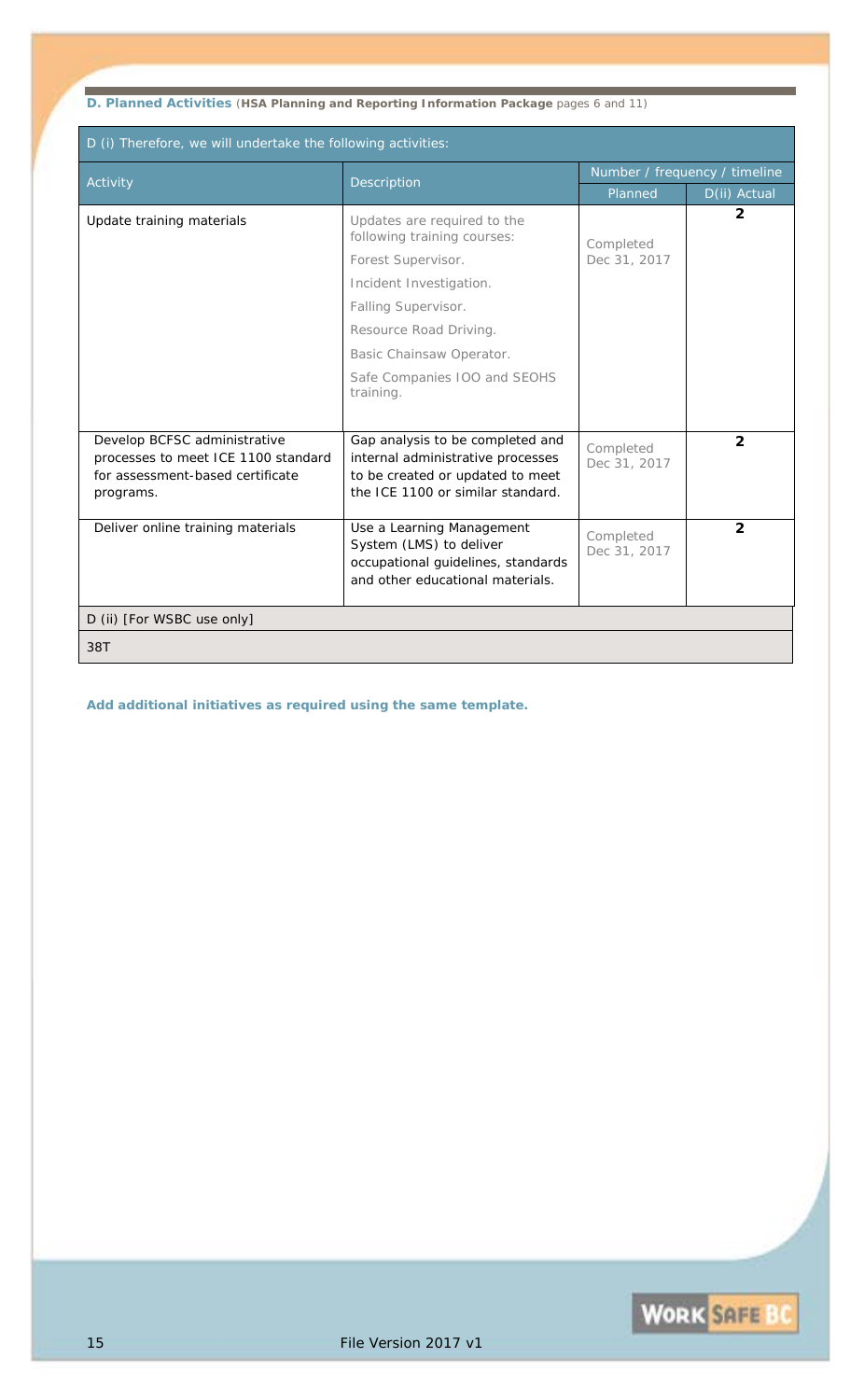**To support us in providing the activities outlined in these initiatives, we will undertake the following activities designed to increase our organizational capacity:**

| $(E)$ Activity                                                                                                                         | Description                                                                                                                                                                      | Number / frequency                                         |
|----------------------------------------------------------------------------------------------------------------------------------------|----------------------------------------------------------------------------------------------------------------------------------------------------------------------------------|------------------------------------------------------------|
| To be determined once details<br>are gathered from stats research.                                                                     | 38T                                                                                                                                                                              | 38T                                                        |
| Staff training plans to be developed to<br>allow personnel to effectively and<br>creatively use new technology to<br>provide training. | Continue staff training on the Learning<br>Management System and related<br>technology to maximize the potential<br>training benefits.<br>Continue to develop staff and contract | Staff training sessions<br>delivered.<br>Train the trainer |
|                                                                                                                                        | instructors as course developers and<br>professional facilitators to maintain high<br>quality in classroom training.                                                             | sessions delivered.                                        |
| 38T                                                                                                                                    | 38T                                                                                                                                                                              | 387                                                        |

*(Add additional rows as required)*

**F. Marketing / Outreach Activities** (**HSA Planning and Reporting Information Package** page 7)

#### **To reach a broader audience within our industry, we will undertake the following marketing / outreach activities:**

| (F) Activity                                 | Description                                                                                                           | Number / frequency                                                                             |
|----------------------------------------------|-----------------------------------------------------------------------------------------------------------------------|------------------------------------------------------------------------------------------------|
| Marketing program developed for<br>training. | A program will be implemented to raise<br>the awareness of the types and benefits<br>of the training that is offered. | Training calendar was<br>updated and sent out<br>monthly notifications of<br>course offerings. |
|                                              |                                                                                                                       | 38T                                                                                            |
| 38T                                          | 38T                                                                                                                   | 387                                                                                            |

*(Add additional rows as required)*

| F (ii) [For WSBC use only] |  |  |
|----------------------------|--|--|
| 38T                        |  |  |
|                            |  |  |

#### **G. Overall Assessment**

G (ii) [For WSBC use only]

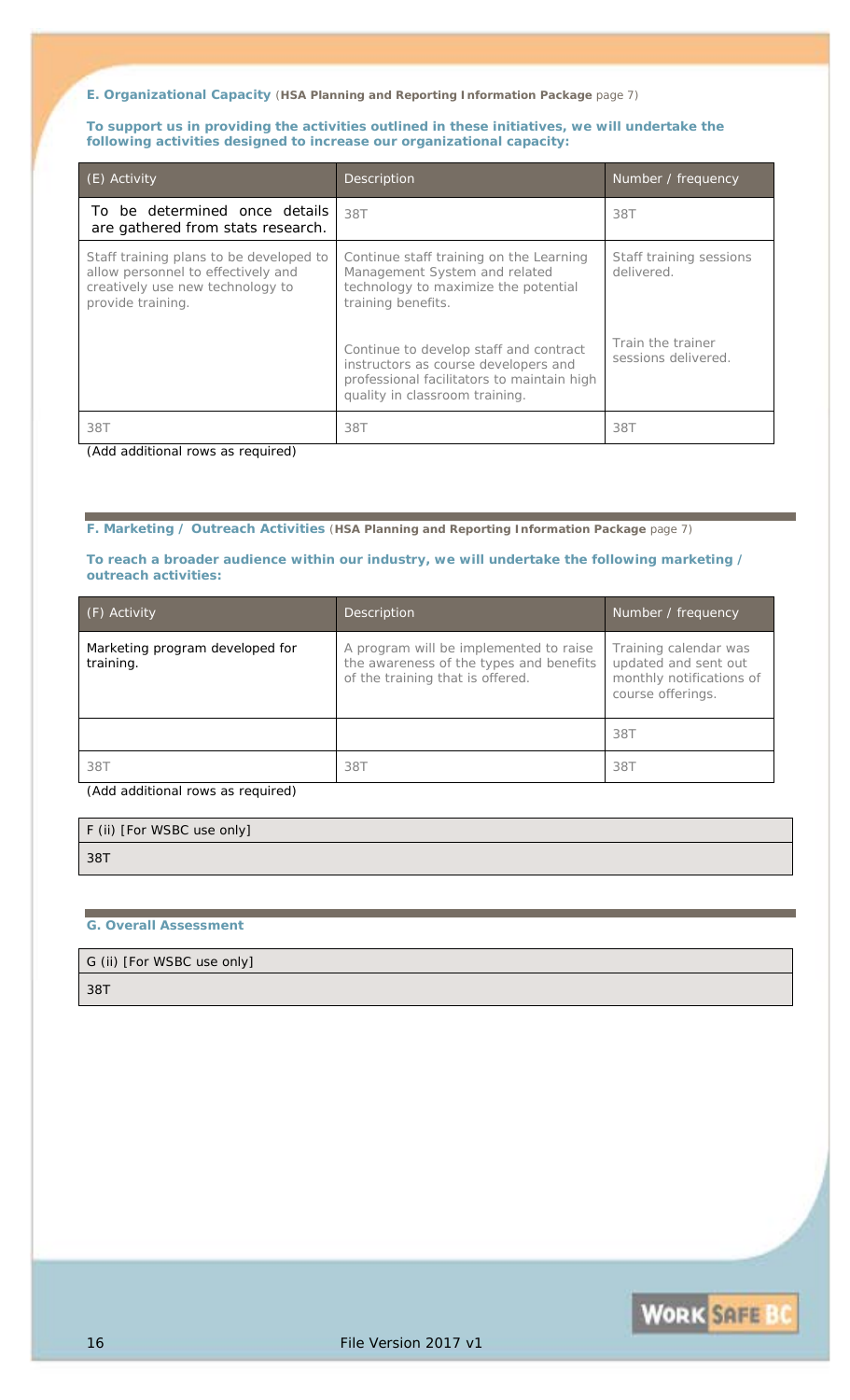| 38T |
|-----|
| 38T |
|     |

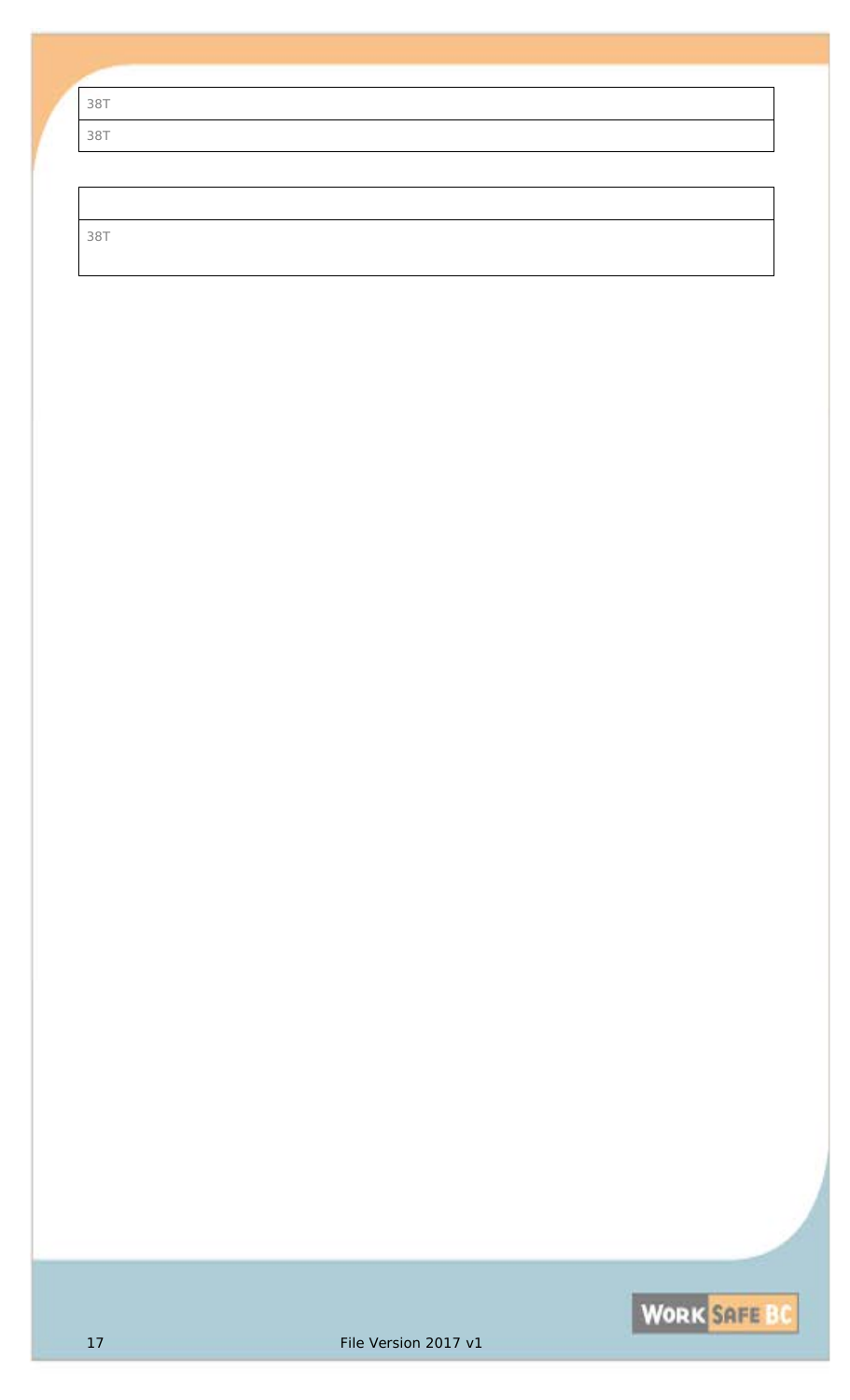## **Falling Initiative #1:** *Defining Falling Supervisor Duties*

**A. Injury / Return-to-Work Issues** (**HSA Planning and Reporting Information Package** pages 2 and 3)

| B. Using data and information from the industry, we have identified the primary trends within our industry and<br>set the following objectives: |                                                                              |  |
|-------------------------------------------------------------------------------------------------------------------------------------------------|------------------------------------------------------------------------------|--|
| Falling supervisors are increasingly facing new, unique and                                                                                     | Identify what duties a falling supervisor can                                |  |
| challenging supervision situations in their work environment.                                                                                   | be expected to carry out.                                                    |  |
| The 2016 FTAC Faller Survey identified that the duties of a                                                                                     | Identify when/if a falling supervisor can be                                 |  |
| falling supervisor needed to be addressed and clearly                                                                                           | expected to fall while carrying out supervision                              |  |
| identified across the province.                                                                                                                 | duties.                                                                      |  |
|                                                                                                                                                 | Create resources to be used by falling<br>supervisors to support their role. |  |

*(Add additional rows as required)*

**B. Behaviour-Based Outcomes** (**HSA Planning and Reporting Information Package** pages 4 and 11)

| B (i) To meet those objectives, workplace health<br>safety behaviours and/or return-to-work<br>and<br>practices need to change in the following ways:                                                                                                                                                | Falling supervisors' duties and the parameters<br>around those duties are clearly defined and<br>communicated.                                                                                                                                                                                                                                                                                                 |
|------------------------------------------------------------------------------------------------------------------------------------------------------------------------------------------------------------------------------------------------------------------------------------------------------|----------------------------------------------------------------------------------------------------------------------------------------------------------------------------------------------------------------------------------------------------------------------------------------------------------------------------------------------------------------------------------------------------------------|
| B (ii) [To be completed at the end of the reporting<br>year cycle]; Provide evidence that the changes<br>described in B(i) took place by the end of the<br>reporting year. This may be done through surveys,<br>job site visits, interviews, audits, or any other<br>method you feel is appropriate. | Measures to include:<br>Review of current reference materials, reports<br>available with regards to falling supervision.<br>Creation of reference table/chart for<br>falling<br>supervisors defining workload, crew size,<br>field<br>conditions, paperwork etc.<br>Addition of section to the Falling Supervisor Info<br>Flip to include section on falling supervision duties<br>under different conditions. |
| B (iii) [For WSBC use only]                                                                                                                                                                                                                                                                          |                                                                                                                                                                                                                                                                                                                                                                                                                |

| C. Knowledge-Based Outcomes (HSA Planning and Reporting Information Package pages 5 and 11) |
|---------------------------------------------------------------------------------------------|
|                                                                                             |

| C (i) This requires knowledge, understanding or<br>skills to be changed in the following ways:                                                                                                                                                                                                                  | The defined duties and parameters are used to<br>support falling supervisors to carry out their roles<br>safely and effectively. |
|-----------------------------------------------------------------------------------------------------------------------------------------------------------------------------------------------------------------------------------------------------------------------------------------------------------------|----------------------------------------------------------------------------------------------------------------------------------|
| C (ii) [To be completed at the end of the reporting<br>year cycle]; Provide evidence that the changes<br>described in C(i) took place by the end of the<br>reporting year. This may be done through surveys,<br>post-session testing, focus groups, interviews, or<br>any other method you feel is appropriate. | Measures:<br>Falling supervisors are provided with reference<br>materials created.                                               |
| C (iii) [For WSBC use only]                                                                                                                                                                                                                                                                                     |                                                                                                                                  |

**D. Planned Activities** (**HSA Planning and Reporting Information Package** pages 6 and 11)

| D (i) Therefore, we will undertake the following activities: |                                                                                |                               |                                                                        |  |
|--------------------------------------------------------------|--------------------------------------------------------------------------------|-------------------------------|------------------------------------------------------------------------|--|
|                                                              |                                                                                |                               | Number / frequency / timeline                                          |  |
|                                                              | <b>Description</b><br>Activity                                                 | Planned                       | D(ii) Actual                                                           |  |
| Document Review                                              | Review current documents and<br>reports with regards to faller<br>supervision. | Completed by<br>Dec 31, 2017. | Falling<br>Supervisor<br>occupation is<br>being<br>developed in<br>the |  |
|                                                              |                                                                                |                               |                                                                        |  |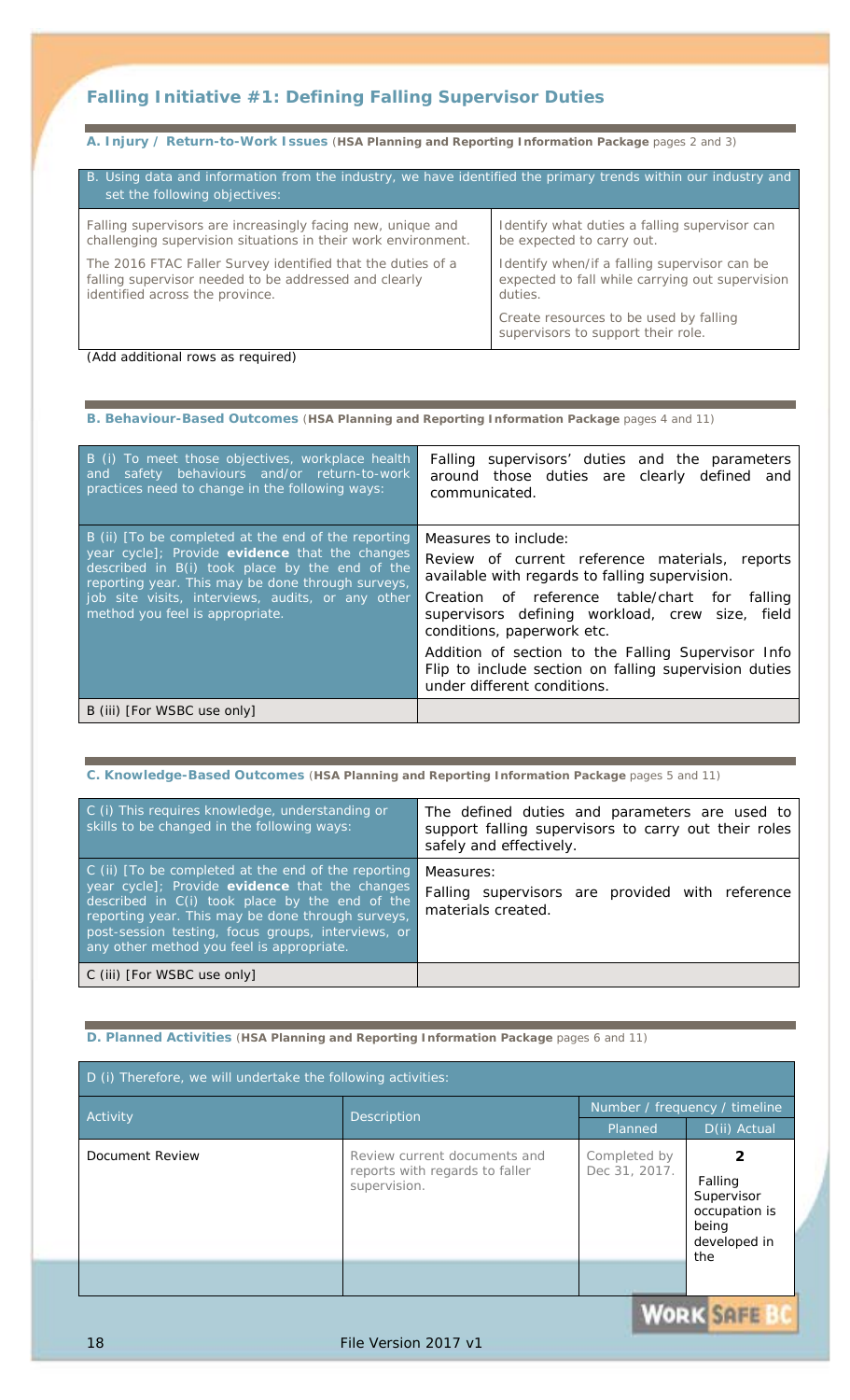|                                                         |                                                                                                                                                                                                                                   |                               | Competency<br>Based<br>Standards.<br>Any additional<br>work at this<br>time may be<br>unnecessary<br>as the<br>Standard may<br>already<br>identify this.                                                                                                    |
|---------------------------------------------------------|-----------------------------------------------------------------------------------------------------------------------------------------------------------------------------------------------------------------------------------|-------------------------------|-------------------------------------------------------------------------------------------------------------------------------------------------------------------------------------------------------------------------------------------------------------|
| Create reference table/chart for Falling<br>Supervisors | Create a table/chart for Falling<br>Supervisors for reference on<br>supervision duties based on crew<br>size, location, distractions,<br>workload etc. to distribute to<br>Falling Supervisors.                                   | Completed by<br>Dec 31, 2017. | $\overline{2}$<br>Falling<br>Supervisor<br>occupation is<br>being<br>developed in<br>the<br>Competency<br><b>Based</b><br>Standards.<br>Any additional<br>work at this<br>time may be<br>unnecessary<br>as the<br>Standard may<br>already<br>identify this. |
| Addition to Falling Supervisor Info Flip                | Broadening the Falling Supervisor<br>Info Flip, currently under<br>development, to include falling<br>supervision duties based on crew<br>size, location, distractions,<br>workload etc. to distribute to<br>Falling Supervisors. | Completed by<br>Dec 31, 2017. | $\overline{2}$<br>No additions<br>to the Info<br>Flip will occur<br>until the<br>Competency<br>Based<br>Standards are<br>completed.                                                                                                                         |
| D (ii) [For WSBC use only]                              |                                                                                                                                                                                                                                   |                               |                                                                                                                                                                                                                                                             |
| 38T                                                     |                                                                                                                                                                                                                                   |                               |                                                                                                                                                                                                                                                             |

**To support us in providing the activities outlined in these initiatives, we will undertake the following activities designed to increase our organizational capacity:**

| (E) Activity | <b>Description</b>                                                                      | Number / frequency                                       |
|--------------|-----------------------------------------------------------------------------------------|----------------------------------------------------------|
| Staffing     | Engage facilitator to work with FTAC<br>working Group<br>Utilize existing Council staff | As required to meet the<br>objective by Dec 31,<br>2017. |
| 38T          | 38T                                                                                     | 38T                                                      |
| 38T          | 38T                                                                                     | 38T                                                      |
| 38T          | 38T                                                                                     | 38T                                                      |

*(Add additional rows as required)*

**F. Marketing / Outreach Activities** (**HSA Planning and Reporting Information Package** page 7)

**To reach a broader audience within our industry, we will undertake the following marketing / outreach activities:**

| (F) Activity | Description                          | Number / frequency                      |  |
|--------------|--------------------------------------|-----------------------------------------|--|
| Outreach     | Communicate and distribute resources | As required to meet the                 |  |
|              |                                      | the property and company of the company |  |

**WORK SAFE BI**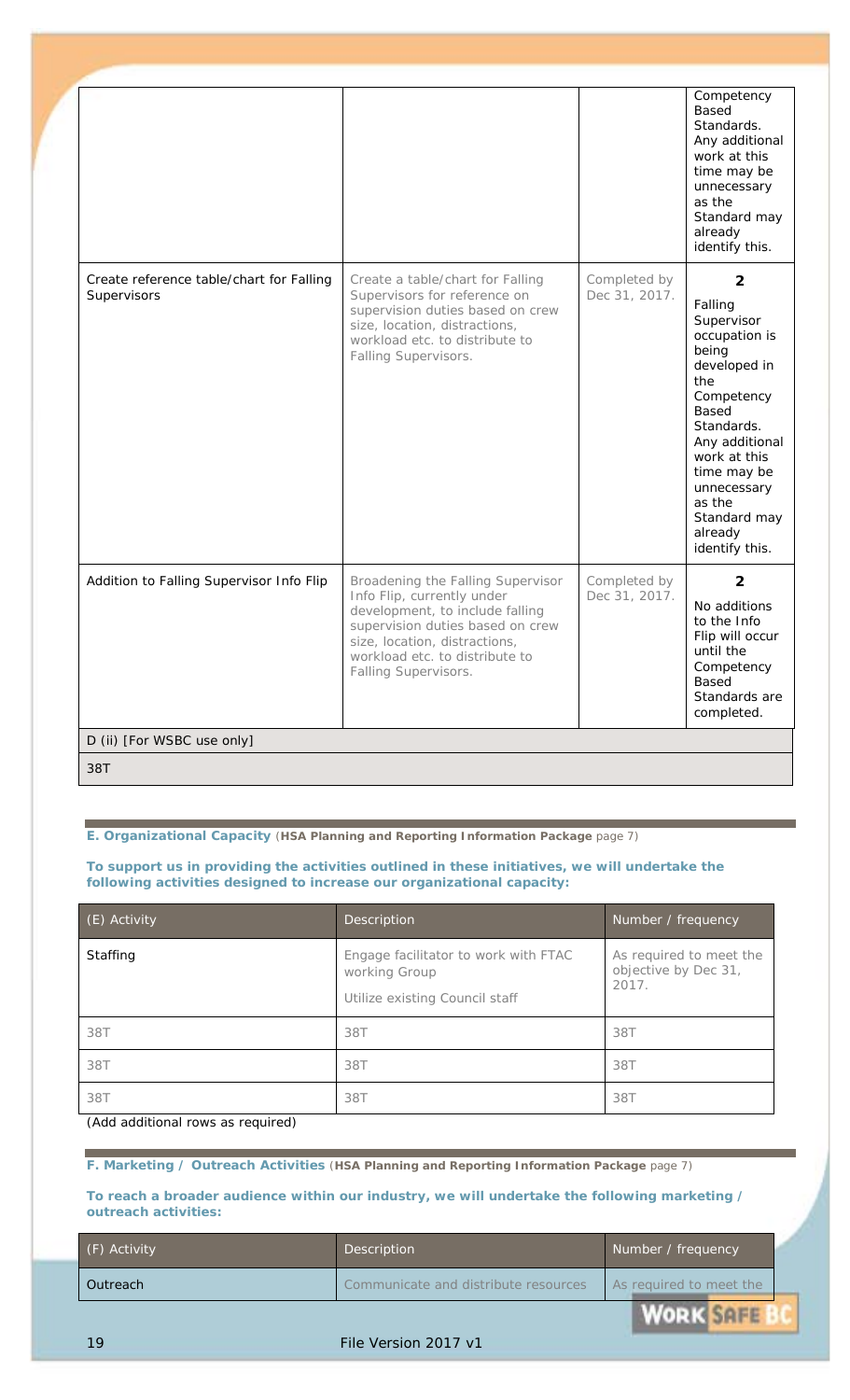|     | to Industry | objective by Dec 31,<br>2017. |
|-----|-------------|-------------------------------|
| 38T | 38T         | 38T                           |
| 38T | 38T         | 38T                           |
| 38T | 38T         | 38T                           |

#### *(Add additional rows as required)*

| F (ii) [For WSBC use only] |  |
|----------------------------|--|
| 38T                        |  |

### **G. Overall Assessment**

G (ii) [For WSBC use only]

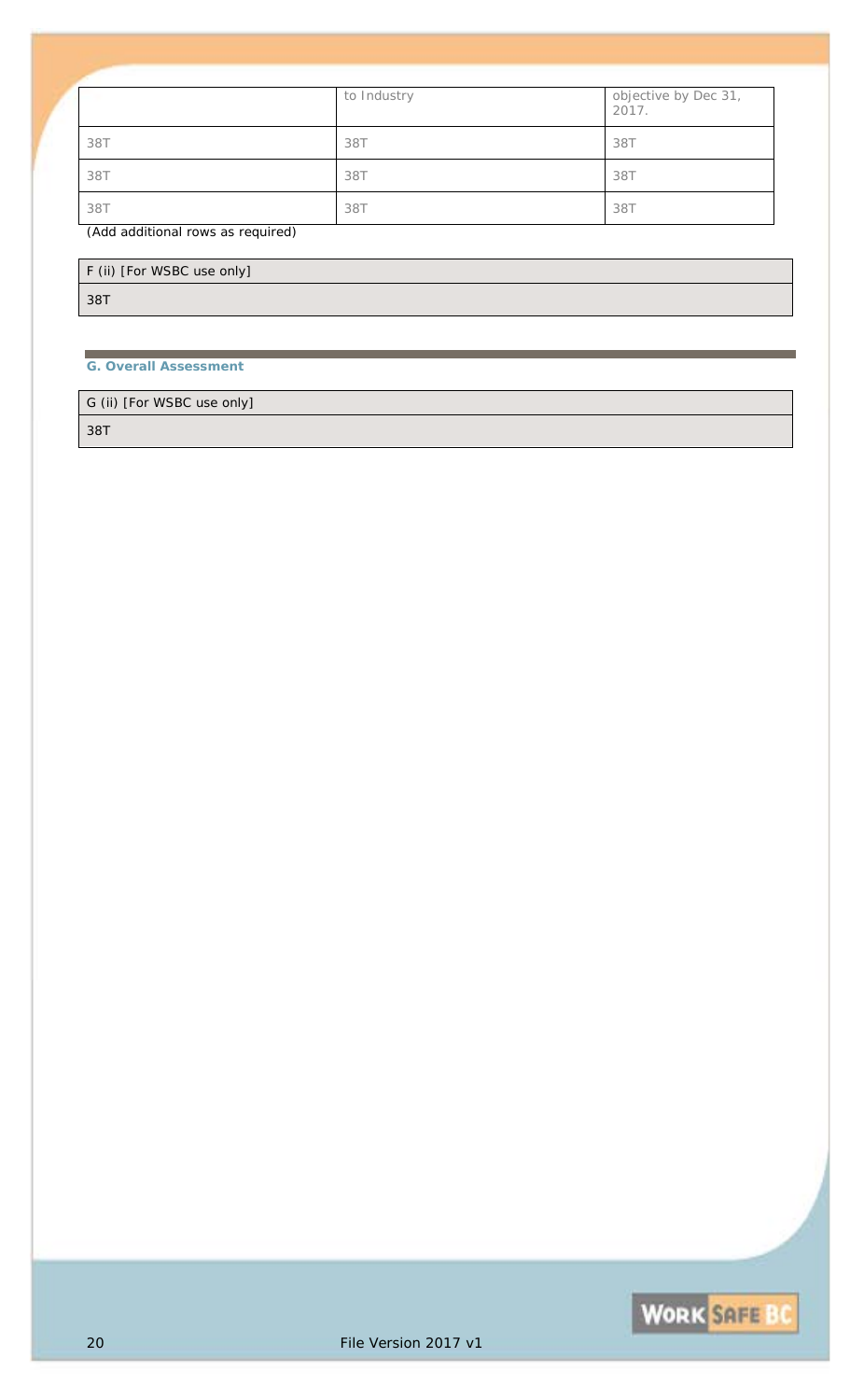## **Falling Initiative #2:** *Address Two Fallers at the Base of the Tree (Doubling Up)*

**A. Injury / Return-to-Work Issues** (**HSA Planning and Reporting Information Package** pages 2 and 3)

| C. Using data and information from the industry, we have identified the primary trends within our industry and<br>set the following objectives:                                            |                                                                                                                        |  |  |
|--------------------------------------------------------------------------------------------------------------------------------------------------------------------------------------------|------------------------------------------------------------------------------------------------------------------------|--|--|
| In discussions with Industry and the results of the 2016 FTAC<br>Faller Survey it was identified that there is a need for<br>clarification and potential Guideline to ascertain acceptable | Consider the value/effectiveness of the<br>Regulation as it applies to more than one<br>person at the base of the tree |  |  |
| work practices                                                                                                                                                                             | Provide clarification to Industry on current<br>Regulation for more than one person at the<br>base of the tree         |  |  |

*(Add additional rows as required)*

**B. Behaviour-Based Outcomes** (**HSA Planning and Reporting Information Package** pages 4 and 11)

| B (i) To meet those objectives, workplace health<br>safety behaviours and/or return-to-work<br>and<br>practices need to change in the following ways:                                                                                                                                                | Collaborate with WorkSafeBC to review and discuss<br>current Regulation and potential creation of a<br>Guideline to clearly identify acceptable<br>work<br>practices in regard to more than one person at the<br>base of the tree |
|------------------------------------------------------------------------------------------------------------------------------------------------------------------------------------------------------------------------------------------------------------------------------------------------------|-----------------------------------------------------------------------------------------------------------------------------------------------------------------------------------------------------------------------------------|
| B (ii) [To be completed at the end of the reporting<br>year cycle]; Provide evidence that the changes<br>described in B(i) took place by the end of the<br>reporting year. This may be done through surveys,<br>job site visits, interviews, audits, or any other<br>method you feel is appropriate. | Measures to include:<br>Creation of working group including FTAC members<br>and WorkSafeBC                                                                                                                                        |
| B (iii) [For WSBC use only]                                                                                                                                                                                                                                                                          |                                                                                                                                                                                                                                   |

| C. Knowledge-Based Outcomes (HSA Planning and Reporting Information Package pages 5 and 11)                                                                                                                                                                                                                     |                                                                                                                                                                         |  |  |
|-----------------------------------------------------------------------------------------------------------------------------------------------------------------------------------------------------------------------------------------------------------------------------------------------------------------|-------------------------------------------------------------------------------------------------------------------------------------------------------------------------|--|--|
| C (i) This requires knowledge, understanding or<br>skills to be changed in the following ways:                                                                                                                                                                                                                  | Industry is educated in acceptable work practices<br>with respect to more than one person at the base of<br>the tree                                                    |  |  |
| C (ii) [To be completed at the end of the reporting<br>year cycle]; Provide evidence that the changes<br>described in C(i) took place by the end of the<br>reporting year. This may be done through surveys,<br>post-session testing, focus groups, interviews, or<br>any other method you feel is appropriate. | Measures to include:<br>Potential recommendation to change regulation or<br>the creation of a Guideline with respect to more<br>than one person at the base of the tree |  |  |
| C (iii) [For WSBC use only]                                                                                                                                                                                                                                                                                     |                                                                                                                                                                         |  |  |

### **D. Planned Activities** (**HSA Planning and Reporting Information Package** pages 6 and 11)

| D (i) Therefore, we will undertake the following activities: |                                                                                      |                               |              |
|--------------------------------------------------------------|--------------------------------------------------------------------------------------|-------------------------------|--------------|
| Activity                                                     | <b>Description</b>                                                                   | Number / frequency / timeline |              |
|                                                              |                                                                                      | Planned                       | D(ii) Actual |
| <b>Working Group</b>                                         | Create working group with<br>representation from WorkSafeBC<br>and FTAC              | Completed by<br>Dec 31, 2017. |              |
| Communication                                                | WSBC and BCFSC to work<br>together on communicating any<br>changes to the regulation | Completed by<br>Dec 31, 2017. |              |

*(Add additional rows as required)*

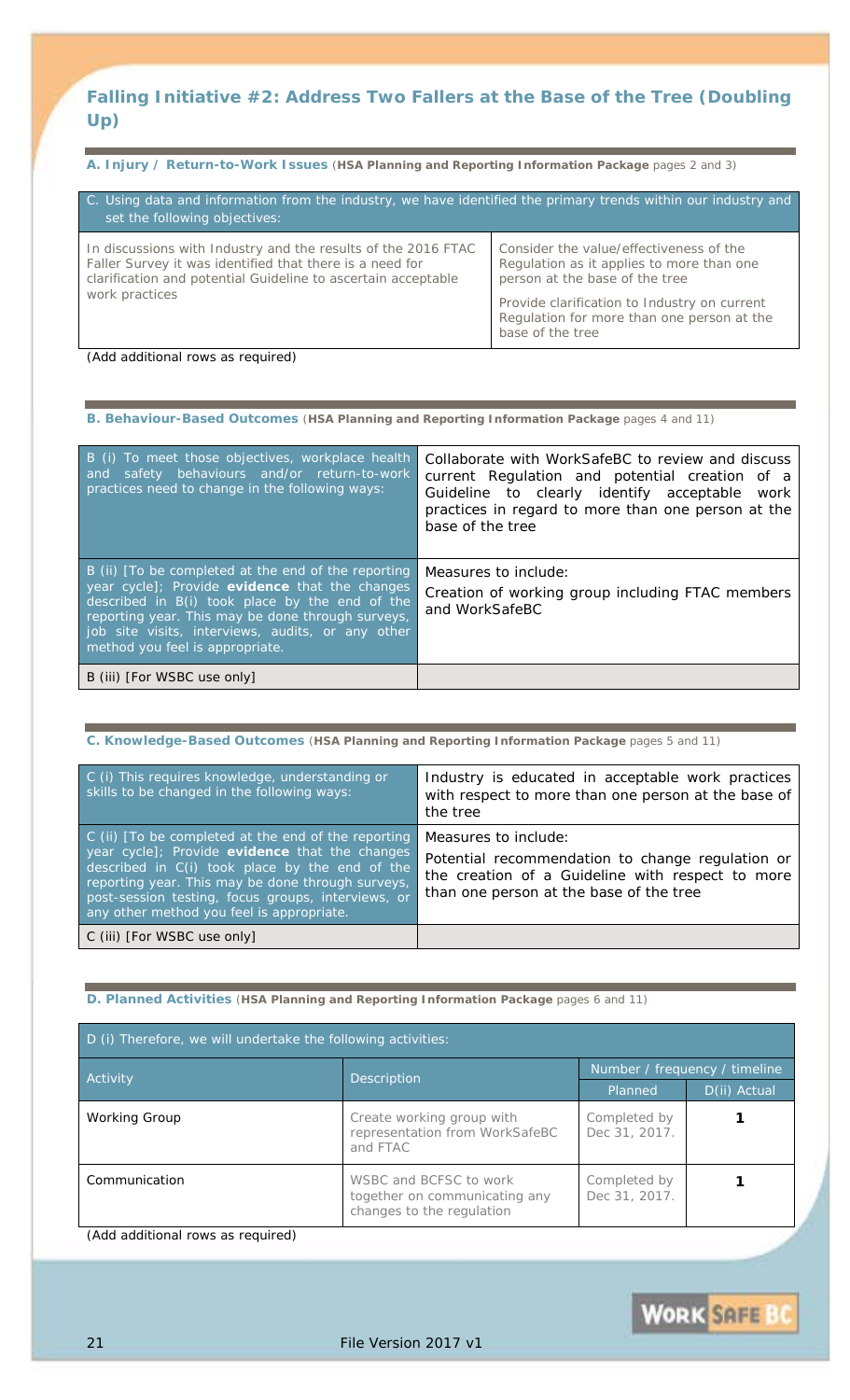*38T*

#### *Add additional initiatives as required using the same template.*

**E. Organizational Capacity** (**HSA Planning and Reporting Information Package** page 7)

**To support us in providing the activities outlined in these initiatives, we will undertake the following activities designed to increase our organizational capacity:**

| (E) Activity | Description                                                                         | Number / frequency                                       |
|--------------|-------------------------------------------------------------------------------------|----------------------------------------------------------|
| Staffing     | Utilize existing Council staff<br>FTAC working group<br><b>WSBC</b> representatives | As required to meet the<br>objective by Dec 31,<br>2017. |
| 38T          | 38T                                                                                 | 38T                                                      |
| 38T          | 38T                                                                                 | 38T                                                      |
| 38T          | 38T                                                                                 | 387                                                      |

*(Add additional rows as required)*

**F. Marketing / Outreach Activities** (**HSA Planning and Reporting Information Package** page 7)

**To reach a broader audience within our industry, we will undertake the following marketing / outreach activities:**

| (F) Activity | <b>Description</b>                                                         | Number / frequency                                      |
|--------------|----------------------------------------------------------------------------|---------------------------------------------------------|
| Outreach     | WSBC will communicate any changes to<br>regulation or guidelines developed | As required to meet the<br>objective by Dec 31,<br>2017 |
| 38T          | 38T                                                                        | 38T                                                     |
| 38T          | 38T                                                                        | 38T                                                     |
| 38T          | 38T                                                                        | 387                                                     |

*(Add additional rows as required)*

| F (ii) [For WSBC use only] |  |
|----------------------------|--|
| 38T                        |  |

#### **G. Overall Assessment**

| G (ii) [For WSBC use only] |  |
|----------------------------|--|
| 38T                        |  |

**WORK SAFE BC**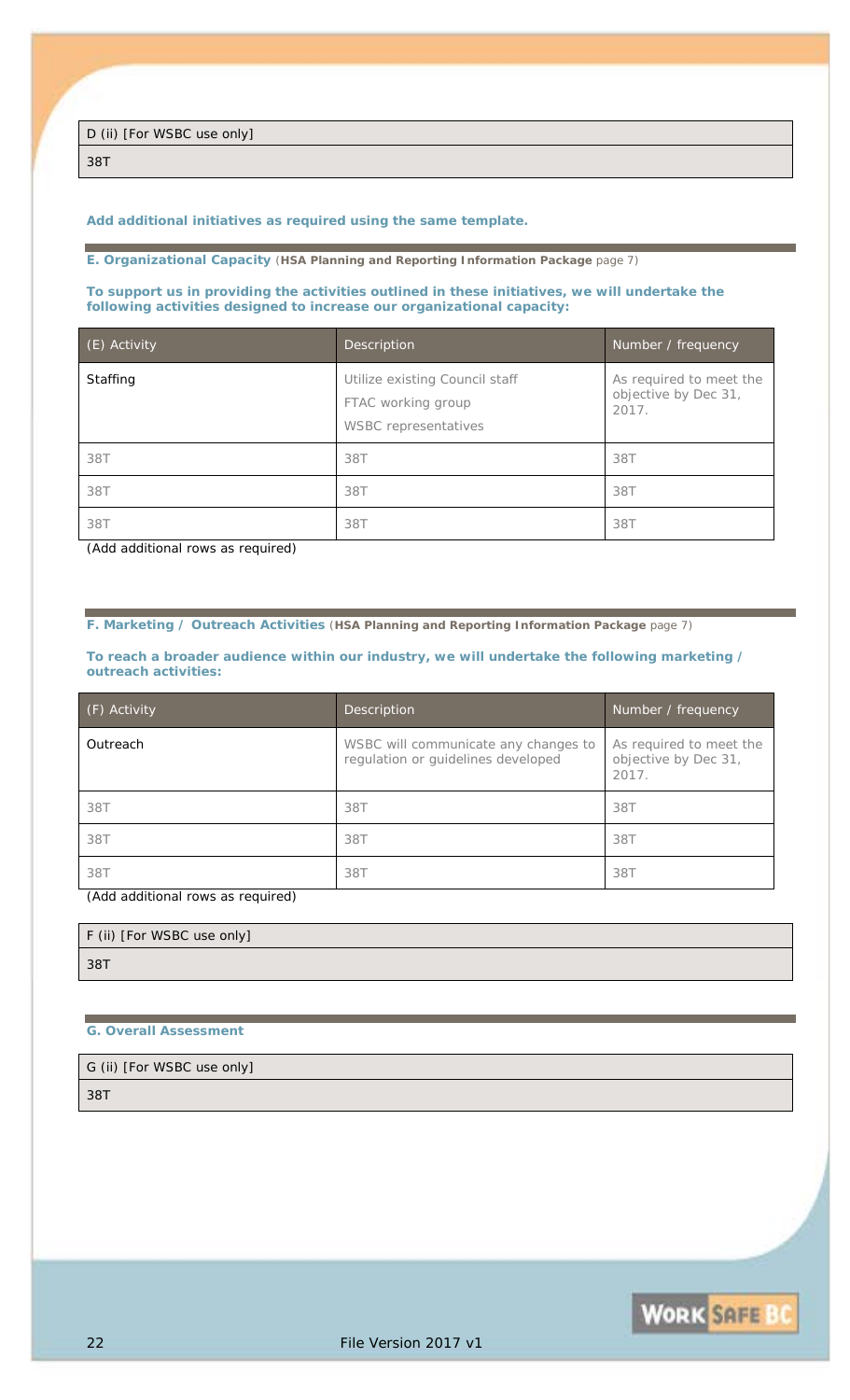### **Falling Initiative #3:** *Fallers Working in a Distracted Environment While Interacting with Other Phases*

**A. Injury / Return-to-Work Issues** (**HSA Planning and Reporting Information Package** pages 2 and 3)

| D. Using data and information from the industry, we have identified the primary trends within our industry and<br>set the following objectives: |                                            |
|-------------------------------------------------------------------------------------------------------------------------------------------------|--------------------------------------------|
| 2016 FTAC Faller Survey indicates that fallers are working in                                                                                   | Create resource materials and develop      |
| increasingly distracted environments and are looking for                                                                                        | awareness training for other phases on how |
| support in working with other phases safely and productively.                                                                                   | they impact fallers.                       |

*(Add additional rows as required)*

| B. Behaviour-Based Outcomes (HSA Planning and Reporting Information Package pages 4 and 11)                                                                                                                                                                                                          |                                                                                                                                                                                                                                          |  |
|------------------------------------------------------------------------------------------------------------------------------------------------------------------------------------------------------------------------------------------------------------------------------------------------------|------------------------------------------------------------------------------------------------------------------------------------------------------------------------------------------------------------------------------------------|--|
| B (i) To meet those objectives, workplace health<br>safety behaviours and/or return-to-work<br>and<br>practices need to change in the following ways:                                                                                                                                                | Increase faller awareness of the distractions within<br>their work environment and how to mitigate their<br>risks.<br>faller awareness<br>their<br>Increase<br>of<br>work<br>environment and their role with respect to other<br>phases. |  |
| B (ii) [To be completed at the end of the reporting<br>year cycle]; Provide evidence that the changes<br>described in B(i) took place by the end of the<br>reporting year. This may be done through surveys,<br>job site visits, interviews, audits, or any other<br>method you feel is appropriate. | Measures to include:<br>Creation of resource materials<br>Develop awareness training for other phases on<br>how they impact fallers                                                                                                      |  |
| B (iii) [For WSBC use only]                                                                                                                                                                                                                                                                          |                                                                                                                                                                                                                                          |  |

### **C. Knowledge-Based Outcomes** (**HSA Planning and Reporting Information Package** pages 5 and 11)

| C (i) This requires knowledge, understanding or<br>skills to be changed in the following ways:                                                                                                                                                                                                                  | Increase faller knowledge of the distractions within<br>their work environment and their role.                         |
|-----------------------------------------------------------------------------------------------------------------------------------------------------------------------------------------------------------------------------------------------------------------------------------------------------------------|------------------------------------------------------------------------------------------------------------------------|
| C (ii) [To be completed at the end of the reporting<br>year cycle]; Provide evidence that the changes<br>described in C(i) took place by the end of the<br>reporting year. This may be done through surveys,<br>post-session testing, focus groups, interviews, or<br>any other method you feel is appropriate. | Measures to include:<br>Creation and distribution of resource materials.<br>Develop and delivery of awareness training |
| C (iii) [For WSBC use only]                                                                                                                                                                                                                                                                                     |                                                                                                                        |

#### **D. Planned Activities** (**HSA Planning and Reporting Information Package** pages 6 and 11)

| D (i) Therefore, we will undertake the following activities:                        |                                                    |                               |              |
|-------------------------------------------------------------------------------------|----------------------------------------------------|-------------------------------|--------------|
| <b>Activity</b>                                                                     | Description                                        | Number / frequency / timeline |              |
|                                                                                     |                                                    | Planned                       | D(ii) Actual |
| Creating resource materials                                                         | Info Flip or guide for distribution<br>to Industry | Completed by<br>Dec 31, 2017  |              |
| Delivery of awareness training<br>Awareness training to be delivered<br>to Industry |                                                    | Completed by<br>Dec 31, 2017  |              |

*(Add additional rows as required)*

D (ii) [For WSBC use only]

*38T*

*Add additional initiatives as required using the same template.*

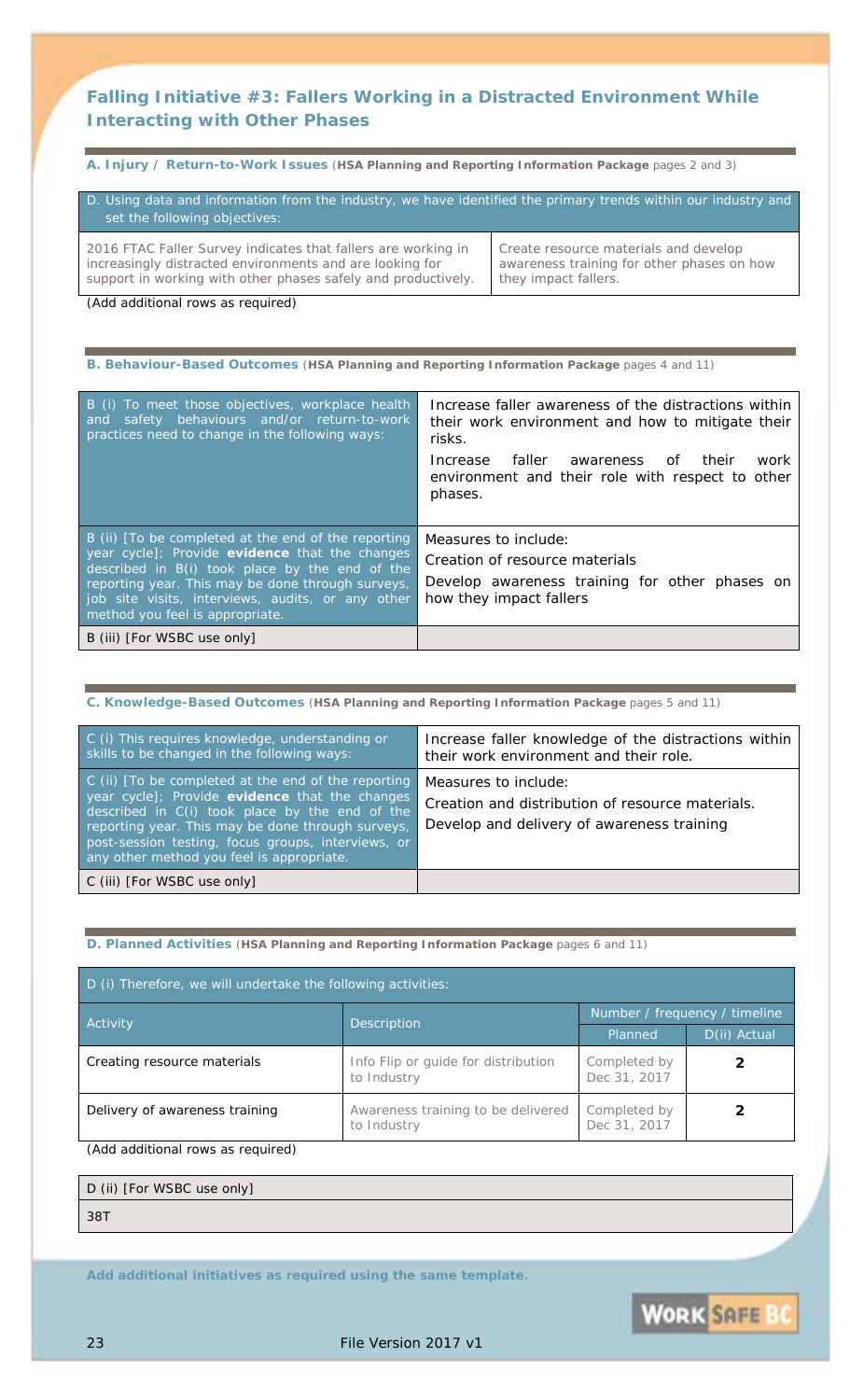#### **To support us in providing the activities outlined in these initiatives, we will undertake the following activities designed to increase our organizational capacity:**

| (E) Activity | Description                                              | Number / frequency                                       |
|--------------|----------------------------------------------------------|----------------------------------------------------------|
| Staffing     | Engage Facilitator to work with an<br>FTAC working Group | As required to meet the<br>objective by Dec 31,<br>2017. |
| 38T          | 38T                                                      | 38T                                                      |
| 38T          | 38T                                                      | 38T                                                      |
| 38T          | 38T                                                      | 387                                                      |

*(Add additional rows as required)*

#### **F. Marketing / Outreach Activities** (**HSA Planning and Reporting Information Package** page 7)

#### **To reach a broader audience within our industry, we will undertake the following marketing / outreach activities:**

| (F) Activity | Description                                                                               | Number / frequency                                       |
|--------------|-------------------------------------------------------------------------------------------|----------------------------------------------------------|
| Outreach     | Falling Safety Advisors available to<br>deliver awareness training around the<br>province | As required to meet the<br>objective by Dec 31,<br>2017. |
| 38T          | 38T                                                                                       | 38T                                                      |
| 38T          | 38T                                                                                       | 38T                                                      |
| 38T          | 38T                                                                                       | 38T                                                      |

*(Add additional rows as required)*

| F (ii) [For WSBC use only] |  |  |
|----------------------------|--|--|
| 38T                        |  |  |

#### **G. Overall Assessment**

G (ii) [For WSBC use only]

*38T*

**WORK SAFE BC**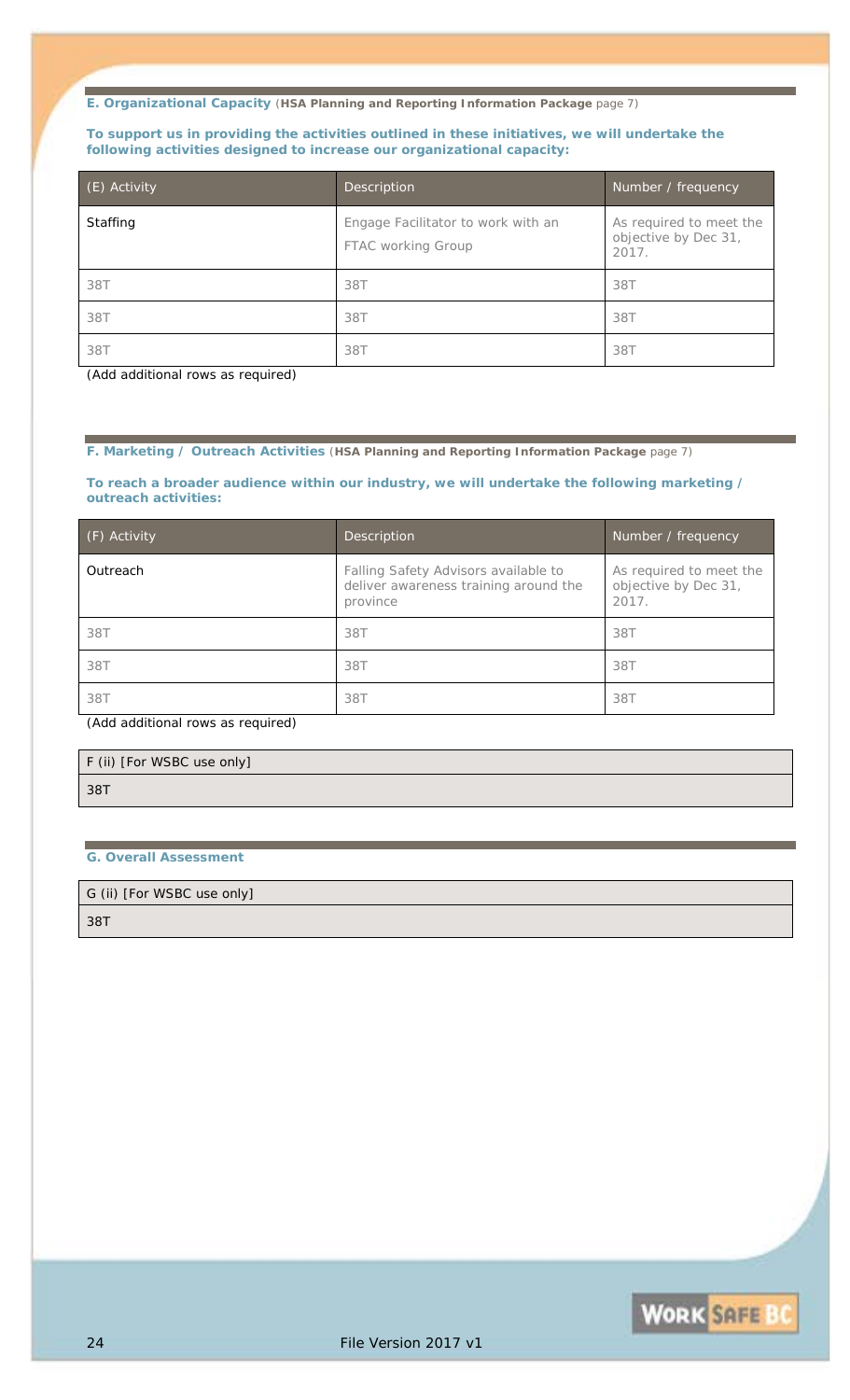### **Falling Initiative #4:** *Develop Anonymous Online Database for Close Call Reporting*

**A. Injury / Return-to-Work Issues** (**HSA Planning and Reporting Information Package** pages 2 and 3)

| E. Using data and information from the industry, we have identified the primary trends within our industry and<br>set the following objectives: |                                        |
|-------------------------------------------------------------------------------------------------------------------------------------------------|----------------------------------------|
| 2016 FTAC Faller Survey identified that some fallers were not                                                                                   | Provide fallers an anonymous avenue to |
| comfortable reporting close calls in their workplace.                                                                                           | report close calls.                    |

*(Add additional rows as required)*

**B. Behaviour-Based Outcomes** (**HSA Planning and Reporting Information Package** pages 4 and 11)

| B (i) To meet those objectives, workplace health<br>and safety behaviours and/or return-to-work<br>practices need to change in the following ways:                                                                                                                                                   | Increase reporting of close call incidents via an<br>anonymous online platform. This may assist<br>Industry in identifying trends. |
|------------------------------------------------------------------------------------------------------------------------------------------------------------------------------------------------------------------------------------------------------------------------------------------------------|------------------------------------------------------------------------------------------------------------------------------------|
| B (ii) [To be completed at the end of the reporting<br>year cycle]; Provide evidence that the changes<br>described in B(i) took place by the end of the<br>reporting year. This may be done through surveys,<br>job site visits, interviews, audits, or any other<br>method you feel is appropriate. | Measures to include:<br>Creation of online platform<br>Communicate new platform to Industry<br>Track and identify trends           |
| B (iii) [For WSBC use only]                                                                                                                                                                                                                                                                          |                                                                                                                                    |

#### **C. Knowledge-Based Outcomes** (**HSA Planning and Reporting Information Package** pages 5 and 11)

| C (i) This requires knowledge, understanding or<br>skills to be changed in the following ways:                                                                                                                                                                                                                  | Increase faller knowledge on the value of reporting<br>close calls to help identify trends in Industry.                                                                                      |
|-----------------------------------------------------------------------------------------------------------------------------------------------------------------------------------------------------------------------------------------------------------------------------------------------------------------|----------------------------------------------------------------------------------------------------------------------------------------------------------------------------------------------|
| C (ii) [To be completed at the end of the reporting<br>year cycle]; Provide evidence that the changes<br>described in C(i) took place by the end of the<br>reporting year. This may be done through surveys,<br>post-session testing, focus groups, interviews, or<br>any other method you feel is appropriate. | Measures to include:<br>Communicate identified trends to Industry to show<br>the value of close call reporting.<br>Consider using trends identified to support future<br><i>initiatives.</i> |
| C (iii) [For WSBC use only]                                                                                                                                                                                                                                                                                     |                                                                                                                                                                                              |

**D. Planned Activities** (**HSA Planning and Reporting Information Package** pages 6 and 11)

| D (i) Therefore, we will undertake the following activities: |                                                                                                                                                                                    |                               |              |
|--------------------------------------------------------------|------------------------------------------------------------------------------------------------------------------------------------------------------------------------------------|-------------------------------|--------------|
| <b>Activity</b>                                              | <b>Description</b>                                                                                                                                                                 | Number / frequency / timeline |              |
|                                                              |                                                                                                                                                                                    | Planned                       | D(ii) Actual |
| Online platform                                              | Provide online platform for<br>anonymous close call reporting<br>Communicate platform to Industry<br>describing how information will be<br>collected, analyzed and<br>distributed. | Completed by<br>Dec 31, 2017  |              |
| Industry trends                                              | Identify potential trends and<br>communicate them to Industry.                                                                                                                     |                               |              |

*(Add additional rows as required)*

#### D (ii) [For WSBC use only]

*38T*

**WORK SAFE BO**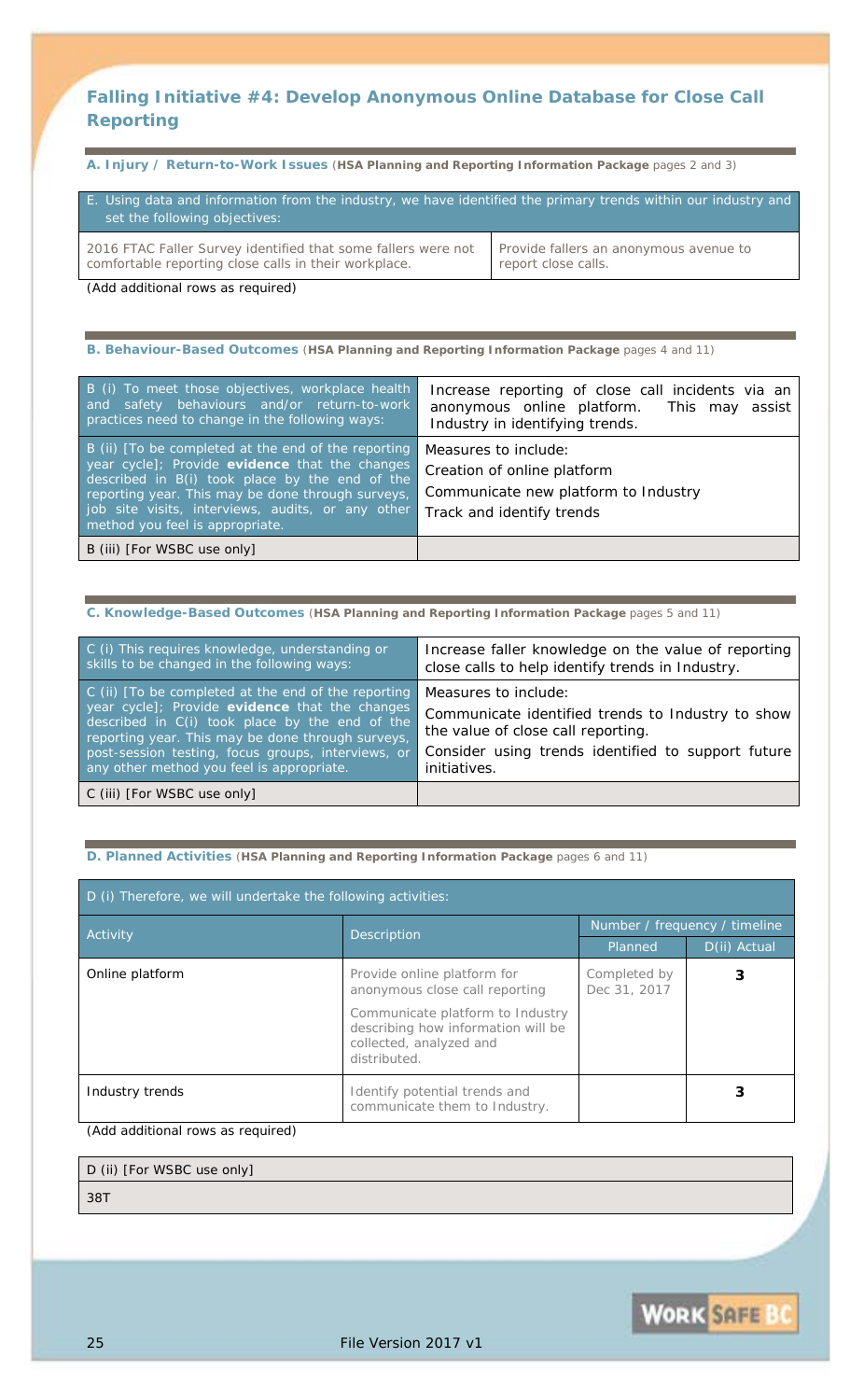#### **To support us in providing the activities outlined in these initiatives, we will undertake the following activities designed to increase our organizational capacity:**

| (E) Activity | <b>Description</b>             | Number / frequency                                      |
|--------------|--------------------------------|---------------------------------------------------------|
| Staffing     | Utilize existing Council staff | As required to meet the<br>objective by Dec 31,<br>2017 |
| 38T          | 38T                            | 38T                                                     |
| 38T          | 38T                            | 38T                                                     |
| 38T          | 38T                            | 387                                                     |

*(Add additional rows as required)*

#### **F. Marketing / Outreach Activities** (**HSA Planning and Reporting Information Package** page 7)

**To reach a broader audience within our industry, we will undertake the following marketing / outreach activities:**

| (F) Activity  | Description | Number / frequency                                       |
|---------------|-------------|----------------------------------------------------------|
| See section D | 38T         | As required to meet the<br>objective by Dec 31,<br>2017. |
| 38T           | 38T         | 38T                                                      |
| 38T           | 38T         | 38T                                                      |
| 38T           | 38T         | 38T                                                      |

*(Add additional rows as required)*

| F (ii) [For WSBC use only] |  |
|----------------------------|--|
| 38T                        |  |

### **G. Overall Assessment**

G (ii) [For WSBC use only]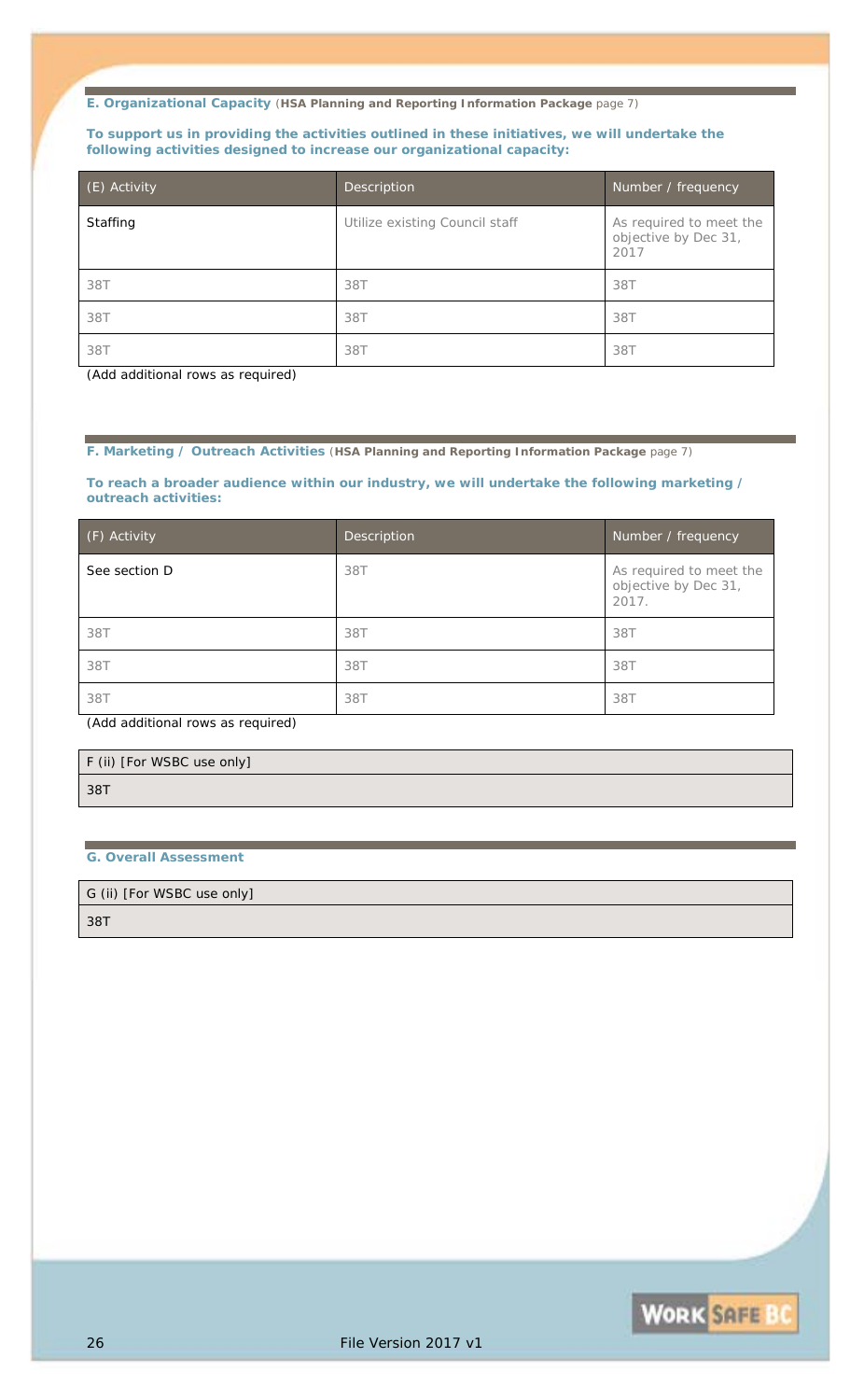### **Falling Initiative #5:** *Emergency Response Plan (ERP)*

**A. Injury / Return-to-Work Issues** (**HSA Planning and Reporting Information Package** pages 2 and 3)

| F. Using data and information from the industry, we have identified the primary trends within our industry and<br>set the following objectives:                                          |                                                                                                                                                                            |  |  |
|------------------------------------------------------------------------------------------------------------------------------------------------------------------------------------------|----------------------------------------------------------------------------------------------------------------------------------------------------------------------------|--|--|
| Fallers are increasingly working in more remote and hard to<br>access areas in the province. It is imperative that an effective<br>and proven emergency response plan (ERP) is in place. | Provide Industry with information from the<br>Selkirk Systems ERP Report Phase 1.<br>Support Industry in piloting an established<br>$ERP$ communication support device(s). |  |  |

*(Add additional rows as required)*

| B. Behaviour-Based Outcomes (HSA Planning and Reporting Information Package pages 4 and 11) |
|---------------------------------------------------------------------------------------------|
|                                                                                             |

| B (i) To meet those objectives, workplace health<br>and safety behaviours and/or return-to-work<br>practices need to change in the following ways:                                                                                                                                                   | Provide Industry with tested alternatives to their<br>existing ERP with respect to communication.                                      |
|------------------------------------------------------------------------------------------------------------------------------------------------------------------------------------------------------------------------------------------------------------------------------------------------------|----------------------------------------------------------------------------------------------------------------------------------------|
| B (ii) [To be completed at the end of the reporting<br>year cycle]; Provide evidence that the changes<br>described in B(i) took place by the end of the<br>reporting year. This may be done through surveys,<br>job site visits, interviews, audits, or any other<br>method you feel is appropriate. | Measures to include:<br>Conduct pilot on use of communication support<br>device(s)<br>Communicate results of pilot project to Industry |
| B (iii) [For WSBC use only]                                                                                                                                                                                                                                                                          |                                                                                                                                        |

#### **C. Knowledge-Based Outcomes** (**HSA Planning and Reporting Information Package** pages 5 and 11)

| C (i) This requires knowledge, understanding or<br>skills to be changed in the following ways:                                                                                                                                                                                                                         | Industry to be made aware of alternative means of<br>communication to support their ERP.                                               |
|------------------------------------------------------------------------------------------------------------------------------------------------------------------------------------------------------------------------------------------------------------------------------------------------------------------------|----------------------------------------------------------------------------------------------------------------------------------------|
| $\mid$ C (ii) [To be completed at the end of the reporting<br>year cycle]; Provide evidence that the changes<br>described in C(i) took place by the end of the<br>reporting year. This may be done through surveys,<br>post-session testing, focus groups, interviews, or<br>any other method you feel is appropriate. | Measures to include:<br>Conduct pilot on use of communication support<br>device(s)<br>Communicate results of pilot project to Industry |
| C (iii) [For WSBC use only]                                                                                                                                                                                                                                                                                            |                                                                                                                                        |

#### **D. Planned Activities** (**HSA Planning and Reporting Information Package** pages 6 and 11)

| D (i) Therefore, we will undertake the following activities: |                                                        |                               |              |
|--------------------------------------------------------------|--------------------------------------------------------|-------------------------------|--------------|
| Activity                                                     | Description                                            | Number / frequency / timeline |              |
|                                                              |                                                        | Planned                       | D(ii) Actual |
| Pilot project on use of communication<br>support device      | In field testing of communication<br>support device(s) | Completed by<br>Dec 31, 2017  |              |
| Communication                                                | Communicate results of pilot<br>project to Industry    | Completed by<br>Dec 31, 2017  |              |

*(Add additional rows as required)*

| D (ii) [For WSBC use only] |  |  |
|----------------------------|--|--|
| 38T                        |  |  |

*Add additional initiatives as required using the same template.*

**WORK SAFE BO**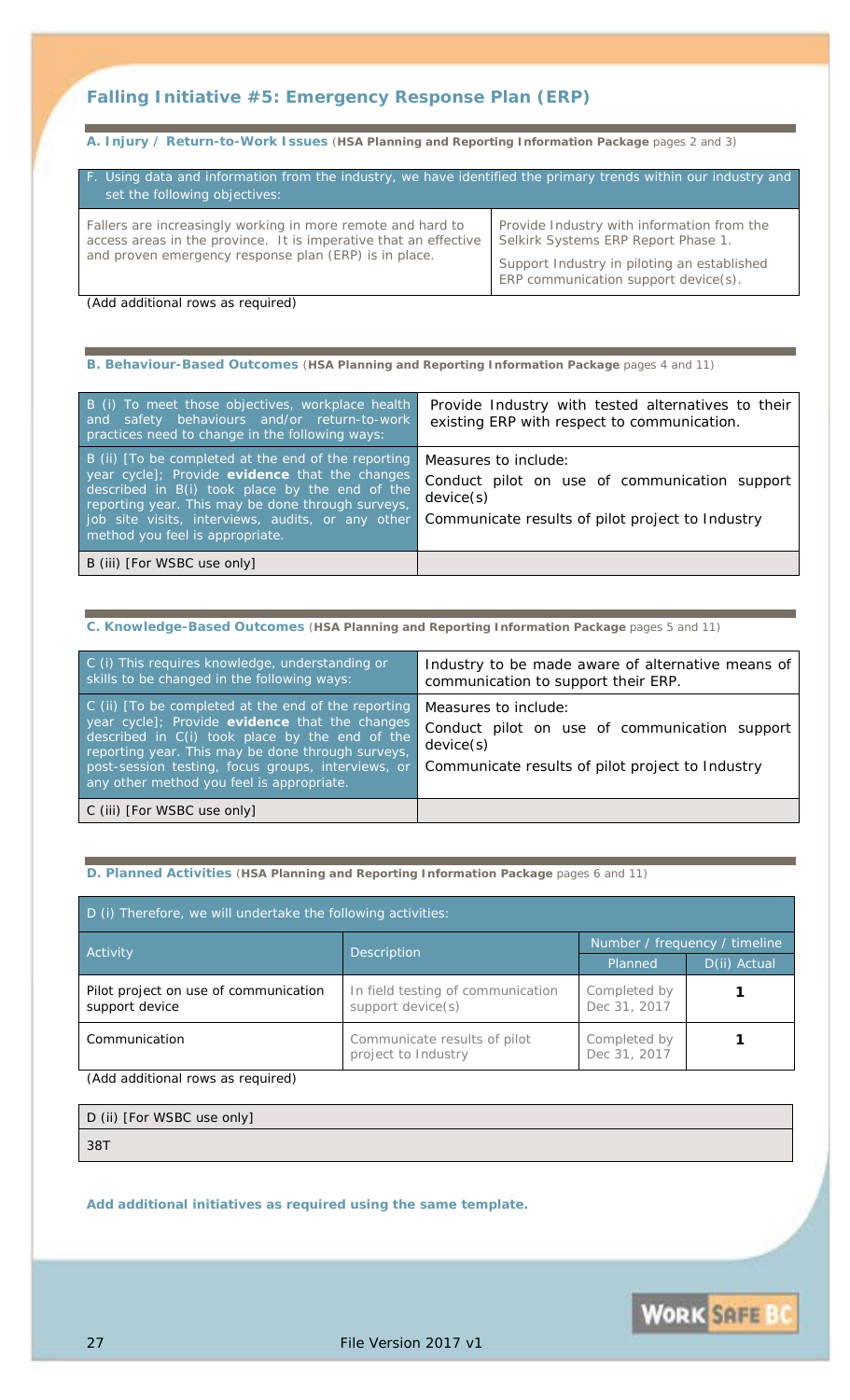#### **To support us in providing the activities outlined in these initiatives, we will undertake the following activities designed to increase our organizational capacity:**

| (E) Activity | Description                                                                                                                          | Number / frequency                                      |
|--------------|--------------------------------------------------------------------------------------------------------------------------------------|---------------------------------------------------------|
| Staffing     | Utilize existing council staff<br>Engage Helicopter Companies to<br>receive the communication sent by the<br>infield support devices | As required to meet the<br>objective by Dec 31,<br>2017 |
| 38T          | 38T                                                                                                                                  | 38T                                                     |
| 38T          | 38T                                                                                                                                  | 38T                                                     |
| 38T          | 38T                                                                                                                                  | 38T                                                     |

*(Add additional rows as required)*

#### **F. Marketing / Outreach Activities** (**HSA Planning and Reporting Information Package** page 7)

**To reach a broader audience within our industry, we will undertake the following marketing / outreach activities:**

| (F) Activity | Description                                                   | Number / frequency                                      |
|--------------|---------------------------------------------------------------|---------------------------------------------------------|
| Outreach     | Communicate with Industry the results<br>of the pilot project | As required to meet the<br>objective by Dec 31,<br>2017 |
| 38T          | 38T                                                           | 38T                                                     |
| 38T          | 38T                                                           | 38T                                                     |
| 38T          | 38T                                                           | 38T                                                     |

*(Add additional rows as required)*

|     | F (ii) [For WSBC use only] |  |
|-----|----------------------------|--|
| 38T |                            |  |

#### **G. Overall Assessment**

#### G (ii) [For WSBC use only]

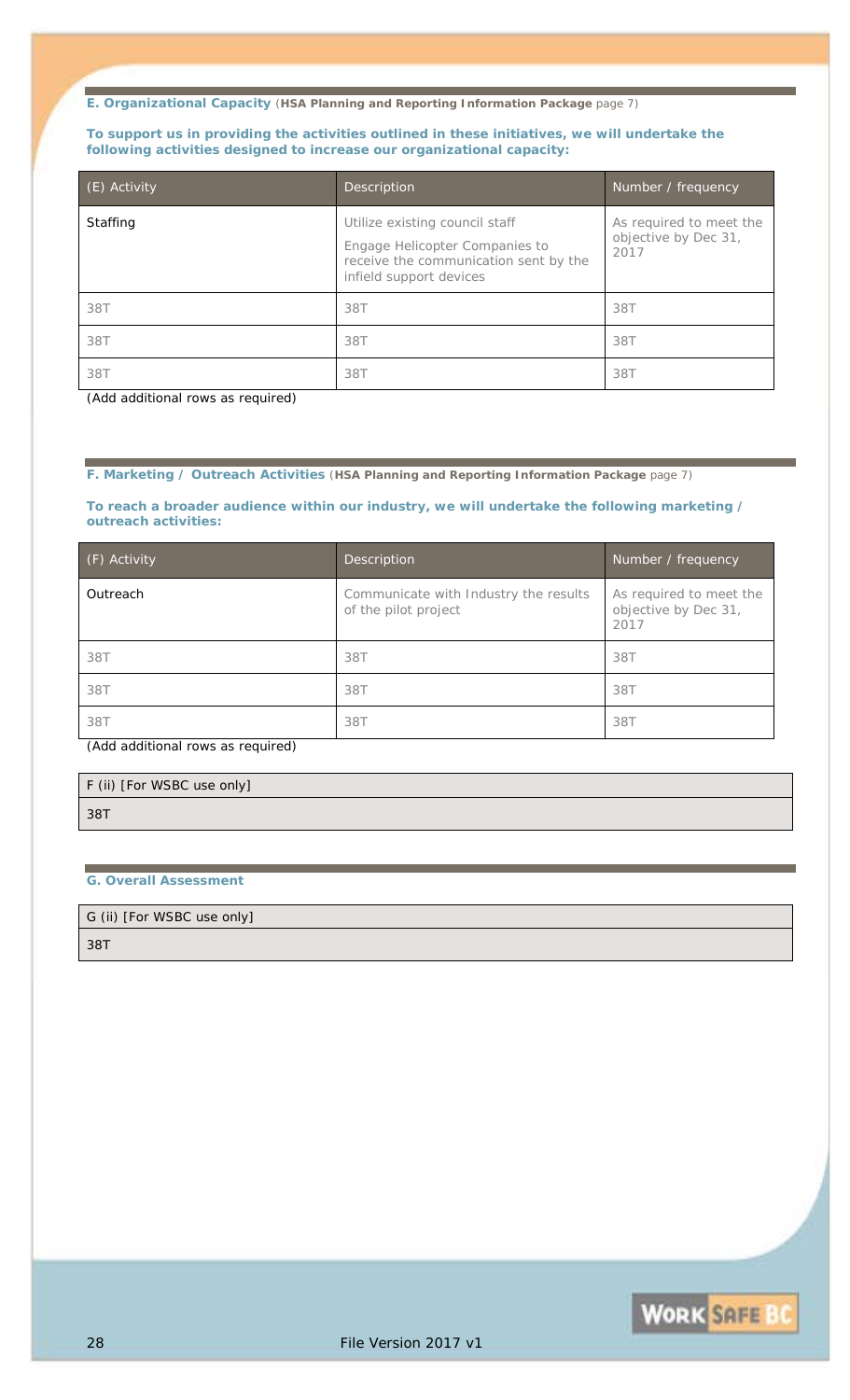### **Falling Initiative #6:** *Integration and Anchoring of the New Falling and Bucking Competency Based Standards*

| A. Injury / Return-to-Work Issues (HSA Planning and Reporting Information Package pages 2 and 3)                                                |                                                                                                   |  |  |  |
|-------------------------------------------------------------------------------------------------------------------------------------------------|---------------------------------------------------------------------------------------------------|--|--|--|
| G. Using data and information from the industry, we have identified the primary trends within our industry and<br>set the following objectives: |                                                                                                   |  |  |  |
| Integrating and anchoring the new falling and bucking<br>competency based standards within Industry by working                                  | Provide support to falling supervisors and<br>their companies to:                                 |  |  |  |
| closely with falling supervisors and their companies.                                                                                           | Understand the new falling and bucking<br>competency based units                                  |  |  |  |
|                                                                                                                                                 | Understand how the new falling and bucking<br>competency based faller units work<br>operationally |  |  |  |
|                                                                                                                                                 | Document and upload evidence obtained into<br>Totara                                              |  |  |  |

*(Add additional rows as required)*

| B. Behaviour-Based Outcomes (HSA Planning and Reporting Information Package pages 4 and 11) |                                                     |  |  |  |
|---------------------------------------------------------------------------------------------|-----------------------------------------------------|--|--|--|
| B (i) To meet those objectives, workplace health                                            | Mentor and support Falling Supervisors and their    |  |  |  |
| safety behaviours and/or return-to-work                                                     | companies to implement the new competency           |  |  |  |
| and                                                                                         | based falling and bucking standard units into their |  |  |  |
| practices need to change in the following ways:                                             | everyday operations.                                |  |  |  |
| B (ii) [To be completed at the end of the reporting                                         | Measures to include:                                |  |  |  |
| year cycle]; Provide evidence that the changes                                              | Communicate the new competency based standard       |  |  |  |
| described in B(i) took place by the end of the                                              | to Industry                                         |  |  |  |
| reporting year. This may be done through surveys,                                           | Provide training tools to Falling Supervisors       |  |  |  |
| job site visits, interviews, audits, or any other                                           | Provide mentoring and ongoing support to Falling    |  |  |  |
| method you feel is appropriate.                                                             | <b>Supervisors</b>                                  |  |  |  |
| B (iii) [For WSBC use only]                                                                 |                                                     |  |  |  |

## **C. Knowledge-Based Outcomes** (**HSA Planning and Reporting Information Package** pages 5 and 11)

| C (i) This requires knowledge, understanding or<br>skills to be changed in the following ways:                                                                                                                                                                                                                  | Mentor and train Falling Supervisors and their<br>companies to use the new competency based<br>standard to identify potential gaps in knowledge<br>and or training of their fallers. |
|-----------------------------------------------------------------------------------------------------------------------------------------------------------------------------------------------------------------------------------------------------------------------------------------------------------------|--------------------------------------------------------------------------------------------------------------------------------------------------------------------------------------|
| C (ii) [To be completed at the end of the reporting<br>year cycle]; Provide evidence that the changes<br>described in C(i) took place by the end of the<br>reporting year. This may be done through surveys,<br>post-session testing, focus groups, interviews, or<br>any other method you feel is appropriate. | Falling Supervisors have increased knowledge and<br>skills to better supervise and train their fallers.                                                                              |
| C (iii) [For WSBC use only]                                                                                                                                                                                                                                                                                     |                                                                                                                                                                                      |

#### **D. Planned Activities** (**HSA Planning and Reporting Information Package** pages 6 and 11)

| D (i) Therefore, we will undertake the following activities: |                                                                       |                              |                               |
|--------------------------------------------------------------|-----------------------------------------------------------------------|------------------------------|-------------------------------|
| Activity                                                     |                                                                       |                              | Number / frequency / timeline |
|                                                              | Description                                                           | Planned                      | D(ii) Actual                  |
| Communication                                                | Communicate<br>the<br>new<br>competency based standard to<br>Industry | Completed by<br>Dec 31, 2017 |                               |
| <b>Training Tools</b>                                        | Provide training tools to Falling<br>Supervisors and their            | Completed by<br>Dec 31, 2017 |                               |
|                                                              | companies                                                             |                              |                               |

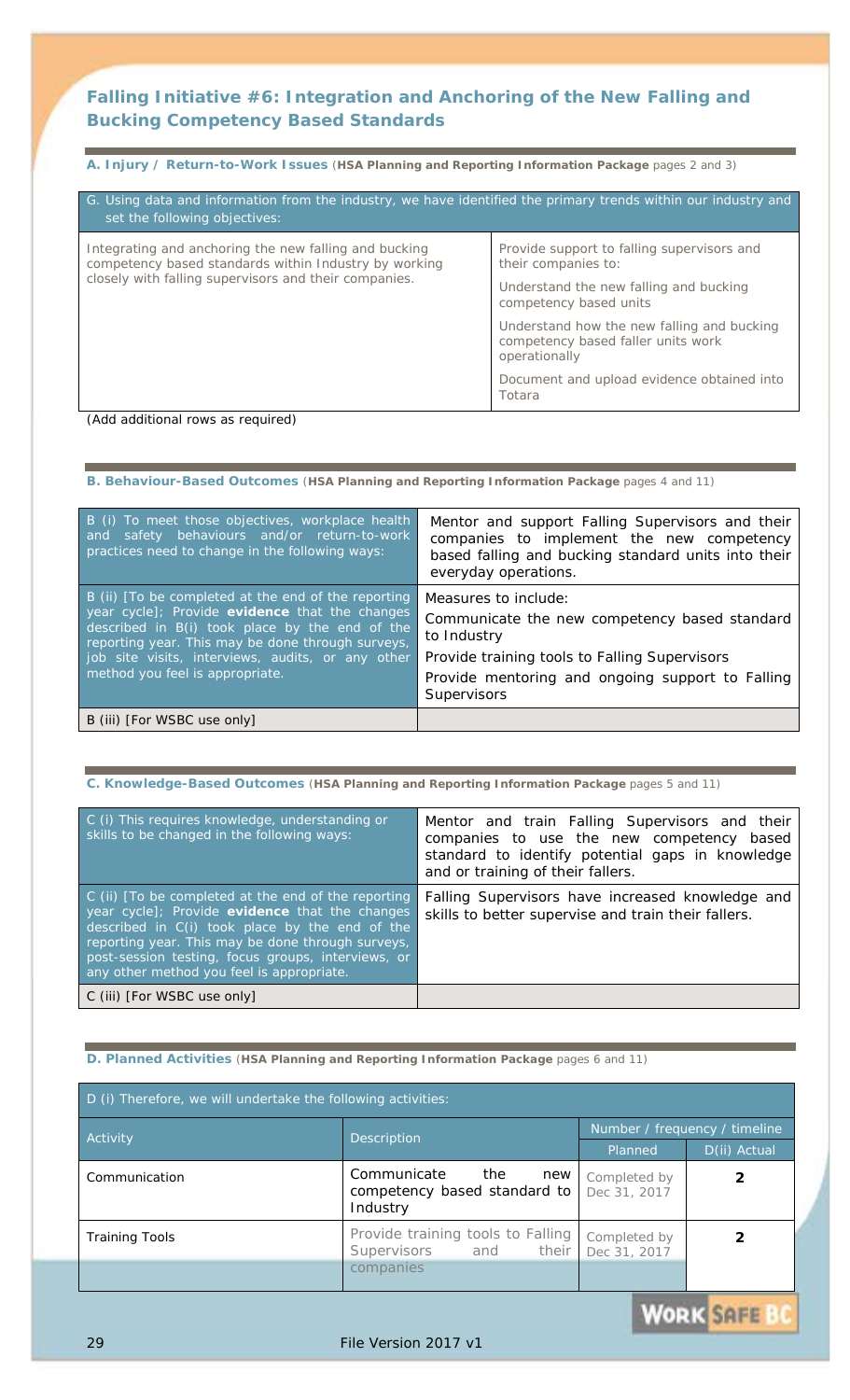*Mentoring and ongoing support Provide mentoring and ongoing support to Falling Supervisors and their companies.*

*2*

**WORK SAFE BO** 

*(Add additional rows as required)*

D (ii) [For WSBC use only]

*38T*

#### *Add additional initiatives as required using the same template.*

**E. Organizational Capacity** (**HSA Planning and Reporting Information Package** page 7)

#### **To support us in providing the activities outlined in these initiatives, we will undertake the following activities designed to increase our organizational capacity:**

| $(E)$ Activity                               | Description                                                                                                                                                                    | Number / frequency                                      |
|----------------------------------------------|--------------------------------------------------------------------------------------------------------------------------------------------------------------------------------|---------------------------------------------------------|
| Engage a consultant to work with<br>Industry | Consultant to train, mentor and support<br>falling supervisors and their companies<br>with the implementation of the New<br>Falling and Bucking Competency Based<br>Standards. | As required to meet the<br>objective by Dec 31,<br>2017 |
| 38T                                          | 38T                                                                                                                                                                            | 38T                                                     |
| 38T                                          | 38T                                                                                                                                                                            | 38T                                                     |
| 38T                                          | 38T                                                                                                                                                                            | 38T                                                     |

*(Add additional rows as required)*

**F. Marketing / Outreach Activities** (**HSA Planning and Reporting Information Package** page 7)

#### **To reach a broader audience within our industry, we will undertake the following marketing / outreach activities:**

| (F) Activity | Description                                                                                                                                    | Number / frequency                                      |
|--------------|------------------------------------------------------------------------------------------------------------------------------------------------|---------------------------------------------------------|
| Outreach     | Town Hall meetings with Industry to<br>communicate the new Falling and<br><b>Bucking Competency Based Standards</b><br>and evaluation process. | As required to meet the<br>objective by Dec 31,<br>2017 |
| 38T          | 38T                                                                                                                                            | 38T                                                     |
| 38T          | 38T                                                                                                                                            | 38T                                                     |
| 38T          | 38T                                                                                                                                            | 38T                                                     |

*(Add additional rows as required)*

| F (ii) [For WSBC use only] |  |
|----------------------------|--|
| 38T                        |  |

#### **G. Overall Assessment**

G (ii) [For WSBC use only]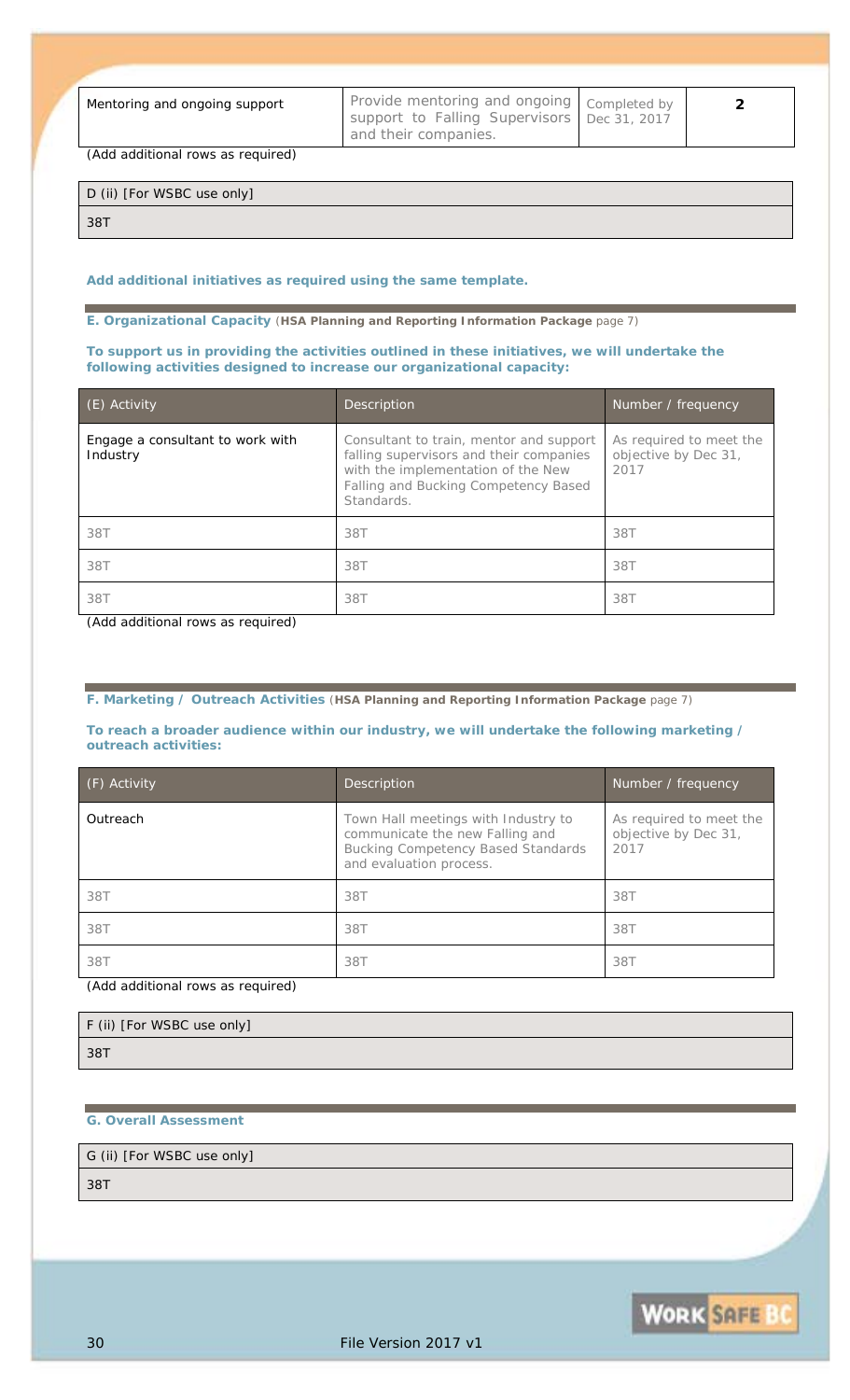### **Transportation & Northern Safety**

## **Initiative #1:** *Trucking and Harvesting Advisory Group (TAG)*

**Injury / Return-to-Work Issues** (**HSA Planning and Reporting Information Package** pages 2 and 3)

| A. Using data and information from the industry, we have identified the primary trends within our industry and<br>set the following objectives: |                                                                                                                                                                                 |
|-------------------------------------------------------------------------------------------------------------------------------------------------|---------------------------------------------------------------------------------------------------------------------------------------------------------------------------------|
| The average number of SLF claims for Integrated Forest<br>Management is 387, with Log hauling SLF claims at 133.                                | Reduce the number of SLF claims in<br>Integrated Forest Management by 5% in<br>2017 provincially. Reduce the number of<br>log hauling SLF claims by 5% in 2017<br>provincially. |
|                                                                                                                                                 | Assess 10% of log truck drivers<br>(estimate 3000 employed in industry) for<br>competency in 2017.                                                                              |
| (Add additional rows as required)                                                                                                               |                                                                                                                                                                                 |

**B. Behaviour-Based Outcomes** (**HSA Planning and Reporting Information Package** pages 4 and 11)

| B (i) To meet those objectives, workplace health<br>safety behaviours and/or return-to-work<br>and<br>practices need to change in the following ways:                                                                                                                                                | Licensees, Contractors, workers need to identify<br>why workers accept risk and incorporate changes<br>to safety programs and cultures that reduce at risk<br>behaviour.<br>Logging truck operators must be competent to<br>perform their duties, including the ability to<br>recognize and manage the risks. |
|------------------------------------------------------------------------------------------------------------------------------------------------------------------------------------------------------------------------------------------------------------------------------------------------------|---------------------------------------------------------------------------------------------------------------------------------------------------------------------------------------------------------------------------------------------------------------------------------------------------------------|
| B (ii) [To be completed at the end of the reporting<br>year cycle]; Provide evidence that the changes<br>described in B(i) took place by the end of the<br>reporting year. This may be done through surveys,<br>job site visits, interviews, audits, or any other<br>method you feel is appropriate. |                                                                                                                                                                                                                                                                                                               |
| B (iii) [For WSBC use only]                                                                                                                                                                                                                                                                          |                                                                                                                                                                                                                                                                                                               |

#### **C. Knowledge-Based Outcomes** (**HSA Planning and Reporting Information Package** pages 5 and 11)

| C (i) This requires knowledge, understanding or<br>skills to be changed in the following ways:                                                                                                                                                                                                                  | Log haulers and forest workers need to be aware of<br>the current safety issues facing the industry, and<br>the key factors relating to incidents.<br>Provided with this information, key education and<br>awareness initiatives can be developed to reduce |
|-----------------------------------------------------------------------------------------------------------------------------------------------------------------------------------------------------------------------------------------------------------------------------------------------------------------|-------------------------------------------------------------------------------------------------------------------------------------------------------------------------------------------------------------------------------------------------------------|
|                                                                                                                                                                                                                                                                                                                 | the potential for such events.                                                                                                                                                                                                                              |
| C (ii) [To be completed at the end of the reporting<br>year cycle]; Provide evidence that the changes<br>described in C(i) took place by the end of the<br>reporting year. This may be done through surveys,<br>post-session testing, focus groups, interviews, or<br>any other method you feel is appropriate. | 38T                                                                                                                                                                                                                                                         |
| C (iii) [ <i>For WSBC use only</i> ]                                                                                                                                                                                                                                                                            |                                                                                                                                                                                                                                                             |

**D. Planned Activities** (**HSA Planning and Reporting Information Package** pages 6 and 11)

| D (i) Therefore, we will undertake the following activities:                                                                                                                  |                                                                                  |                               |              |
|-------------------------------------------------------------------------------------------------------------------------------------------------------------------------------|----------------------------------------------------------------------------------|-------------------------------|--------------|
|                                                                                                                                                                               | Description<br>Activity                                                          | Number / frequency / timeline |              |
|                                                                                                                                                                               |                                                                                  | Planned                       | D(ii) Actual |
| Awareness sessions:<br>Anatomy of a Rollover<br>$\bullet$<br>Standard of Care<br>$\bullet$<br><b>Your Greatest Risk</b><br>$\bullet$<br><b>Fatigue awareness</b><br>$\bullet$ | Awareness/training sessions<br>that target log truck and<br>forestry occupations | 15/Spring 2017                |              |

**WORK SAFE**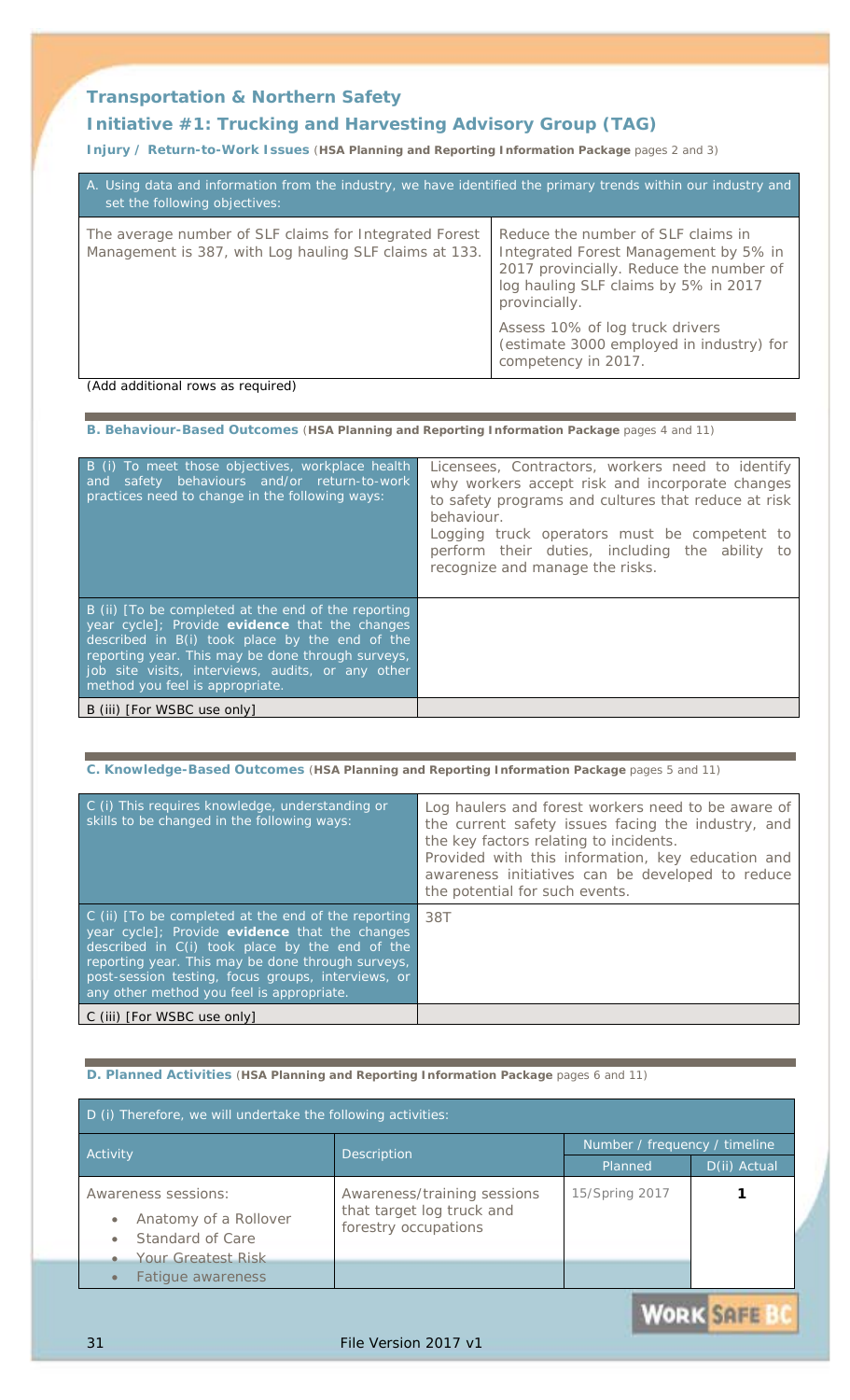| Implementation of a Resource<br>Road Maintenance Best Practices<br>Guideline                                        | Best practices guideline for<br>maintenance of resource<br>roads for safe log hauling use.                                                                    | $#$ (all TAG<br>Members)/2017 |  |
|---------------------------------------------------------------------------------------------------------------------|---------------------------------------------------------------------------------------------------------------------------------------------------------------|-------------------------------|--|
| Develop a comprehensive incident<br>data system to consistently<br>collect and analyse harvesting<br>incident data. | Consistent data collection<br>process that will be used to<br>assist in identifying industry<br><i>incident trends</i>                                        | Quarterly                     |  |
| Collection, analyze and report on<br>log hauling incident data                                                      | Log hauling incident data will<br>be compiled and analysed to<br>support industry safety<br>initiatives focused on reducing<br>serious log hauling incidents. | Quarterly                     |  |

*(Add additional rows as required)*

### D (ii) [For WSBC use only]

*38T*

*Add additional initiatives as required using the same template.*

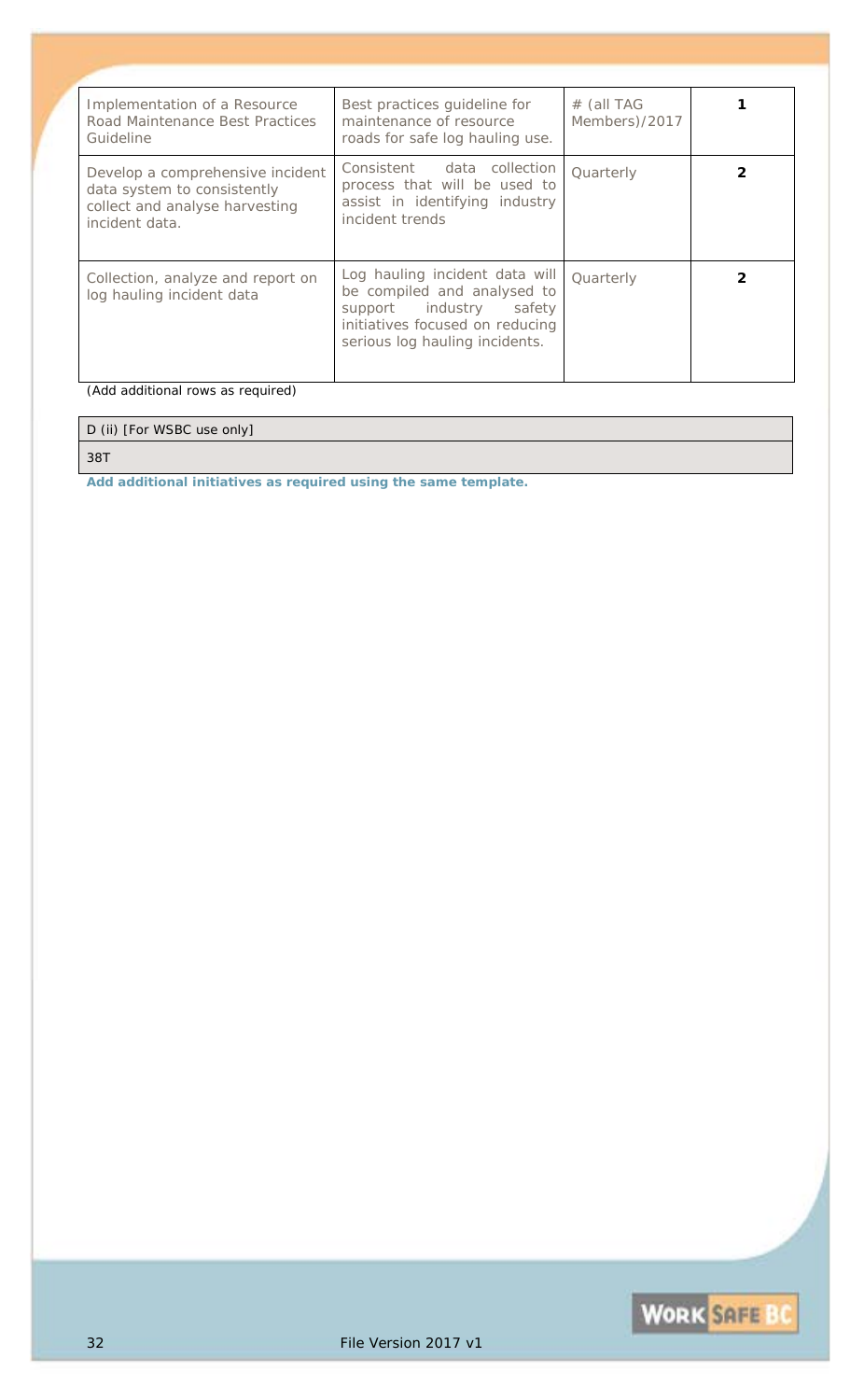#### **To support us in providing the activities outlined in these initiatives, we will undertake the following activities designed to increase our organizational capacity:**

| (E) Activity | Description | Number / frequency |
|--------------|-------------|--------------------|
| 38T          | 38T         | 38T                |
| 38T          | 38T         | 38T                |
| 38T          | 38T         | 38T                |
| 38T          | 38T         | 38T                |

*(Add additional rows as required)*

**F. Marketing / Outreach Activities** (**HSA Planning and Reporting Information Package** page 7)

#### **To reach a broader audience within our industry, we will undertake the following marketing / outreach activities:**

| (F) Activity                                                                                             | Description                                                                                                                                                                                                                                                                       | Number / frequency |
|----------------------------------------------------------------------------------------------------------|-----------------------------------------------------------------------------------------------------------------------------------------------------------------------------------------------------------------------------------------------------------------------------------|--------------------|
| Promotion of AOR/SOC/YGR<br>awareness/training sessions                                                  | Promotion of awareness/training<br>sessions to industry via TAG members,<br>local media, and print media                                                                                                                                                                          | 15                 |
| Publish articles regarding log hauling<br>and harvesting safety awareness and<br>related TAG initiatives | Promotion of awareness/training<br>sessions to industry via TAG members,<br>and print media                                                                                                                                                                                       | 6                  |
| Promotion of incident data collection<br>and reporting                                                   | Create awareness and buy in regarding<br>incident data collection and reporting.<br>This will be done through outreach to<br>industry members/log hauling<br>contractors via The Trucking Advisory<br>Group and BCFSC through bulletins,<br>articles and face to face discussion. | <b>Ongoing</b>     |
| 38T                                                                                                      |                                                                                                                                                                                                                                                                                   |                    |

*(Add additional rows as required)*

| F (ii) [For WSBC use only] |  |
|----------------------------|--|
| 38T                        |  |

#### **G. Overall Assessment**

#### G (ii) [For WSBC use only]

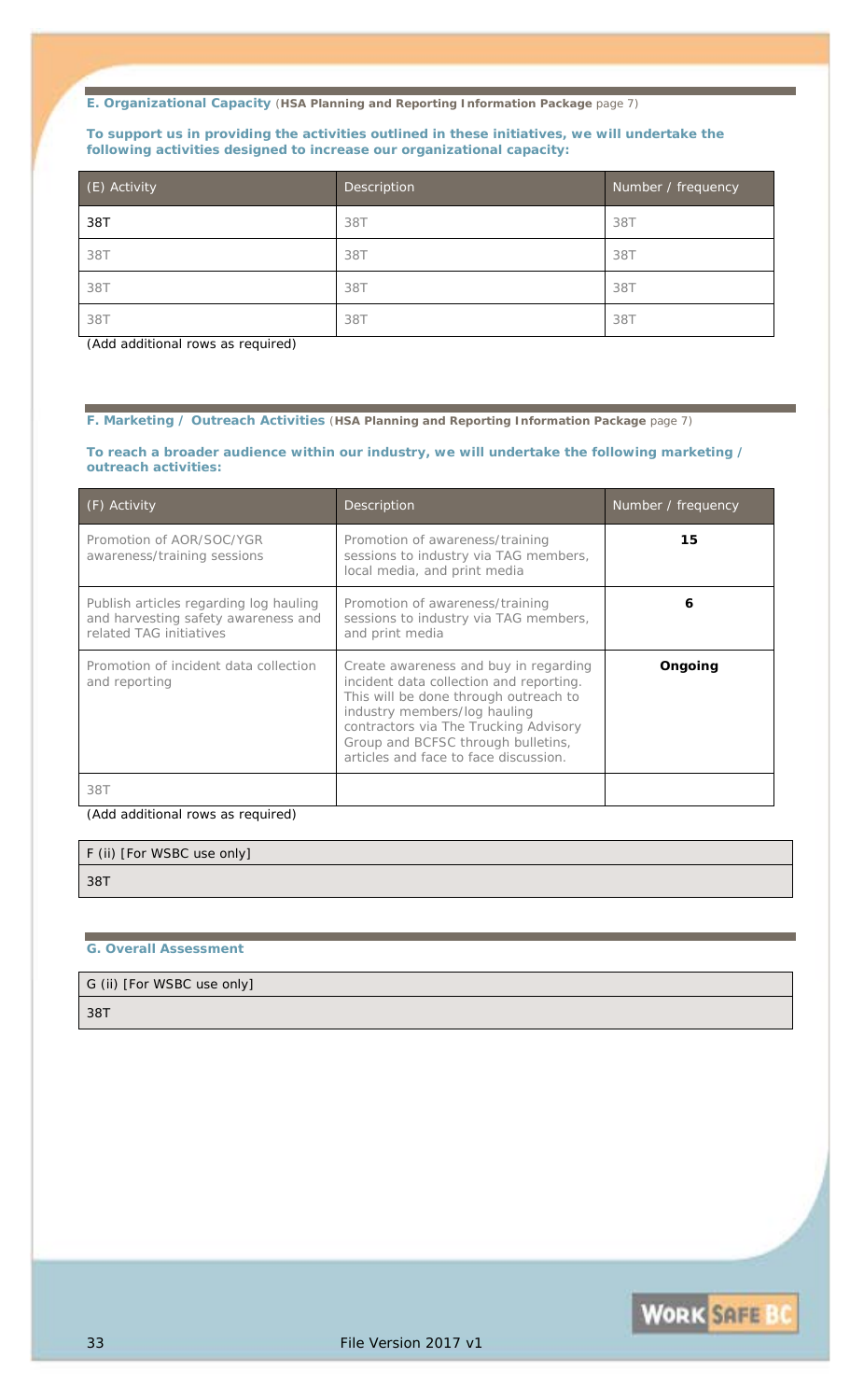### **Transportation & Northern Safety**

### **Initiative #2:** *Communications (COMM)*

**Injury / Return-to-Work Issues** (**HSA Planning and Reporting Information Package** pages 2 and 3)

| 38% of claims in the Integrated and Log Hauling classification<br>units are the result of Motor Vehicle Incidents. | Objective is to create awareness and increase<br>knowledge within the resource and public<br>sectors to effectively address key safety<br>issues in forestry transportation.<br>Communications will focus on industry and<br>public interface, health and wellness, safe<br>work practices, current and emerging<br>technology, existing safety tools and<br>resources and regulatory requirements. |
|--------------------------------------------------------------------------------------------------------------------|-----------------------------------------------------------------------------------------------------------------------------------------------------------------------------------------------------------------------------------------------------------------------------------------------------------------------------------------------------------------------------------------------------|

*(Add additional rows as required)*

**B. Behaviour-Based Outcomes** (**HSA Planning and Reporting Information Package** pages 4 and 11)

| B (i) To meet those objectives, workplace health<br>and safety behaviours and/or return-to-work<br>practices need to change in the following ways:                                                                                                                                                  |  |
|-----------------------------------------------------------------------------------------------------------------------------------------------------------------------------------------------------------------------------------------------------------------------------------------------------|--|
| B (ii) To be completed at the end of the reporting<br>year cycle]; Provide evidence that the changes<br>described in B(i) took place by the end of the<br>reporting year. This may be done through surveys,<br>job site visits, interviews, audits, or any other<br>method you feel is appropriate. |  |
| B (iii) [For WSBC use only]                                                                                                                                                                                                                                                                         |  |

#### **C. Knowledge-Based Outcomes** (**HSA Planning and Reporting Information Package** pages 5 and 11)

| C (i) This requires knowledge, understanding or<br>skills to be changed in the following ways:                                                                                                                                                                                                                  | Expand resource road industry user's knowledge<br>with regards to best practices.<br>Expand public knowledge of resource road activities<br>and the associated risks. |
|-----------------------------------------------------------------------------------------------------------------------------------------------------------------------------------------------------------------------------------------------------------------------------------------------------------------|-----------------------------------------------------------------------------------------------------------------------------------------------------------------------|
| C (ii) [To be completed at the end of the reporting<br>year cycle]; Provide evidence that the changes<br>described in C(i) took place by the end of the<br>reporting year. This may be done through surveys,<br>post-session testing, focus groups, interviews, or<br>any other method you feel is appropriate. |                                                                                                                                                                       |
| C (iii) [ <i>For WSBC use only</i> ]                                                                                                                                                                                                                                                                            |                                                                                                                                                                       |

**D. Planned Activities** (**HSA Planning and Reporting Information Package** pages 6 and 11)

| D (i) Therefore, we will undertake the following activities: |                                                                                                                                |                               |                 |  |
|--------------------------------------------------------------|--------------------------------------------------------------------------------------------------------------------------------|-------------------------------|-----------------|--|
| Activity                                                     |                                                                                                                                | Number / frequency / timeline |                 |  |
|                                                              | Description                                                                                                                    | Planned                       | D(ii) Actual    |  |
| Newsletter publication                                       | Rumblings Newsletter<br>identifying key issues, and<br>initiatives that impact the<br>harvesting and transportation<br>sector. | 5/bimonthly/2017              | 2               |  |
| Article publication                                          | Develop articles that are<br>timely and relevant to<br>improving transportation<br>safety performance.                         | 3/2017                        |                 |  |
| Promote Safe Work Practices                                  | Participate with Road Safety<br><b>Management Groups</b>                                                                       | TBD / 2017                    |                 |  |
|                                                              | Communicate with Industry                                                                                                      |                               | <b>ANY CARE</b> |  |

#### 34 File Version 2017 v1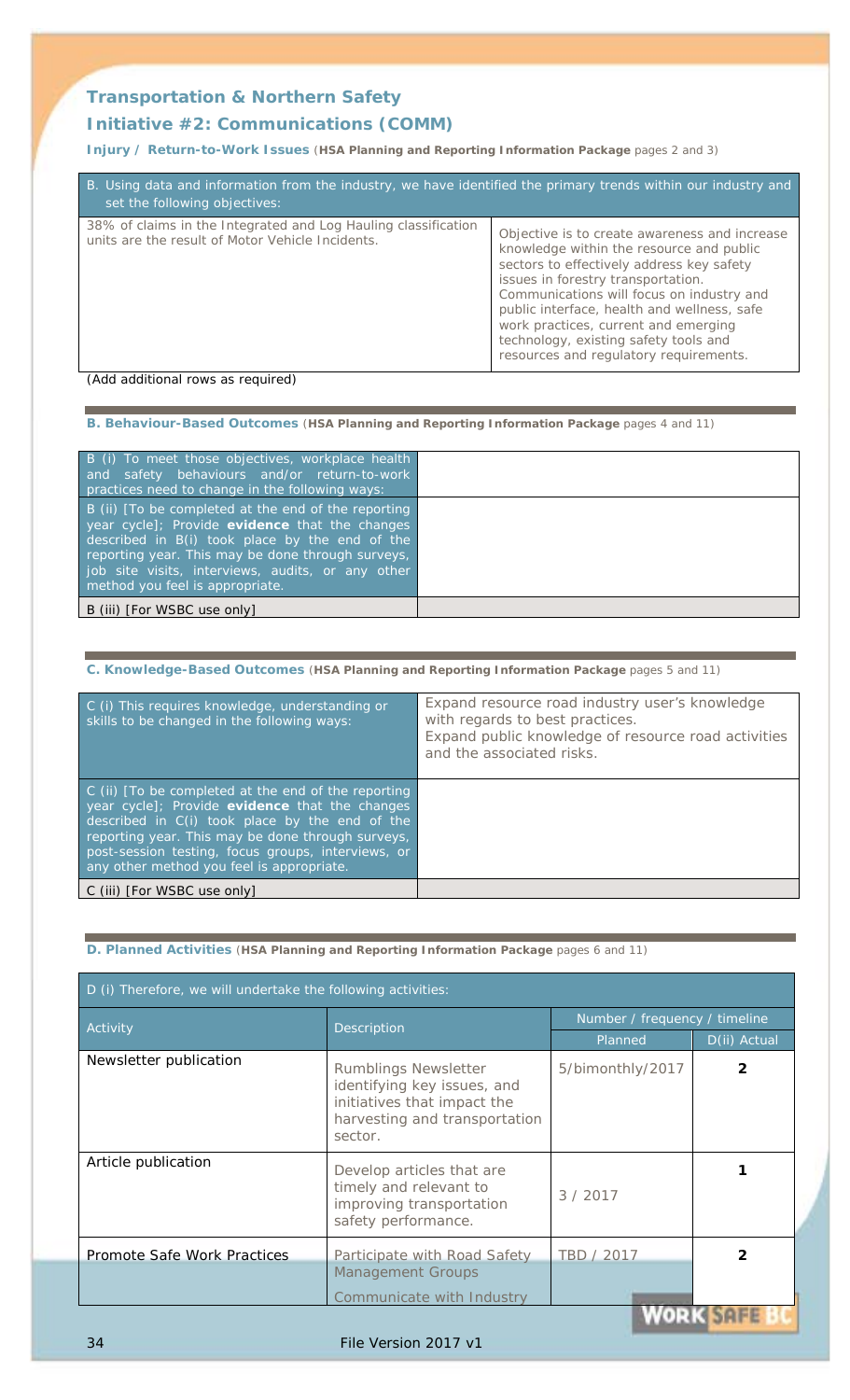| and the public as needed |
|--------------------------|
| through the BCFSC office |

*Ongoing/2017*

*(Add additional rows as required)*

#### D (ii) [For WSBC use only]

#### *38T*

*Add additional initiatives as required using the same template.***E. Organizational Capacity** (**HSA Planning and Reporting Information Package** page 7)

#### **To support us in providing the activities outlined in these initiatives, we will undertake the following activities designed to increase our organizational capacity:**

| (E) Activity | Description | Number / frequency |
|--------------|-------------|--------------------|
| 38T          | 38T         | 38T                |
| 38T          | 38T         | 38T                |
| 38T          | 38T         | 38T                |
| 38T          | 38T         | 38T                |

*(Add additional rows as required)*

**F. Marketing / Outreach Activities** (**HSA Planning and Reporting Information Package** page 7)

**To reach a broader audience within our industry, we will undertake the following marketing / outreach activities:**

| (F) Activity                   | Description                                                                                                                                     | Number / frequency |
|--------------------------------|-------------------------------------------------------------------------------------------------------------------------------------------------|--------------------|
| See section D.                 |                                                                                                                                                 | 38T                |
| Video development              | Develop a safety video for<br>distribution to industry targeting a<br>key high risk activity and<br>appropriate safety<br>requirements/actions. | 1/2017             |
| Electronic media via website   | Promote safe practices, tools and<br>resource availability via BCFSC<br>website.                                                                | Ongoing/2017       |
| Trade and Industry Conferences | Provide a presence at industry and<br>trade conferences to promote safe<br>work practices, tools and resources<br>available via the BCFSC.      | 2/2017             |

*(Add additional rows as required)*

| F (ii) [For WSBC use only] |  |  |
|----------------------------|--|--|
| 38T                        |  |  |
|                            |  |  |

**G. Overall Assessment**

## G (ii) [For WSBC use only]

*38T*

**WORK SAFE BC**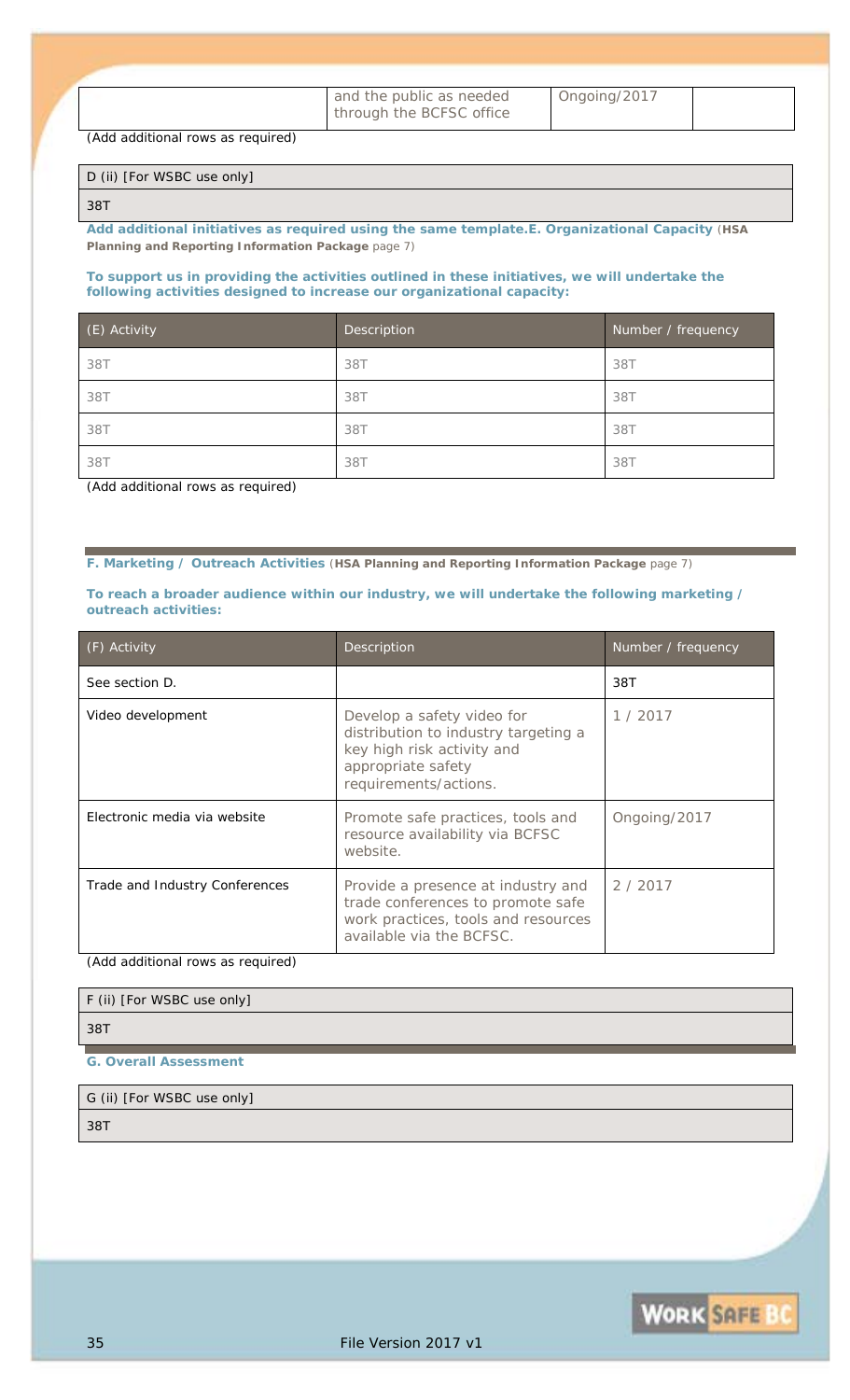### **Transportation & Northern Safety**

### **Initiative #3:** *Log Truck Technical Advisory Committee (LTTAC)*

**Injury / Return-to-Work Issues** (**HSA Planning and Reporting Information Package** pages 2 and 3)

| C. Using data and information from the industry, we have identified the primary trends within our industry and<br>set the following objectives: |                                                                                                                                                                                                                                                                                                |  |  |
|-------------------------------------------------------------------------------------------------------------------------------------------------|------------------------------------------------------------------------------------------------------------------------------------------------------------------------------------------------------------------------------------------------------------------------------------------------|--|--|
| Log hauling CU has 132 SLF claims per year on<br>average. MVI's account for approx. 29% of these claims<br>on average.                          | Objective is to engage log truck drivers<br>to assist with identifying key issues<br>affecting log truck operator safety and<br>with their support develop tools and<br>resources to effectively address key<br>safety issue and reduce MVI's and SLF<br>claims within the log hauling sector. |  |  |

#### *(Add additional rows as required)*

**B. Behaviour-Based Outcomes** (**HSA Planning and Reporting Information Package** pages 4 and 11)

| B (i) To meet those objectives, workplace health<br>and safety behaviours and/or return-to-work<br>practices need to change in the following ways:                                                                                                                                                   | Log truck operators, harvesting contractors, loader<br>man, licensees need to recognize that they each<br>contribute to every load arriving at the mill safely. |
|------------------------------------------------------------------------------------------------------------------------------------------------------------------------------------------------------------------------------------------------------------------------------------------------------|-----------------------------------------------------------------------------------------------------------------------------------------------------------------|
| B (ii) [To be completed at the end of the reporting<br>year cycle]; Provide evidence that the changes<br>described in B(i) took place by the end of the<br>reporting year. This may be done through surveys,<br>job site visits, interviews, audits, or any other<br>method you feel is appropriate. |                                                                                                                                                                 |
| B (iii) [For WSBC use only]                                                                                                                                                                                                                                                                          |                                                                                                                                                                 |

| C. Knowledge-Based Outcomes (HSA Planning and Reporting Information Package pages 5 and 11)                                                                                                                                                                                                                     |                                                                                                                                                                                                                                        |  |  |
|-----------------------------------------------------------------------------------------------------------------------------------------------------------------------------------------------------------------------------------------------------------------------------------------------------------------|----------------------------------------------------------------------------------------------------------------------------------------------------------------------------------------------------------------------------------------|--|--|
| C (i) This requires knowledge, understanding or<br>skills to be changed in the following ways:                                                                                                                                                                                                                  | Expand industry knowledge with regards to log<br>hauling safety issues and solution via input and<br>collaboration from key log hauling contractors,<br>provincial and federal agency representatives and<br>non-profit organizations. |  |  |
|                                                                                                                                                                                                                                                                                                                 | Use LTTAC perspectives to inform Council and<br>working group priorities and work plan.                                                                                                                                                |  |  |
|                                                                                                                                                                                                                                                                                                                 | Improve and confirm Log hauling expertise and<br>safety knowledge through training and certification<br>programs.                                                                                                                      |  |  |
|                                                                                                                                                                                                                                                                                                                 | Develop a provincial resource road maintenance<br>guideline that addresses key road condition safety<br>issues.                                                                                                                        |  |  |
| C (ii) [To be completed at the end of the reporting<br>year cycle]; Provide evidence that the changes<br>described in C(i) took place by the end of the<br>reporting year. This may be done through surveys,<br>post-session testing, focus groups, interviews, or<br>any other method you feel is appropriate. |                                                                                                                                                                                                                                        |  |  |
| C (iii) [For WSBC use only]                                                                                                                                                                                                                                                                                     |                                                                                                                                                                                                                                        |  |  |

#### **D. Planned Activities** (**HSA Planning and Reporting Information Package** pages 6 and 11)

| D (i) Therefore, we will undertake the following activities: |                                                                |                               |              |
|--------------------------------------------------------------|----------------------------------------------------------------|-------------------------------|--------------|
| <b>Activity</b><br>Description                               |                                                                | Number / frequency / timeline |              |
|                                                              |                                                                | Planned                       | D(ii) Actual |
| Log truck driver training<br>program.                        | Participate with teaching and<br>training facilities to expand | Ongoing 2017                  |              |
|                                                              | the awareness and delivery of                                  |                               |              |

**WORK SAFE** 

### 36 File Version 2017 v1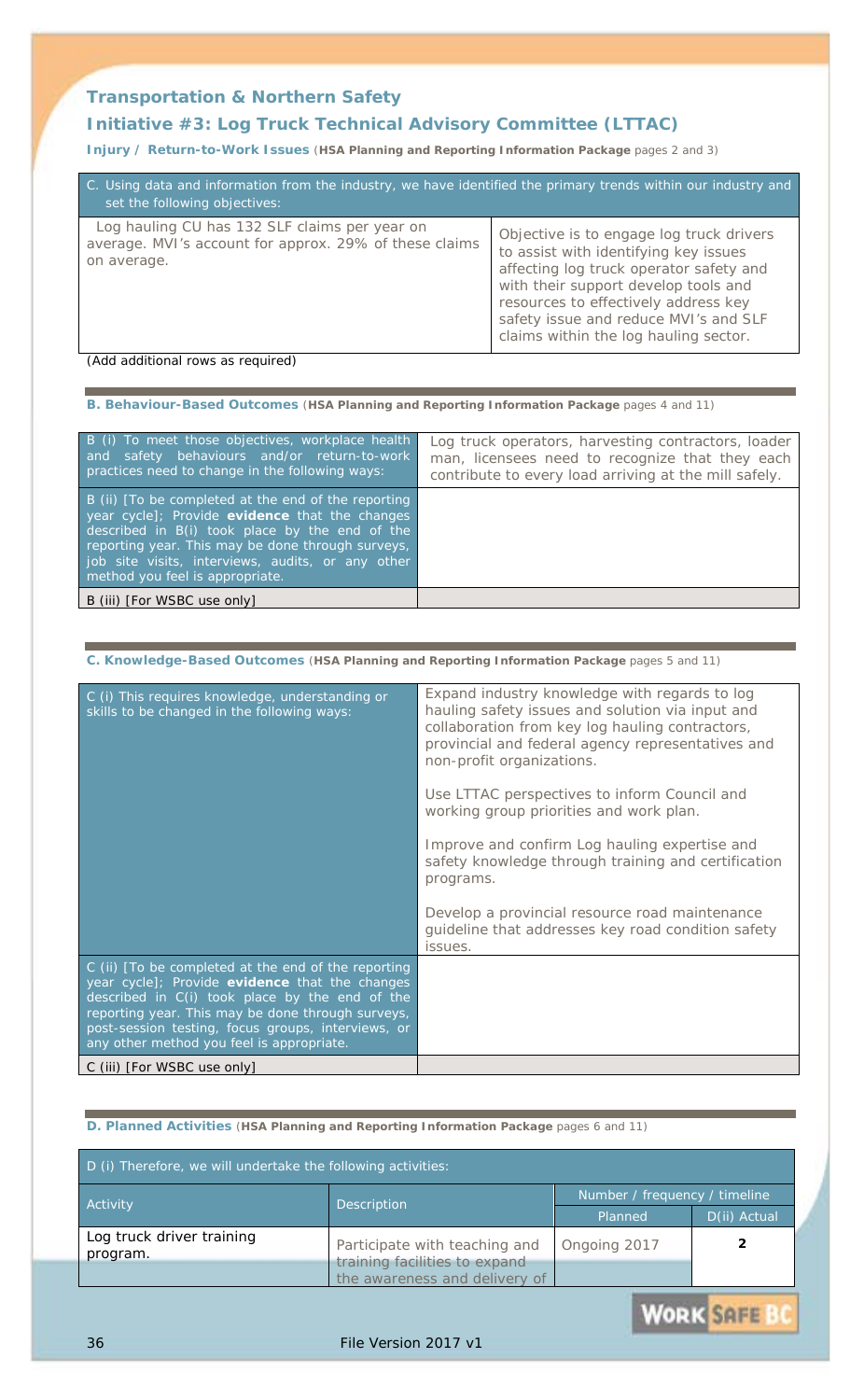|                                                   | the log truck driver program.                                                                                                                                             |                  |                |
|---------------------------------------------------|---------------------------------------------------------------------------------------------------------------------------------------------------------------------------|------------------|----------------|
| Log truck driver certification and<br>assessment. | Finalize log truck driver<br>certification of qualification<br>process and resources.                                                                                     | Ongoing 2017     | $\overline{2}$ |
|                                                   | Identify and train Log Truck<br>Driver Assessors.                                                                                                                         |                  |                |
| <b>Meetings</b>                                   | Committee meeting intended<br>to ensure current initiatives<br>are kept on track, and further<br>Identify key issues and<br>initiatives to improve log<br>hauling safety. | 4/Quarterly/2017 | $\overline{2}$ |
| <b>Meetings</b>                                   | LTTAC representative<br>coordination with Trucking<br>and Harvesting Advisory<br>Group                                                                                    | 4/Quarterly/2017 | $\mathfrak{p}$ |
| Road Maintenance Guideline                        | Development of a provincial<br>road maintenance guideline.<br>Promote to Industry and<br>Government agencies.                                                             | Ongoing/2017     | $\overline{2}$ |

D (ii) [For WSBC use only]

*38T*

*Add additional initiatives as required using the same template.*

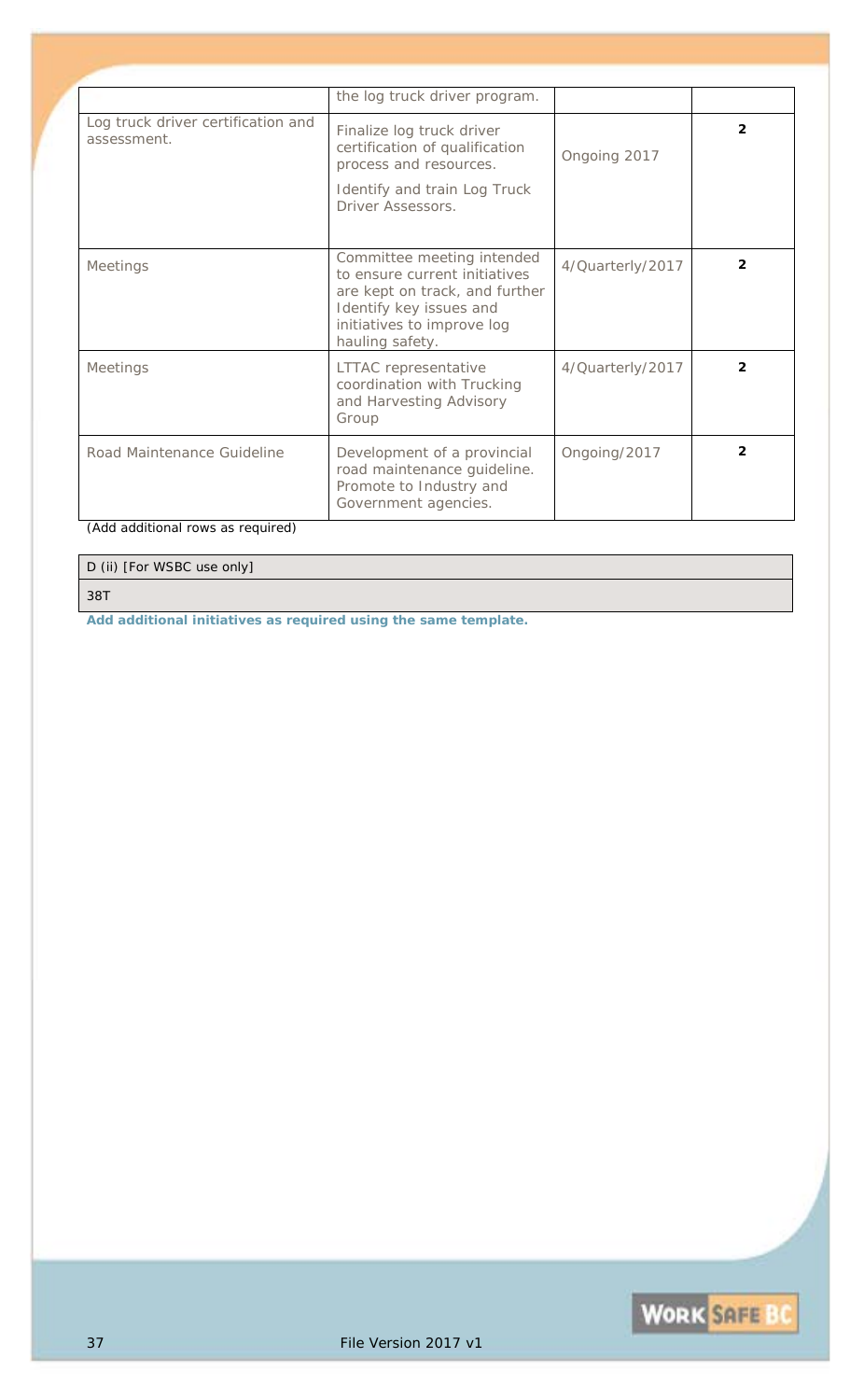#### **To support us in providing the activities outlined in these initiatives, we will undertake the following activities designed to increase our organizational capacity:**

| (E) Activity | Description | Number / frequency |
|--------------|-------------|--------------------|
| 38T          | 38T         | 38T                |
| 38T          | 38T         | 38T                |
| 38T          | 38T         | 38T                |
| 38T          | 38T         | 387                |

*(Add additional rows as required)*

**F. Marketing / Outreach Activities** (**HSA Planning and Reporting Information Package** page 7)

#### **To reach a broader audience within our industry, we will undertake the following marketing / outreach activities:**

| (F) Activity                                                             | <b>Description</b>                                                                         | Number / frequency            |
|--------------------------------------------------------------------------|--------------------------------------------------------------------------------------------|-------------------------------|
| Make related info, tools and<br>resources available on BCFSC<br>website. | Promotion of LTTAC related<br>objectives, tools and resources via<br>website.              | 4/Review, update<br>quarterly |
| <b>Articles</b>                                                          | Awareness and promotion log truck<br>driver training and certification via<br>print media. | 2/Biannually                  |
| 38T                                                                      | 38T                                                                                        | 38T                           |
|                                                                          |                                                                                            |                               |

*(Add additional rows as required)*

| F (ii) [For WSBC use only] |  |
|----------------------------|--|
| 38T                        |  |
|                            |  |

#### **G. Overall Assessment**

G (ii) [For WSBC use only]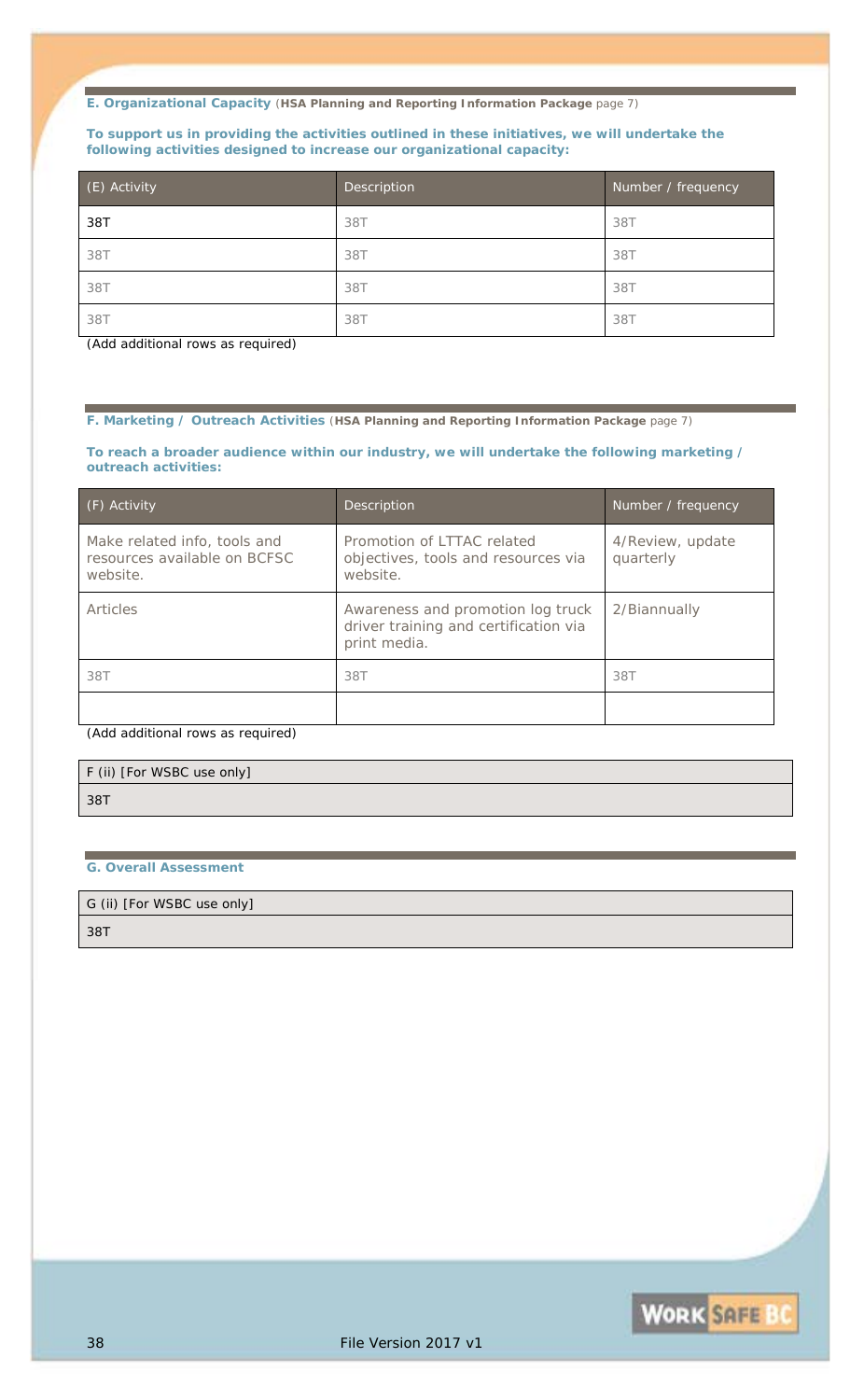### **Transportation & Northern Safety**

### **Initiative #4:** *Data Acquisition and Analysis*

**Injury / Return-to-Work Issues** (**HSA Planning and Reporting Information Package** pages 2 and 3)

| D. Using data and information from the industry, we have identified the primary trends within our industry and<br>set the following objectives: |                                                                                                                                                                     |  |  |
|-------------------------------------------------------------------------------------------------------------------------------------------------|---------------------------------------------------------------------------------------------------------------------------------------------------------------------|--|--|
| A cohesive data set for high profile Log hauling incident data is<br>not available.                                                             | Develop a process that effectively and<br>accurately collects and reports on high profile<br>log hauling incidents. Focus will be on select<br>provincial agencies. |  |  |

*(Add additional rows as required)*

**B. Behaviour-Based Outcomes** (**HSA Planning and Reporting Information Package** pages 4 and 11)

| B (i) To meet those objectives, workplace health<br>and safety behaviours and/or return-to-work<br>practices need to change in the following ways:                                                                                                                                                   | Not applicable |
|------------------------------------------------------------------------------------------------------------------------------------------------------------------------------------------------------------------------------------------------------------------------------------------------------|----------------|
| B (ii) [To be completed at the end of the reporting<br>year cycle]; Provide evidence that the changes<br>described in B(i) took place by the end of the<br>reporting year. This may be done through surveys,<br>job site visits, interviews, audits, or any other<br>method you feel is appropriate. |                |
| B (iii) [For WSBC use only]                                                                                                                                                                                                                                                                          |                |

**C. Knowledge-Based Outcomes** (**HSA Planning and Reporting Information Package** pages 5 and 11)

| C (i) This requires knowledge, understanding or<br>skills to be changed in the following ways:                                                                                                                                                                                                                  |  |
|-----------------------------------------------------------------------------------------------------------------------------------------------------------------------------------------------------------------------------------------------------------------------------------------------------------------|--|
| C (ii) [To be completed at the end of the reporting<br>year cycle]; Provide evidence that the changes<br>described in C(i) took place by the end of the<br>reporting year. This may be done through surveys,<br>post-session testing, focus groups, interviews, or<br>any other method you feel is appropriate. |  |
| C (iii) [For WSBC use only]                                                                                                                                                                                                                                                                                     |  |

**D. Planned Activities** (**HSA Planning and Reporting Information Package** pages 6 and 11)

| D (i) Therefore, we will undertake the following activities: |                                                                                              |                               |              |
|--------------------------------------------------------------|----------------------------------------------------------------------------------------------|-------------------------------|--------------|
| <b>Activity</b>                                              | <b>Description</b>                                                                           | Number / frequency / timeline |              |
|                                                              |                                                                                              | Planned                       | D(ii) Actual |
| Develop Incident data reporting<br>resources                 | A consistent criteria and<br>methodology for reporting high<br>profile log hauling incidents | 2017                          |              |

*(Add additional rows as required)*

| D (ii) [For WSBC use only] |
|----------------------------|
| 387                        |

*Add additional initiatives as required using the same template.*

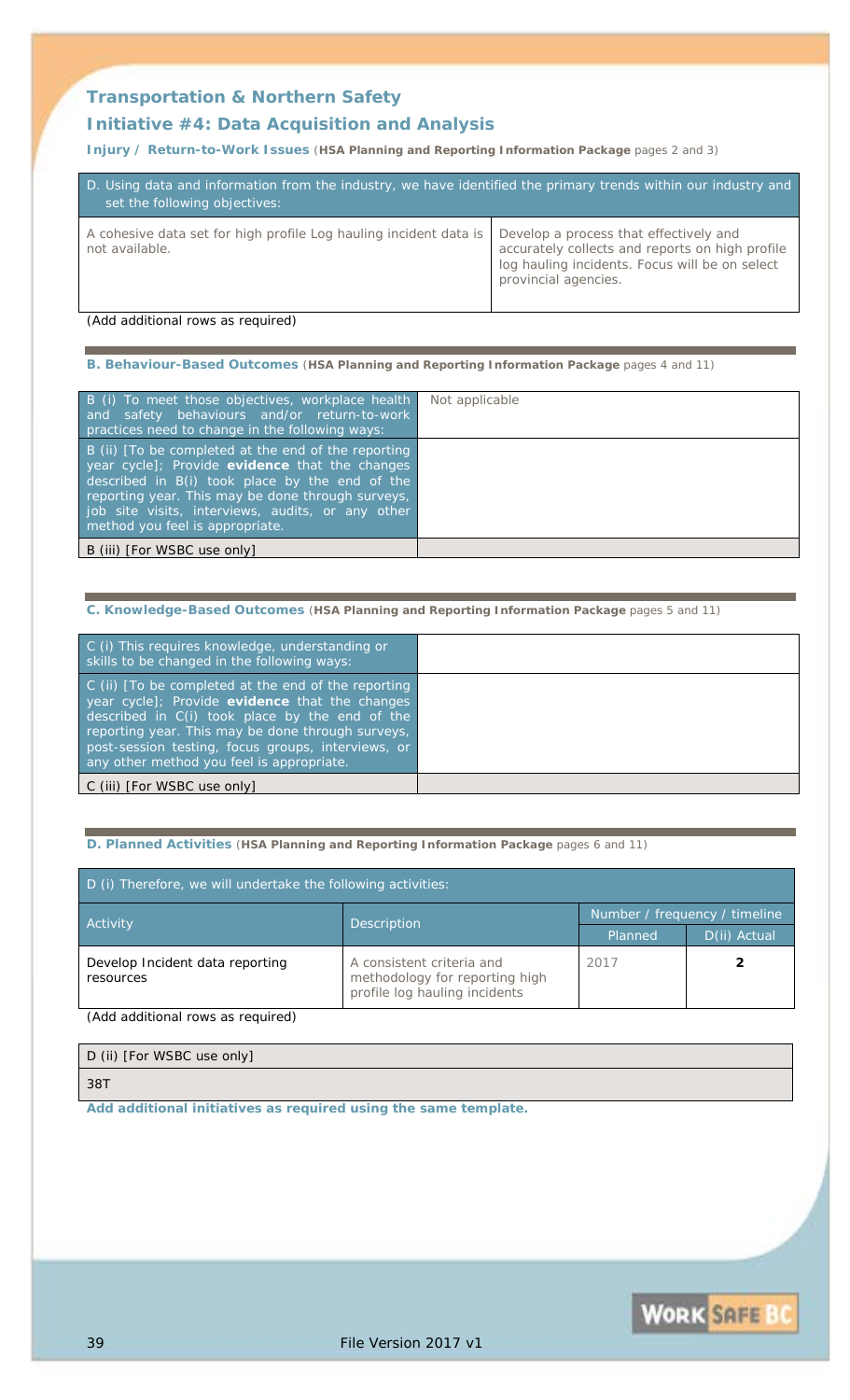#### **To support us in providing the activities outlined in these initiatives, we will undertake the following activities designed to increase our organizational capacity:**

| (E) Activity | Description | Number / frequency |
|--------------|-------------|--------------------|
| 38T          | 38T         | 38T                |
| 38T          | 38T         | 38T                |
| 38T          | 38T         | 38T                |
| 38T          | 38T         | 387                |

*(Add additional rows as required)*

**F. Marketing / Outreach Activities** (**HSA Planning and Reporting Information Package** page 7)

#### **To reach a broader audience within our industry, we will undertake the following marketing / outreach activities:**

| (F) Activity                                           | Description                                                                                                                                       | Number / frequency |
|--------------------------------------------------------|---------------------------------------------------------------------------------------------------------------------------------------------------|--------------------|
| Promotion of incident data collection<br>and reporting | Create awareness and buy in regarding<br>incident data collection and reporting.<br>This will be done through outreach to<br>Provincial Agencies. | ongoing            |
|                                                        |                                                                                                                                                   |                    |
|                                                        |                                                                                                                                                   |                    |
| 38T                                                    | <i>38T</i>                                                                                                                                        | 38T                |

*(Add additional rows as required)*

| F (ii) [For WSBC use only] |  |
|----------------------------|--|
| 38T                        |  |

#### **G. Overall Assessment**

G (ii) [For WSBC use only]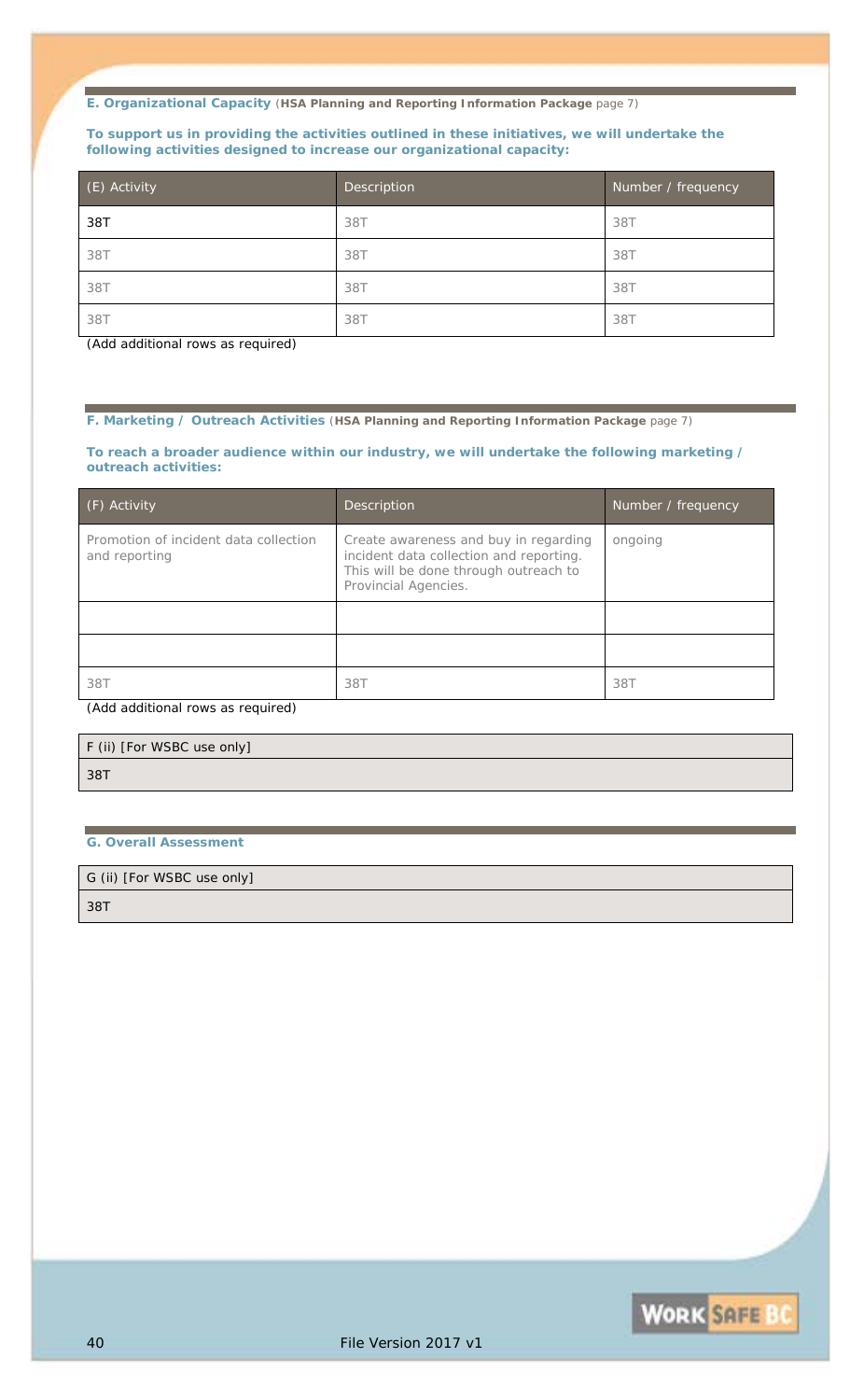### **Transportation & Northern Safety**

### **Initiative #5:** *Construction Initiated Slides Working Group (CISWG)*

**Injury / Return-to-Work Issues** (**HSA Planning and Reporting Information Package** pages 2 and 3)

| E. Using data and information from the industry, we have identified the primary trends within our industry and<br>set the following objectives:                                                                                                                           |                                                                                  |  |
|---------------------------------------------------------------------------------------------------------------------------------------------------------------------------------------------------------------------------------------------------------------------------|----------------------------------------------------------------------------------|--|
| Road construction initiated landslides have been<br>a persistent issue on the coast and to a lesser<br>degree within other areas of the province.<br>According to recently collected data, there<br>have been 36 such incidents on the coast over<br>the last four years. | Decrease road construction initiated slides on<br>the coast of BC by 10% in 2017 |  |
| Many of these incidents involved excavators sliding<br>down the slope from the road prism during road<br>construction activities. The incidents have been<br>very serious in nature with considerable human,<br>environmental and operational costs.                      |                                                                                  |  |

*(Add additional rows as required)*

**B. Behaviour-Based Outcomes** (**HSA Planning and Reporting Information Package** pages 4 and 11)

| B (i) To meet those objectives, workplace health<br>and safety behaviours and/or return-to-work<br>practices need to change in the following ways:                                                                                                                                                   |  |
|------------------------------------------------------------------------------------------------------------------------------------------------------------------------------------------------------------------------------------------------------------------------------------------------------|--|
| B (ii) [To be completed at the end of the reporting<br>year cycle]; Provide evidence that the changes<br>described in B(i) took place by the end of the<br>reporting year. This may be done through surveys,<br>job site visits, interviews, audits, or any other<br>method you feel is appropriate. |  |
| B (iii) [For WSBC use only]                                                                                                                                                                                                                                                                          |  |

**C. Knowledge-Based Outcomes** (**HSA Planning and Reporting Information Package** pages 5 and 11) C (i) This requires knowledge, understanding or skills to be changed in the following ways: *Road crews and professionals involved with the planning and development of forestry roads on the coast need to be aware of the risks associated with slide events, key site indicators, construction methods and actions that can reduce the risk of a slide event.*  C (ii) [*To be completed at the end of the reporting year cycle*]; Provide **evidence** that the changes described in C(i) took place by the end of the reporting year. This may be done through surveys, post-session testing, focus groups, interviews, or any other method you feel is appropriate. *38T* C (iii) [*For WSBC use only*]

**WORK SAFE BO**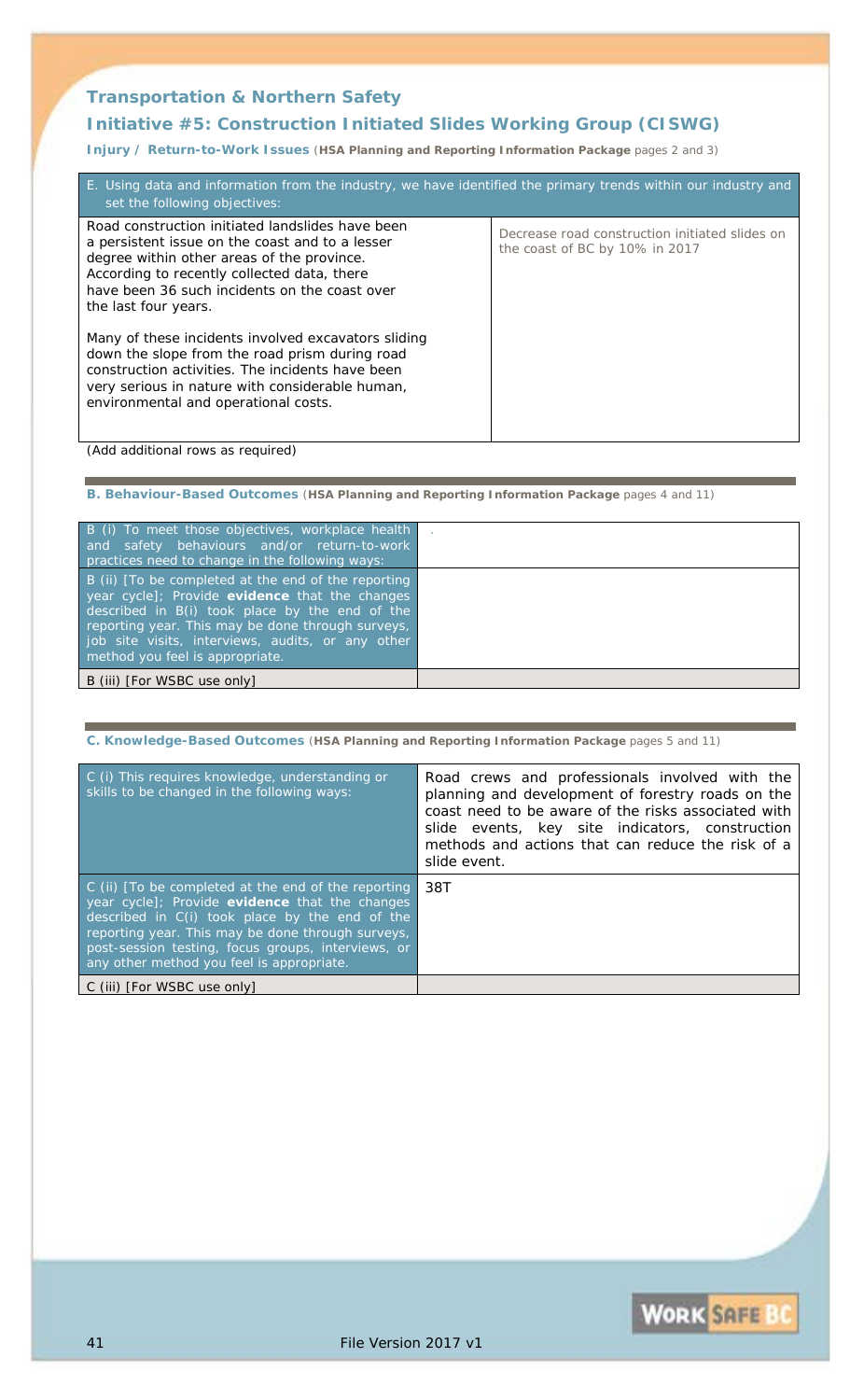**D. Planned Activities** (**HSA Planning and Reporting Information Package** pages 6 and 11)

| D (i) Therefore, we will undertake the following activities:                                                                                                                                  |                                                                                                                                                                  |                               |                |
|-----------------------------------------------------------------------------------------------------------------------------------------------------------------------------------------------|------------------------------------------------------------------------------------------------------------------------------------------------------------------|-------------------------------|----------------|
| Activity                                                                                                                                                                                      | Description                                                                                                                                                      | Number / frequency / timeline |                |
|                                                                                                                                                                                               |                                                                                                                                                                  | Planned                       | D(ii) Actual   |
| Promotion of an industry<br>awareness//training package for road<br>crews/construction contractors.                                                                                           | Promote the tools and resources<br>developed by the CISWG and<br>encourage usage by coastal<br>licencees, contractors and<br>training institutions.              | Ongoing / 2017                | $\overline{2}$ |
| Completion, promotion execution of<br>an industry awareness/training<br>package and related sessions for<br>professionals involved with road<br>planning, design and construction.            | Complete and promote the tools<br>and resources developed by the<br>CISWG and encourage usage by<br>coastal licencees, contractors and<br>training institutions. | Ongoing / 2017                | $\overline{2}$ |
| Promotion of a safety awareness<br>video relating to road construction<br>initiated slides.                                                                                                   | Promote video addressing typical<br>cause, risks, consequences and<br>actions to avoid construction<br>initiated slides.                                         | Ongoing / 2017                | 2              |
| Development of recommendations<br>related to awareness training,<br>practices and procedures relating to<br>road construction, and incident<br>investigation/data collection for<br>industry. | Provide recommendations to<br>industry that aim to improve our<br>understanding of and<br>reduce/eliminate construction<br>initiated slides.                     | Ongoing / 2017                | $\overline{2}$ |
| Improve data collection process<br>related to construction imitated slides                                                                                                                    | Develop tools/resources that<br>improve data reporting, collection<br>and analysis process.                                                                      | 1/2017                        | $\overline{2}$ |

*(Add additional rows as required)*

### D (ii) [For WSBC use only]

*38T*

Ē

*Add additional initiatives as required using the same template.*

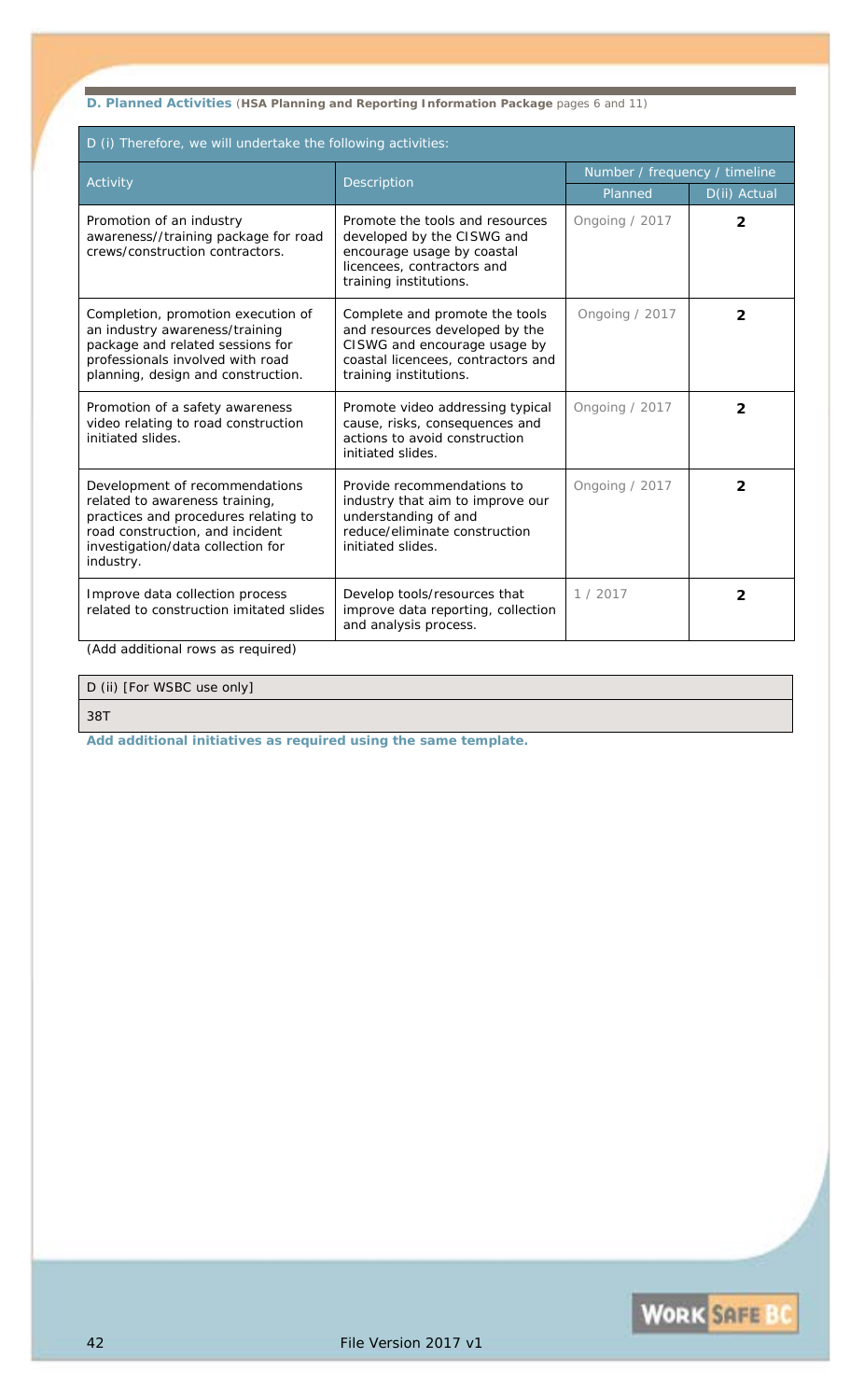#### **To support us in providing the activities outlined in these initiatives, we will undertake the following activities designed to increase our organizational capacity:**

| (E) Activity | Description | Number / frequency |
|--------------|-------------|--------------------|
| 38T          | 38T         | 38T                |
| 38T          | 38T         | 38T                |
| 38T          | 38T         | 38T                |
| 38T          | 38T         | 387                |

*(Add additional rows as required)*

**F. Marketing / Outreach Activities** (**HSA Planning and Reporting Information Package** page 7)

#### **To reach a broader audience within our industry, we will undertake the following marketing / outreach activities:**

| (F) Activity                                                                                                                                                                                                           | <b>Description</b>                                                             | Number / frequency            |
|------------------------------------------------------------------------------------------------------------------------------------------------------------------------------------------------------------------------|--------------------------------------------------------------------------------|-------------------------------|
| Development and publication of<br>awareness articles relating to the<br>CISWG progress, tools and resources<br>developed for industry and the<br>current state of construction initiated<br>slide events on the coast. | Promotion to industry members via<br>print media                               | 4/quarterly                   |
| Make related info, tools and resources<br>available on BCFSC website.                                                                                                                                                  | Promotion of CISWG, related<br>objectives, tools and resources via<br>website. | 4/Review, update<br>quarterly |
| 38T                                                                                                                                                                                                                    | 38T                                                                            | 38T                           |
| 38T                                                                                                                                                                                                                    | 38T                                                                            | 38T                           |

*(Add additional rows as required)*

F (ii) [For WSBC use only] *38T*

#### **G. Overall Assessment**

G (ii) [For WSBC use only]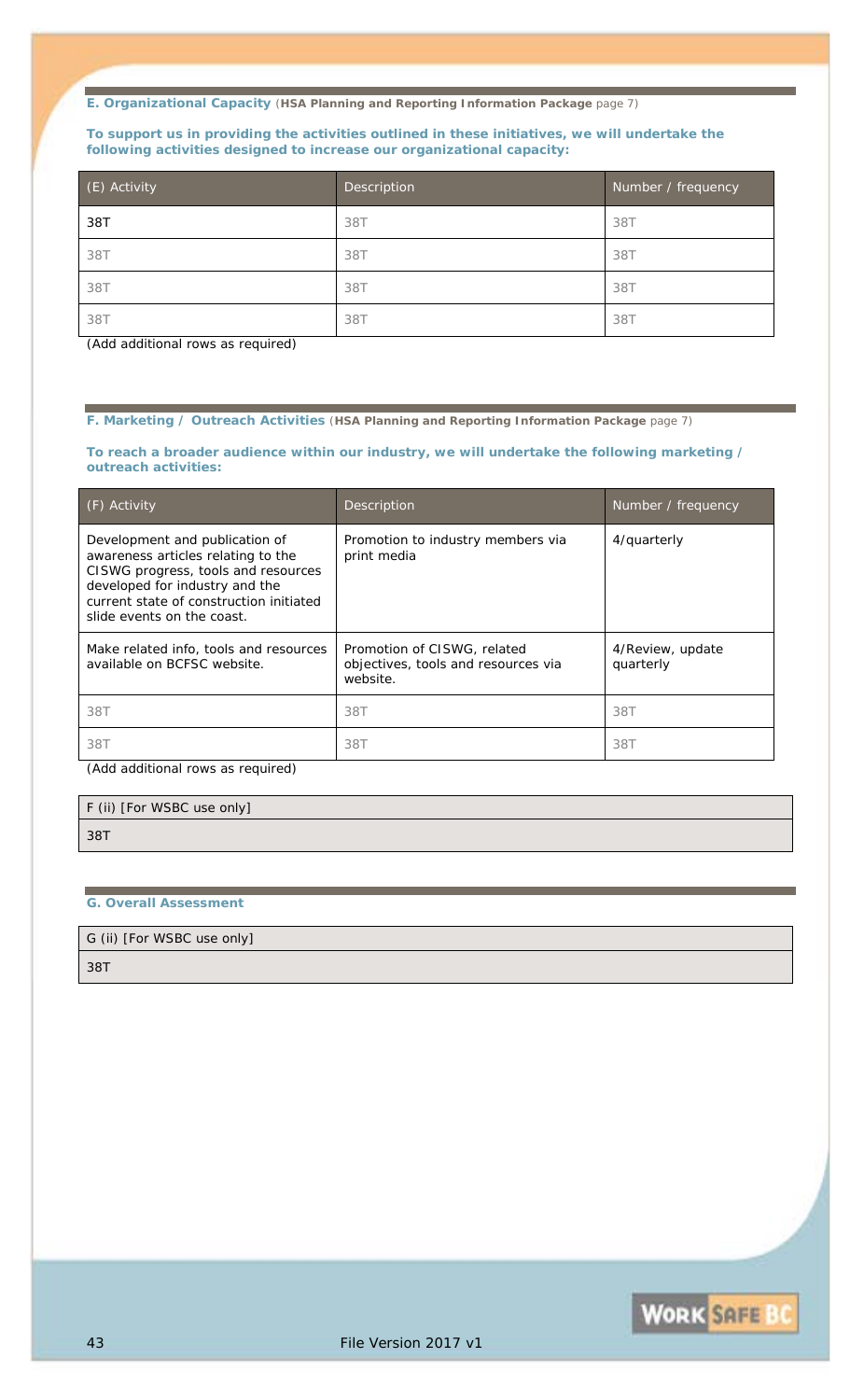### **Transportation & Northern Safety**

### **Initiative #6:** *Bulk Haulers Injury Elimination Task Force (BHIET)*

**Injury / Return-to-Work Issues** (**HSA Planning and Reporting Information Package** pages 2 and 3)

| F. Using data and information from the industry, we have identified the primary trends within our industry and<br>set the following objectives:                                         |                                                                                                                |  |
|-----------------------------------------------------------------------------------------------------------------------------------------------------------------------------------------|----------------------------------------------------------------------------------------------------------------|--|
| The Bulk Haulers belong to the Dump Truck<br>Classification Unit which has an Industry Base Rate of<br>7.85. 54.9% of the injuries in this CU are a result of<br>overexertion or falls. | Reduce the percent of injuries and injury<br>claims costs relating to overexertion and<br>falls by 10% in 2017 |  |

*(Add additional rows as required)*

#### **B. Behaviour-Based Outcomes** (**HSA Planning and Reporting Information Package** pages 4 and 11)

| B (i) To meet those objectives, workplace health<br>and safety behaviours and/or return-to-work<br>practices need to change in the following ways:                                                                                                                                                   | Workers need to be trained in the awareness of the<br>risks outside of the truck and incorporate cultural<br>and procedural changes to their behaviour. |
|------------------------------------------------------------------------------------------------------------------------------------------------------------------------------------------------------------------------------------------------------------------------------------------------------|---------------------------------------------------------------------------------------------------------------------------------------------------------|
| B (ii) [To be completed at the end of the reporting<br>year cycle]; Provide evidence that the changes<br>described in B(i) took place by the end of the<br>reporting year. This may be done through surveys,<br>job site visits, interviews, audits, or any other<br>method you feel is appropriate. |                                                                                                                                                         |
| B (iii) [For WSBC use only]                                                                                                                                                                                                                                                                          |                                                                                                                                                         |
|                                                                                                                                                                                                                                                                                                      |                                                                                                                                                         |

#### **C. Knowledge-Based Outcomes** (**HSA Planning and Reporting Information Package** pages 5 and 11)

| C (i) This requires knowledge, understanding or<br>skills to be changed in the following ways:                                                                                                                                                                                                                  | Workers, employer and commodity purchasers and<br>sellers must be knowledgeable in incident<br>prevention strategies and injury management |
|-----------------------------------------------------------------------------------------------------------------------------------------------------------------------------------------------------------------------------------------------------------------------------------------------------------------|--------------------------------------------------------------------------------------------------------------------------------------------|
| C (ii) [To be completed at the end of the reporting<br>year cycle]; Provide evidence that the changes<br>described in C(i) took place by the end of the<br>reporting year. This may be done through surveys,<br>post-session testing, focus groups, interviews, or<br>any other method you feel is appropriate. | .38T                                                                                                                                       |
| C (iii) [For WSBC use only]                                                                                                                                                                                                                                                                                     |                                                                                                                                            |

#### **D. Planned Activities** (**HSA Planning and Reporting Information Package** pages 6 and 11)

| D (i) Therefore, we will undertake the following activities:         |                                                                                                                                     |                     |              |  |
|----------------------------------------------------------------------|-------------------------------------------------------------------------------------------------------------------------------------|---------------------|--------------|--|
| <b>Activity</b>                                                      | Number / frequency / timeline                                                                                                       |                     |              |  |
|                                                                      | <b>Description</b>                                                                                                                  | Planned             | D(ii) Actual |  |
| Collection, analyze and report on<br>hauling incident data           | Incident data will be compiled<br>and analysed to support safety<br>initiatives focused on reducing<br>outside of vehicle incidents | 4/Quarterly<br>2017 |              |  |
| Facilitate research and<br>development of auto-tarping<br>technology | Coordinate research activities<br>and assist in the pursuit of<br>technological advancement in<br>tarping systems                   | 2017                |              |  |

*(Add additional rows as required)*

**WORK SAFE B**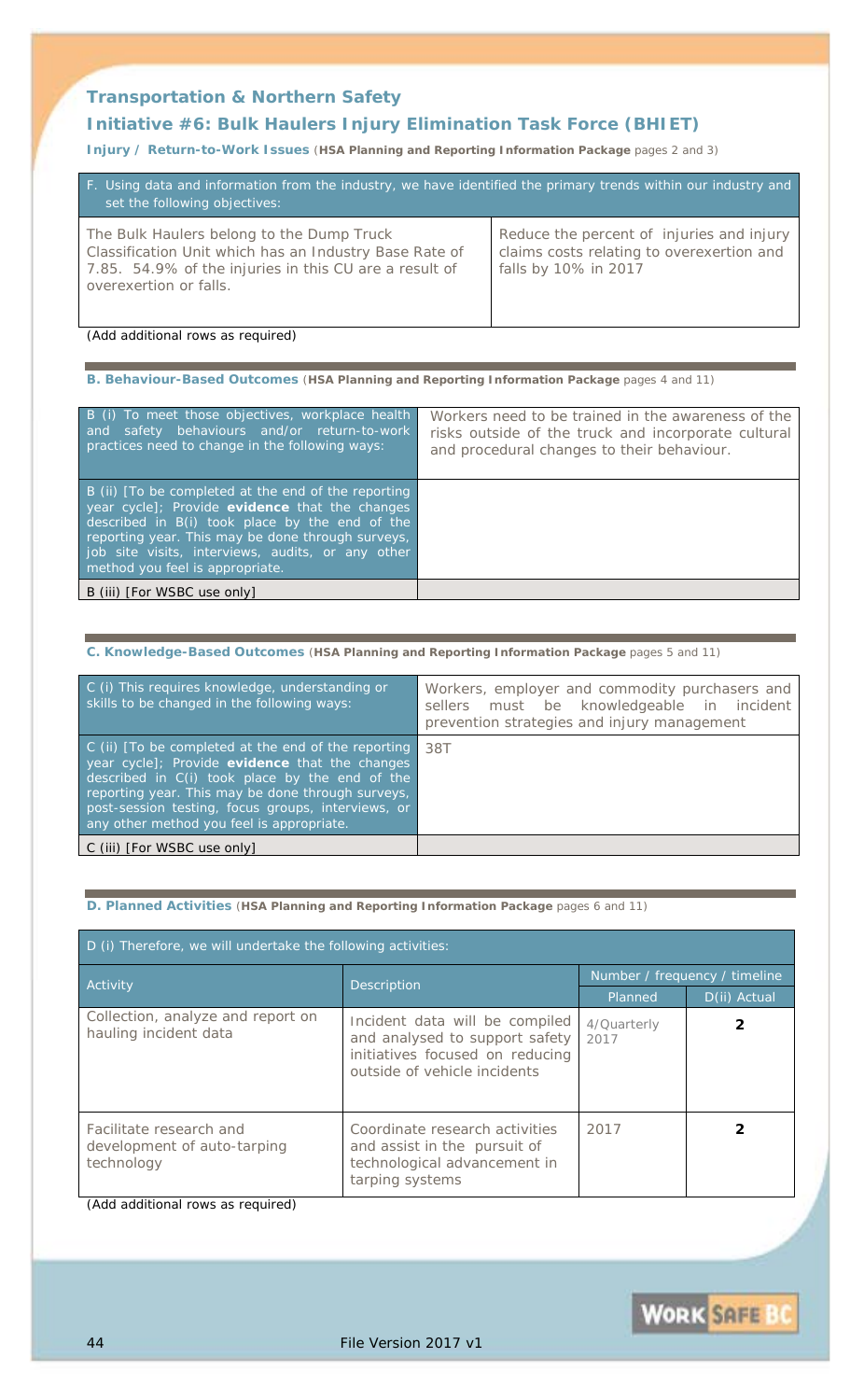D (ii) [For WSBC use only]

*38T*

*Add additional initiatives as required using the same template.*

#### **E. Organizational Capacity** (**HSA Planning and Reporting Information Package** page 7)

#### **To support us in providing the activities outlined in these initiatives, we will undertake the following activities designed to increase our organizational capacity:**

| (E) Activity | Description | Number / frequency |
|--------------|-------------|--------------------|
| 38T          | 38T         | 38T                |
| 38T          | 38T         | 38T                |
| 38T          | 38T         | 38T                |
| 38T          | 38T         | 38T                |

*(Add additional rows as required)*

**F. Marketing / Outreach Activities** (**HSA Planning and Reporting Information Package** page 7)

#### **To reach a broader audience within our industry, we will undertake the following marketing / outreach activities:**

| (F) Activity                                  | Description                                                                                             | Number / frequency |
|-----------------------------------------------|---------------------------------------------------------------------------------------------------------|--------------------|
| <b>Expand the current BHIET</b><br>membership | Communicate with bulk haulers<br>throughout the Province to engage<br>active participation in the group | Ongoing            |
|                                               |                                                                                                         |                    |
|                                               |                                                                                                         |                    |
| 38T                                           |                                                                                                         |                    |

*(Add additional rows as required)*

| F (ii) [For WSBC use only] |  |
|----------------------------|--|
| 38T                        |  |

#### **G. Overall Assessment**

G (ii) [For WSBC use only]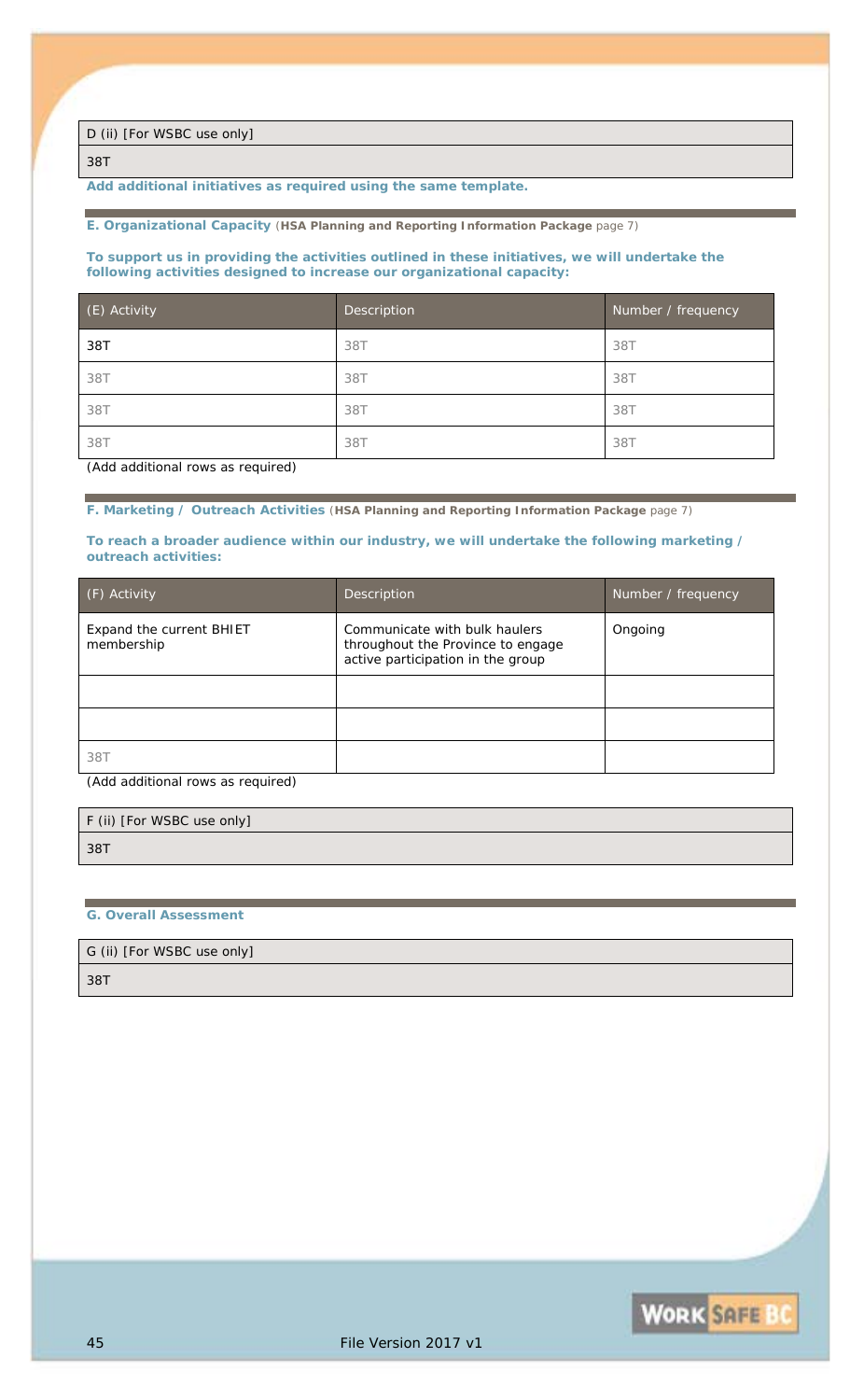### **Transportation & Northern Safety Initiative #7:** *Marine Forest Safety Advisory Group (MFSAG)*

#### **Injury / Return-to-Work Issues** (**HSA Planning and Reporting Information Package** pages 2 and 3)

| G. Using data and information from the industry, we have identified the primary trends within our industry and<br>set the following objectives: |                                            |
|-------------------------------------------------------------------------------------------------------------------------------------------------|--------------------------------------------|
| 783 WorkSafe injury claims have occurred since 2006                                                                                             | Identify key initiatives to improve marine |
| involving boats in the forestry CU's.                                                                                                           | forest safety                              |

*(Add additional rows as required)*

### **B. Behaviour-Based Outcomes** (**HSA Planning and Reporting Information Package** pages 4 and 11)

| B (i) To meet those objectives, workplace health<br>and safety behaviours and/or return-to-work<br>practices need to change in the following ways:                                                                                                                                                   | Not applicable |
|------------------------------------------------------------------------------------------------------------------------------------------------------------------------------------------------------------------------------------------------------------------------------------------------------|----------------|
| B (ii) [To be completed at the end of the reporting<br>year cycle]; Provide evidence that the changes<br>described in B(i) took place by the end of the<br>reporting year. This may be done through surveys,<br>job site visits, interviews, audits, or any other<br>method you feel is appropriate. |                |
| B (iii) [For WSBC use only]                                                                                                                                                                                                                                                                          |                |

#### **C. Knowledge-Based Outcomes** (**HSA Planning and Reporting Information Package** pages 5 and 11)

| C (i) This requires knowledge, understanding or<br>skills to be changed in the following ways:                                                                                                                                                                                                                  | Advisory group to review and analyze available data<br>to determine current safety issues facing the<br><i>industry.</i> |
|-----------------------------------------------------------------------------------------------------------------------------------------------------------------------------------------------------------------------------------------------------------------------------------------------------------------|--------------------------------------------------------------------------------------------------------------------------|
| C (ii) [To be completed at the end of the reporting<br>year cycle]; Provide evidence that the changes<br>described in C(i) took place by the end of the<br>reporting year. This may be done through surveys,<br>post-session testing, focus groups, interviews, or<br>any other method you feel is appropriate. | .38T                                                                                                                     |
| C (iii) [For WSBC use only]                                                                                                                                                                                                                                                                                     |                                                                                                                          |

#### **D. Planned Activities** (**HSA Planning and Reporting Information Package** pages 6 and 11)

| D (i) Therefore, we will undertake the following activities: |                                                                                       |                               |              |
|--------------------------------------------------------------|---------------------------------------------------------------------------------------|-------------------------------|--------------|
| Activity                                                     | Description                                                                           | Number / frequency / timeline |              |
|                                                              |                                                                                       | Planned                       | D(ii) Actual |
| <b>Quarterly Meetings</b>                                    | Facilitate quarterly meetings of<br>MFSAG to identify and act upon<br>key initiatives | 4/quarterly/2017              |              |

*(Add additional rows as required)*

| D (ii) [For WSBC use only] |  |
|----------------------------|--|
| 38T                        |  |

*Add additional initiatives as required using the same template.*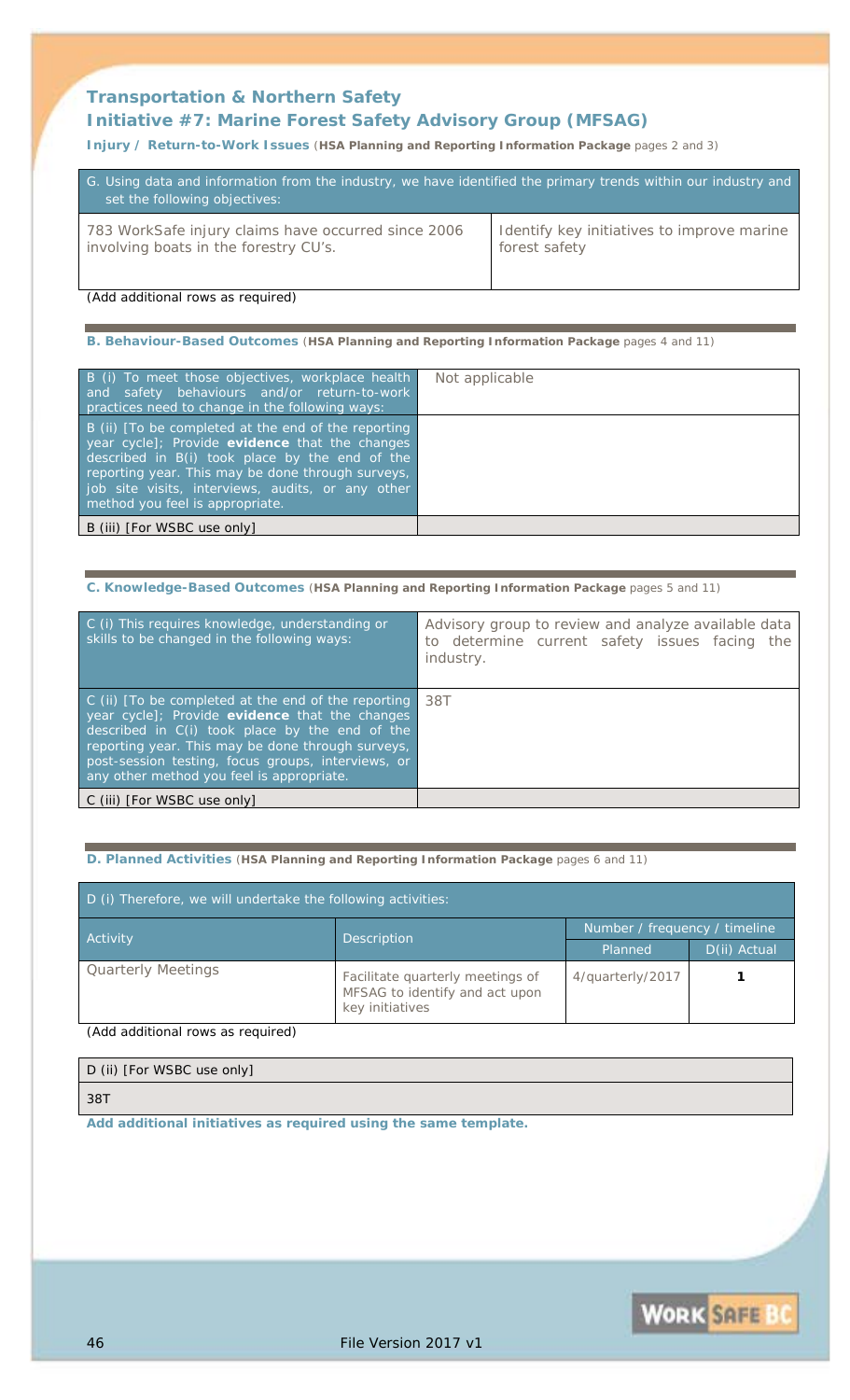#### **To support us in providing the activities outlined in these initiatives, we will undertake the following activities designed to increase our organizational capacity:**

| (E) Activity                                       | Description                                                                  | Number / frequency |
|----------------------------------------------------|------------------------------------------------------------------------------|--------------------|
| Enhance website to include marine<br>forest safety | Develop website to include marine<br>forest safety section in Transportation | 1/2017             |
| Advice BCFSC staff on establishment<br>of MFSAG    | Provide briefing note or similar to<br>educate BCFSC staff on TOR for MFSAG  | 1/2017             |
| 38T                                                | 38T                                                                          | 38T                |
| 38T                                                | 38T                                                                          | 38T                |

*(Add additional rows as required)*

#### **F. Marketing / Outreach Activities** (**HSA Planning and Reporting Information Package** page 7)

**To reach a broader audience within our industry, we will undertake the following marketing / outreach activities:**

| (F) Activity                                       | <b>Description</b>                                                                        | Number / frequency |
|----------------------------------------------------|-------------------------------------------------------------------------------------------|--------------------|
| Promote awareness of MFSAG                         | Promotion of awareness of group via<br>THAG, CHAG members, and print and<br>website media | Ongoing $/2017$    |
| Publish articles regarding marine<br>forest safety | Publish articles regarding marine safety<br>in BCFSC publications                         | 4 / Quarterly      |
|                                                    |                                                                                           |                    |
| 38T                                                |                                                                                           |                    |
| (Add additional rows as required)                  |                                                                                           |                    |

| F (ii) [For WSBC use only] |
|----------------------------|
| 38T                        |
|                            |

#### **G. Overall Assessment**

G (ii) [For WSBC use only]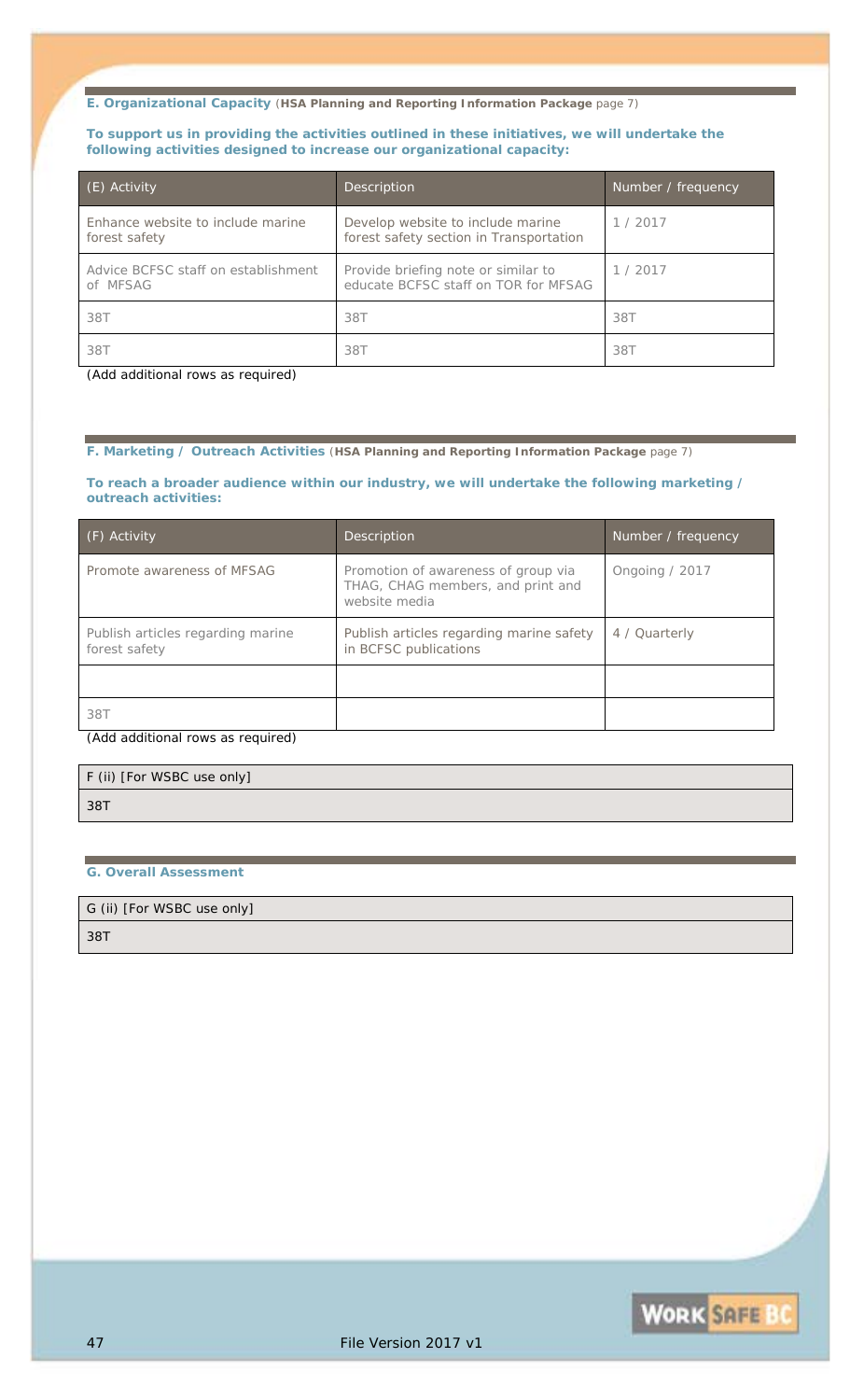### **Transportation & Northern Safety**

### **Initiative #8:** *Vehicle Identification Number (VIN) Project*

**Injury / Return-to-Work Issues** (**HSA Planning and Reporting Information Package** pages 2 and 3)

| H. Using data and information from the industry, we have identified the primary trends within our industry and<br>set the following objectives:                   |                                                                                                                                                                       |  |
|-------------------------------------------------------------------------------------------------------------------------------------------------------------------|-----------------------------------------------------------------------------------------------------------------------------------------------------------------------|--|
| MVI'S account for approx. 29.4% of the SLF claims from 2011<br>to 2015 for Log Hauling CU 732044 and 8.7% of the SLF<br>claims for Integrated Forestry CU 703008. | Provide online accessibility for users to<br>register vehicles in the VIN program. Include<br>an online incident reporting tool to submit<br>resource road incidents. |  |

*(Add additional rows as required)*

**B. Behaviour-Based Outcomes** (**HSA Planning and Reporting Information Package** pages 4 and 11)

| B (i) To meet those objectives, workplace health<br>and safety behaviours and/or return-to-work<br>practices need to change in the following ways:                                                                                                                                                   | Engage the public and industry resource road users in<br>reporting incidents. Utilize the reports to increase driver<br>accountability and facilitate follow up actions that<br>promote behaviour change. |
|------------------------------------------------------------------------------------------------------------------------------------------------------------------------------------------------------------------------------------------------------------------------------------------------------|-----------------------------------------------------------------------------------------------------------------------------------------------------------------------------------------------------------|
| B (ii) [To be completed at the end of the reporting<br>year cycle]; Provide evidence that the changes<br>described in B(i) took place by the end of the<br>reporting year. This may be done through surveys,<br>job site visits, interviews, audits, or any other<br>method you feel is appropriate. |                                                                                                                                                                                                           |
| B (iii) [For WSBC use only]                                                                                                                                                                                                                                                                          |                                                                                                                                                                                                           |

**C. Knowledge-Based Outcomes** (**HSA Planning and Reporting Information Package** pages 5 and 11)

| C (i) This requires knowledge, understanding or<br>skills to be changed in the following ways:                                                                                                                                                                                                                  | 38T |
|-----------------------------------------------------------------------------------------------------------------------------------------------------------------------------------------------------------------------------------------------------------------------------------------------------------------|-----|
| C (ii) [To be completed at the end of the reporting<br>year cycle]; Provide evidence that the changes<br>described in C(i) took place by the end of the<br>reporting year. This may be done through surveys,<br>post-session testing, focus groups, interviews, or<br>any other method you feel is appropriate. | 38T |
| C (iii) [For WSBC use only]                                                                                                                                                                                                                                                                                     |     |

#### **D. Planned Activities** (**HSA Planning and Reporting Information Package** pages 6 and 11)

| D (i) Therefore, we will undertake the following activities: |                                                                                    |                               |                                 |
|--------------------------------------------------------------|------------------------------------------------------------------------------------|-------------------------------|---------------------------------|
| Activity                                                     |                                                                                    | Number / frequency / timeline |                                 |
|                                                              | Description                                                                        | Planned                       | D(ii) Actual                    |
| Website data reporting                                       | Review and report on vehicle<br>registration and incident<br>reporting via website | 4/quarterly/<br>2017          | Delays in IT<br>implementation. |

*(Add additional rows as required)*

| D (ii) [For WSBC use only] |  |
|----------------------------|--|
| 38T                        |  |

*Add additional initiatives as required using the same template.*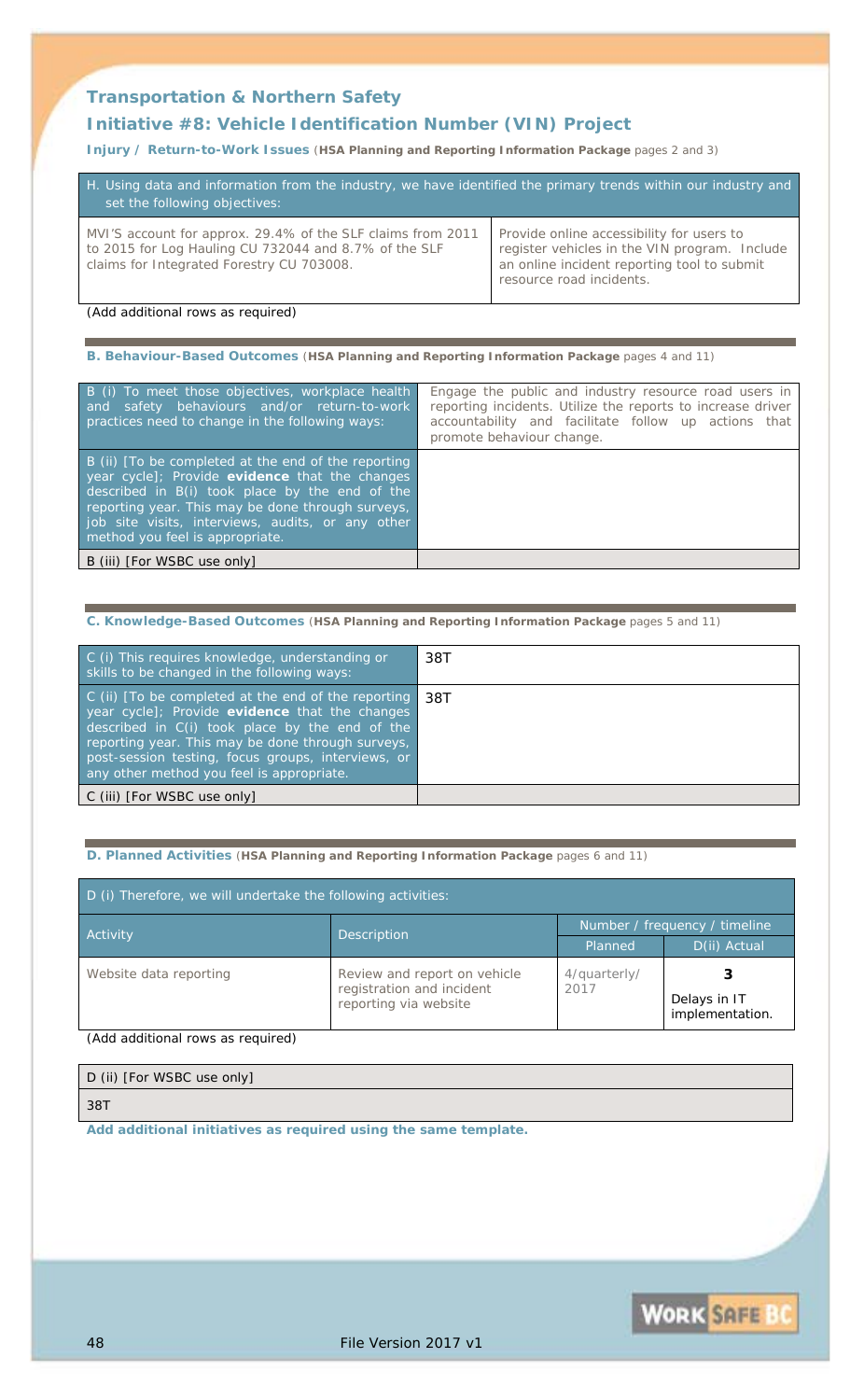#### **To support us in providing the activities outlined in these initiatives, we will undertake the following activities designed to increase our organizational capacity:**

| (E) Activity              | Description                                                                                 | Number / frequency |
|---------------------------|---------------------------------------------------------------------------------------------|--------------------|
| <b>VIN Report process</b> | Develop processes and communications<br>plan for BCFSC staff when VIN report is<br>received | 1/2017             |
| 38T                       | 38T                                                                                         | 38T                |
| 38T                       | <i>38T</i>                                                                                  | 38T                |
| 38T                       | 38T                                                                                         | 387                |

*(Add additional rows as required)*

#### **F. Marketing / Outreach Activities** (**HSA Planning and Reporting Information Package** page 7)

#### **To reach a broader audience within our industry, we will undertake the following marketing / outreach activities:**

| (F) Activity                                                          | <b>Description</b>                                                                           | Number / frequency |
|-----------------------------------------------------------------------|----------------------------------------------------------------------------------------------|--------------------|
| Promote VIN program and incident<br>reporting to industry and public  | Promote VIN Project objectives and<br>related resources/tools via print and<br>website media | <b>TBD</b>         |
| Make related info, tools and resources<br>available on BCFSC website. | Promotion of VIN Project, related<br>objectives, tools and resources via<br>website.         | Ongoing            |
| <b>VIN Registration</b>                                               | Provide service/resources to facilitate<br>and maintain vehicle registrations.               | Ongoing            |
| 38T                                                                   | 38T                                                                                          | 38T                |

*(Add additional rows as required)*

## F (ii) [For WSBC use only] *38T*

#### **G. Overall Assessment**

### G (ii) [For WSBC use only]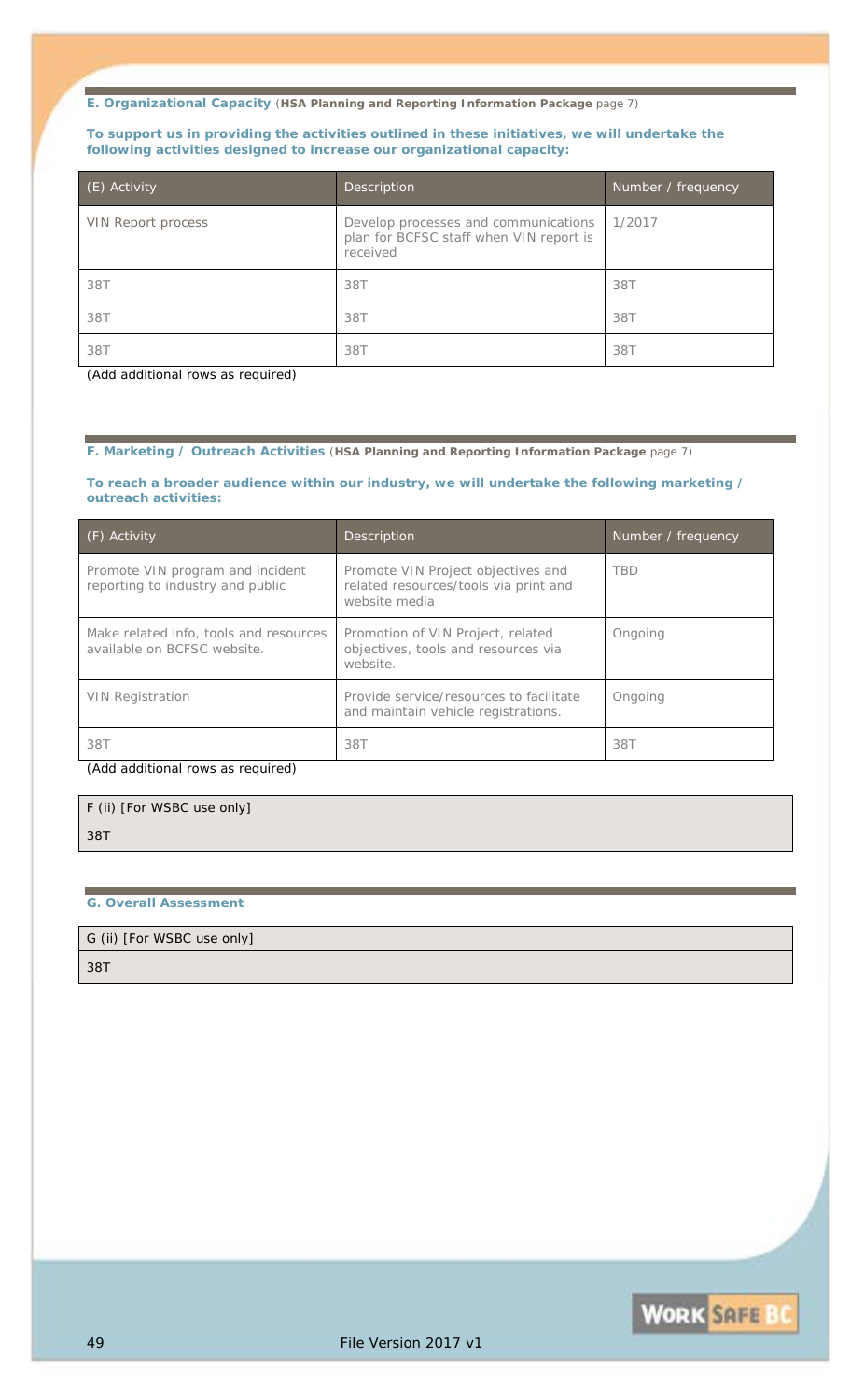## **Transportation & Northern Safety**

### **Initiative #9:** *Air Carrier Safety Working Group (ACSWG)*

**Injury / Return-to-Work Issues** (**HSA Planning and Reporting Information Package** pages 2 and 3)

| I. Using data and information from the industry, we have identified the primary trends within our industry and<br>set the following objectives:                                                                                                                    |                                                                                                                                                                                                                                                 |
|--------------------------------------------------------------------------------------------------------------------------------------------------------------------------------------------------------------------------------------------------------------------|-------------------------------------------------------------------------------------------------------------------------------------------------------------------------------------------------------------------------------------------------|
| There have been 38 serious injuries and 18 fatal<br>incidents within the BC air taxi sector between 2011 and<br>2015. Air taxi services are used extensively by the<br>forest industry to access and develop timber resources,<br>particularly on the coast of BC. | Identify key safety issues facing<br>providers and users of air taxi services<br>and develop initiatives to improve air taxi<br>safety within the forest sector.<br>Reduce serious injuries and fatalities by<br>5% within the air taxi sector. |

*(Add additional rows as required)*

#### **B. Behaviour-Based Outcomes** (**HSA Planning and Reporting Information Package** pages 4 and 11)

| B (i) To meet those objectives, workplace health<br>and safety behaviours and/or return-to-work<br>practices need to change in the following ways:                                                                                                                                                  | Not applicable |
|-----------------------------------------------------------------------------------------------------------------------------------------------------------------------------------------------------------------------------------------------------------------------------------------------------|----------------|
| B (ii) To be completed at the end of the reporting<br>year cycle]; Provide evidence that the changes<br>described in B(i) took place by the end of the<br>reporting year. This may be done through surveys,<br>job site visits, interviews, audits, or any other<br>method you feel is appropriate. |                |
| B (iii) [For WSBC use only]                                                                                                                                                                                                                                                                         |                |

#### **C. Knowledge-Based Outcomes** (**HSA Planning and Reporting Information Package** pages 5 and 11)

| C (i) This requires knowledge, understanding or<br>skills to be changed in the following ways:                                                                                                                                                                                                                  | Working group to review and analyze available data<br>and use current operator knowledge base to<br>determine current safety issues facing the industry. |
|-----------------------------------------------------------------------------------------------------------------------------------------------------------------------------------------------------------------------------------------------------------------------------------------------------------------|----------------------------------------------------------------------------------------------------------------------------------------------------------|
| C (ii) [To be completed at the end of the reporting<br>year cycle]; Provide evidence that the changes<br>described in C(i) took place by the end of the<br>reporting year. This may be done through surveys,<br>post-session testing, focus groups, interviews, or<br>any other method you feel is appropriate. | 38T                                                                                                                                                      |
| C (iii) [For WSBC use only]                                                                                                                                                                                                                                                                                     |                                                                                                                                                          |

#### **D. Planned Activities** (**HSA Planning and Reporting Information Package** pages 6 and 11)

| D (i) Therefore, we will undertake the following activities:                           |                                                                                           |                               |              |
|----------------------------------------------------------------------------------------|-------------------------------------------------------------------------------------------|-------------------------------|--------------|
| Activity                                                                               | Description                                                                               | Number / frequency / timeline |              |
|                                                                                        |                                                                                           | Planned                       | D(ii) Actual |
| <b>Quarterly Meetings</b>                                                              | Facilitate quarterly meetings<br>of ACSWG to identify and act<br>upon key initiatives     | 4/quarterly/2017              |              |
| Develop work plan                                                                      | Work plan will identify and<br>prioritize key safety issues<br>and initiatives            | 1/2017                        |              |
| Develop a comprehensive air<br>carrier standards document to be<br>adopted by industry | Standard will define standard/<br>safety requirements for air<br>transportation providers | 1/2017                        |              |

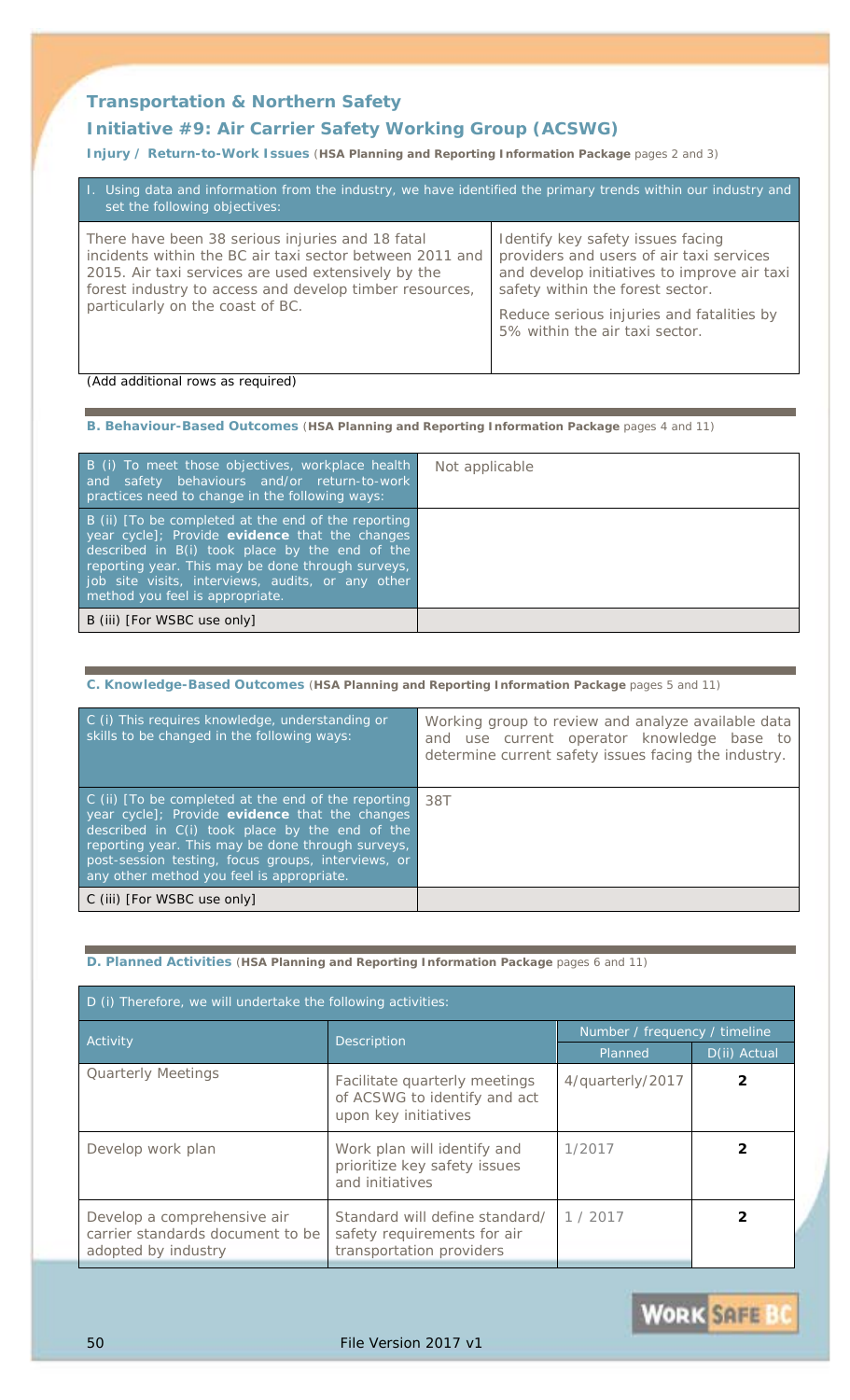| Develop updated air passenger<br>safety guide and awareness<br>materials | Materials will be developed to<br>improve end user<br>knowledge/awareness of<br>safety requirements,<br>guidelines and procedures. | 1/2017         |  |
|--------------------------------------------------------------------------|------------------------------------------------------------------------------------------------------------------------------------|----------------|--|
| Enhance/expand BCFSC air<br>transportation safety website                | Develop and expand website to<br>include ACSWG tools and<br>resources                                                              | ongoing / 2017 |  |
| (Add additional rows as required)                                        |                                                                                                                                    |                |  |

### D (ii) [For WSBC use only]

#### *38T*

*Add additional initiatives as required using the same template.*

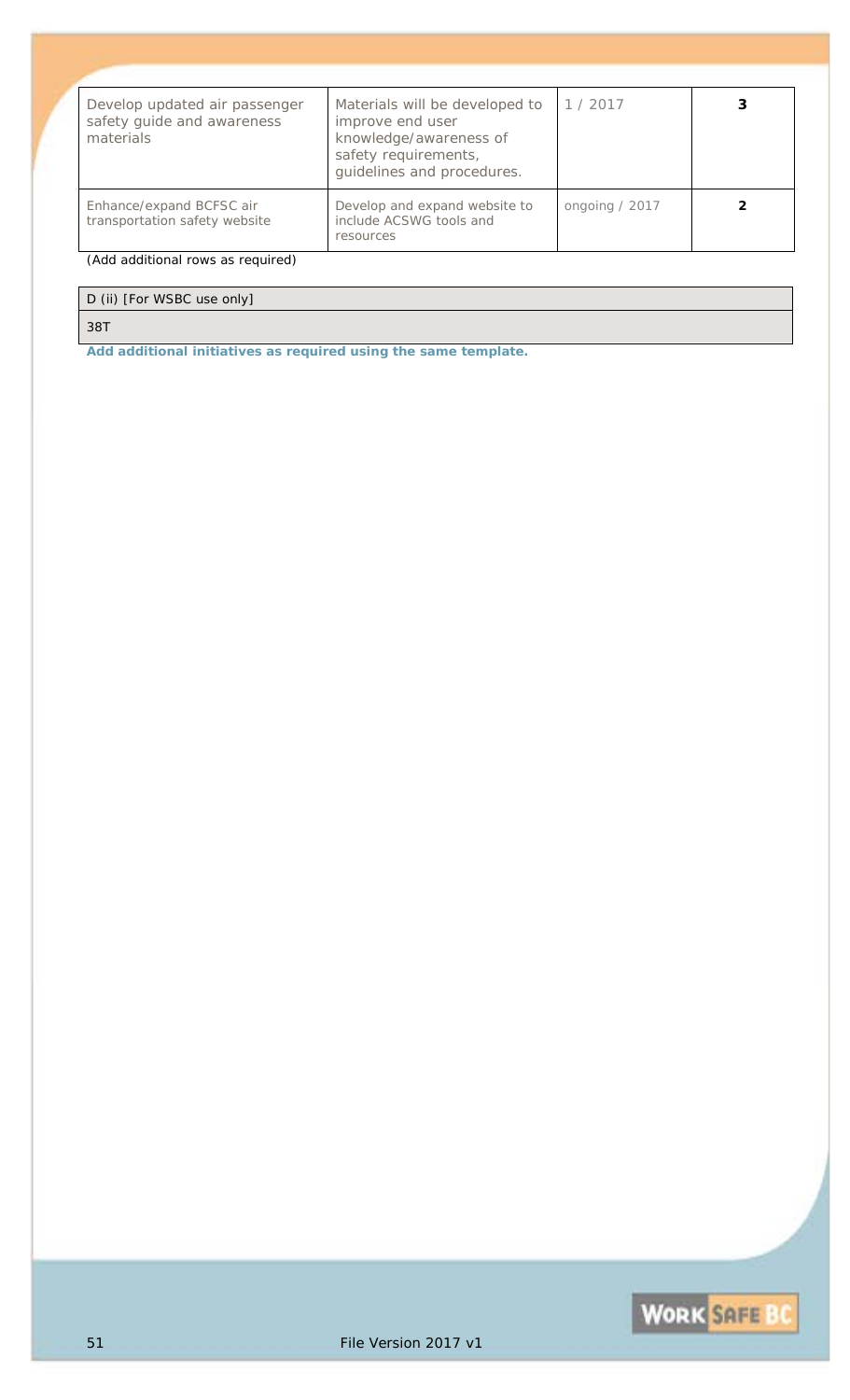#### **To support us in providing the activities outlined in these initiatives, we will undertake the following activities designed to increase our organizational capacity:**

| (E) Activity | Description | Number / frequency |
|--------------|-------------|--------------------|
|              | 38T         |                    |
| 38T          | 38T         | 38T                |
| 38T          | 38T         | 38T                |
| 38T          | 38T         | 387                |

*(Add additional rows as required)*

**F. Marketing / Outreach Activities** (**HSA Planning and Reporting Information Package** page 7)

**To reach a broader audience within our industry, we will undertake the following marketing / outreach activities:**

| (F) Activity                                            | Description                                                                               | Number / frequency |
|---------------------------------------------------------|-------------------------------------------------------------------------------------------|--------------------|
| Promote awareness of ACSWG                              | Promotion of awareness of group via<br>THAG, CHAG members, and print and<br>website media | Ongoing / 2017     |
| Publish articles regarding air<br>transportation safety | Publish articles regarding air carrier<br>safety in BCFSC publications                    | 4 / Quarterly      |
|                                                         |                                                                                           |                    |
| 38T                                                     |                                                                                           |                    |
| $(0,0,0)$ colditional value as required)                |                                                                                           |                    |

*(Add additional rows as required)*

| F (ii) [For WSBC use only] |  |
|----------------------------|--|
| 38T                        |  |

#### **G. Overall Assessment**

G (ii) [For WSBC use only]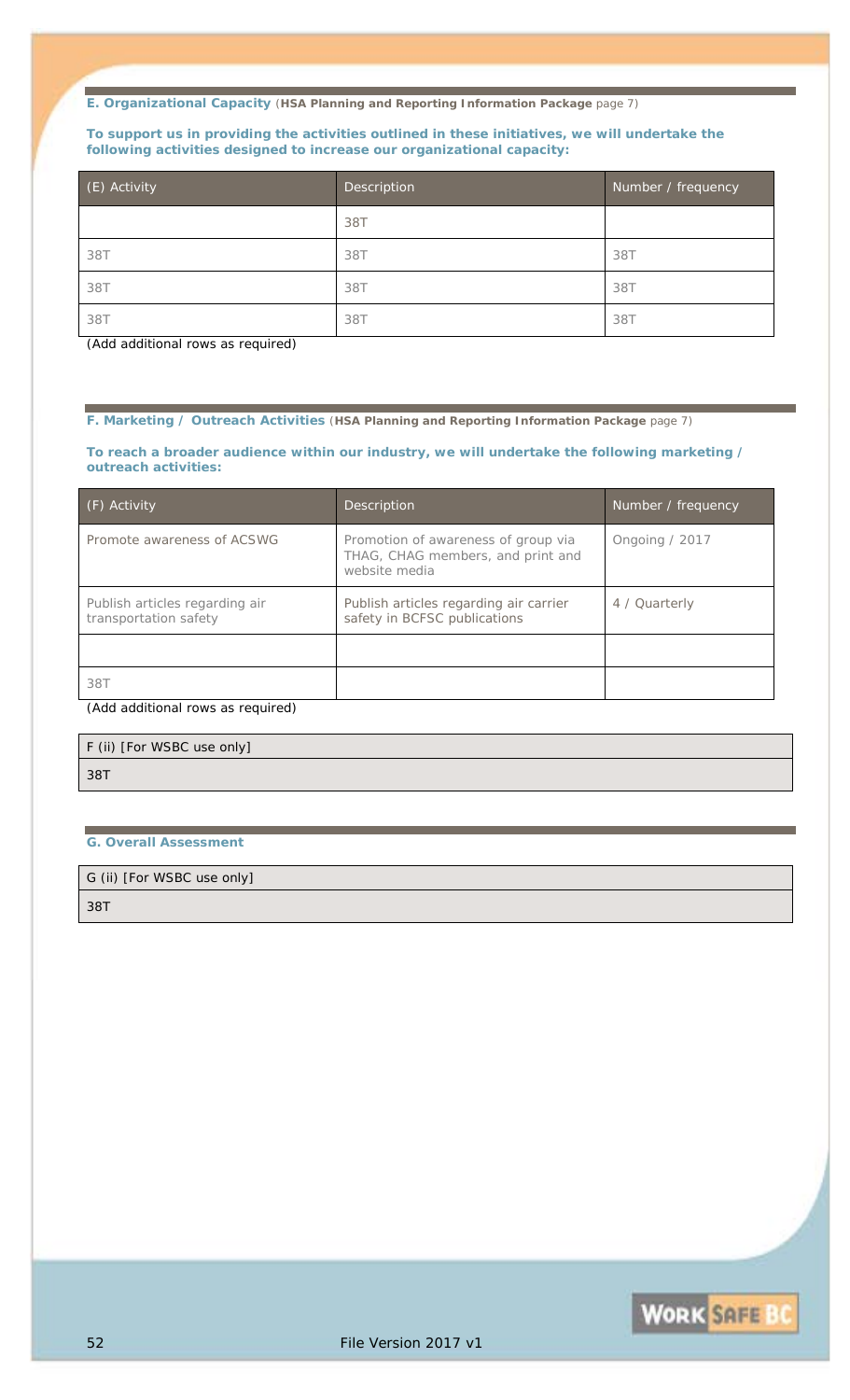### **Transportation & Northern Safety**

### **Initiative #10:** *Woodlot Licensee and Community Forest Agreement Safety Committee (WL-CFA SC)*

**Injury / Return-to-Work Issues** (**HSA Planning and Reporting Information Package** pages 2 and 3)

| J. Using data and information from the industry, we have identified the primary trends within our industry and<br>set the following objectives:                  |                                                                               |
|------------------------------------------------------------------------------------------------------------------------------------------------------------------|-------------------------------------------------------------------------------|
| Within Forestry there were 5,002 SLF claims between<br>2011 and 2015. These claims included forestry workers<br>operating within Woodlots and Community Forests. | Improve safety performance within woodlot<br>and community forest operations. |
| (Add additional rows as required)                                                                                                                                |                                                                               |

**B. Behaviour-Based Outcomes** (**HSA Planning and Reporting Information Package** pages 4 and 11)

| B (i) To meet those objectives, workplace health<br>and safety behaviours and/or return-to-work<br>practices need to change in the following ways:                                                                                                                                                  |  |
|-----------------------------------------------------------------------------------------------------------------------------------------------------------------------------------------------------------------------------------------------------------------------------------------------------|--|
| B (ii) To be completed at the end of the reporting<br>year cycle]; Provide evidence that the changes<br>described in B(i) took place by the end of the<br>reporting year. This may be done through surveys,<br>job site visits, interviews, audits, or any other<br>method you feel is appropriate. |  |
| B (iii) [For WSBC use only]                                                                                                                                                                                                                                                                         |  |

**C. Knowledge-Based Outcomes** (**HSA Planning and Reporting Information Package** pages 5 and 11)

| C (i) This requires knowledge, understanding or<br>skills to be changed in the following ways:                                                                                                                                                                                                                  | Knowledge specific to the type, conditions, and<br>factors related to safety related incidents within<br>community forests and woodlots is lacking. In<br>addition, safety management system knowledge<br>and capability within this group ranges from very<br>limited to comprehensive. Given this better<br>knowledge on both these fronts needs to be<br><i>improved.</i><br>In addition, improving awareness of safety<br>responsibilities and actions required by regulation<br>to protect workers within woodlots and community<br>forests is critical in improving knowledge and safety<br>performance. |
|-----------------------------------------------------------------------------------------------------------------------------------------------------------------------------------------------------------------------------------------------------------------------------------------------------------------|----------------------------------------------------------------------------------------------------------------------------------------------------------------------------------------------------------------------------------------------------------------------------------------------------------------------------------------------------------------------------------------------------------------------------------------------------------------------------------------------------------------------------------------------------------------------------------------------------------------|
| C (ii) [To be completed at the end of the reporting<br>year cycle]; Provide evidence that the changes<br>described in C(i) took place by the end of the<br>reporting year. This may be done through surveys,<br>post-session testing, focus groups, interviews, or<br>any other method you feel is appropriate. |                                                                                                                                                                                                                                                                                                                                                                                                                                                                                                                                                                                                                |
| C (iii) [For WSBC use only]                                                                                                                                                                                                                                                                                     |                                                                                                                                                                                                                                                                                                                                                                                                                                                                                                                                                                                                                |

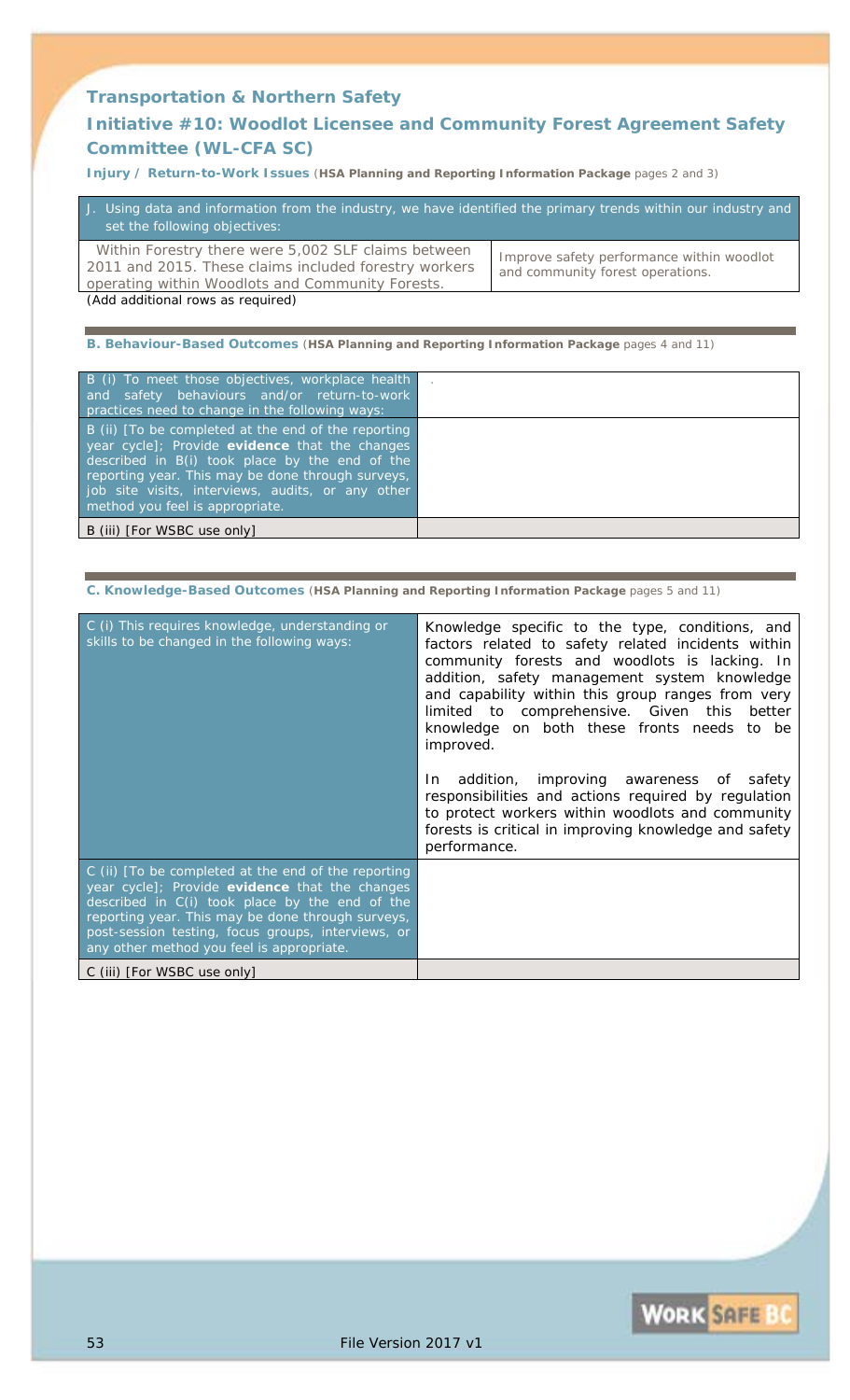**D. Planned Activities** (**HSA Planning and Reporting Information Package** pages 6 and 11)

| D (i) Therefore, we will undertake the following activities:                                                                                                                                                                                                |                                                                                                                                                                                                                                                                                                                                                                         |                               |              |
|-------------------------------------------------------------------------------------------------------------------------------------------------------------------------------------------------------------------------------------------------------------|-------------------------------------------------------------------------------------------------------------------------------------------------------------------------------------------------------------------------------------------------------------------------------------------------------------------------------------------------------------------------|-------------------------------|--------------|
| Activity                                                                                                                                                                                                                                                    | Description                                                                                                                                                                                                                                                                                                                                                             | Number / frequency / timeline |              |
|                                                                                                                                                                                                                                                             |                                                                                                                                                                                                                                                                                                                                                                         | Planned                       | D(ii) Actual |
| Development and publication of<br>awareness articles relating to the<br>Woodlot Licencees and Community<br>Forests Agreement Holder safety<br>management responsibilities,<br>processes, resources and tools<br>available to improve safety<br>performance. | Promotion to Woodlot Licencees<br>and Community Forest<br>Agreement Holders via print and<br>electronic media.                                                                                                                                                                                                                                                          | 4/Quarterly/<br>2017          |              |
| Develop and distribute survey for<br>both WL and CFA members. Collate<br>and analyze resulting data.                                                                                                                                                        | Survey will target both woodlot<br>Licencees and CFA holders with<br>the intent of gathering safety<br>related information specific to<br>their operations and solicit<br>feedback regarding key focus<br>areas for improving safety<br>performance. Information will be<br>used to aid the WL-CFA SC in<br>determining and prioritizing<br>activities and initiatives. | 1/annually/2017               | 2            |

*(Add additional rows as required)*

D (ii) [For WSBC use only]

*38T*

*Add additional initiatives as required using the same template.*